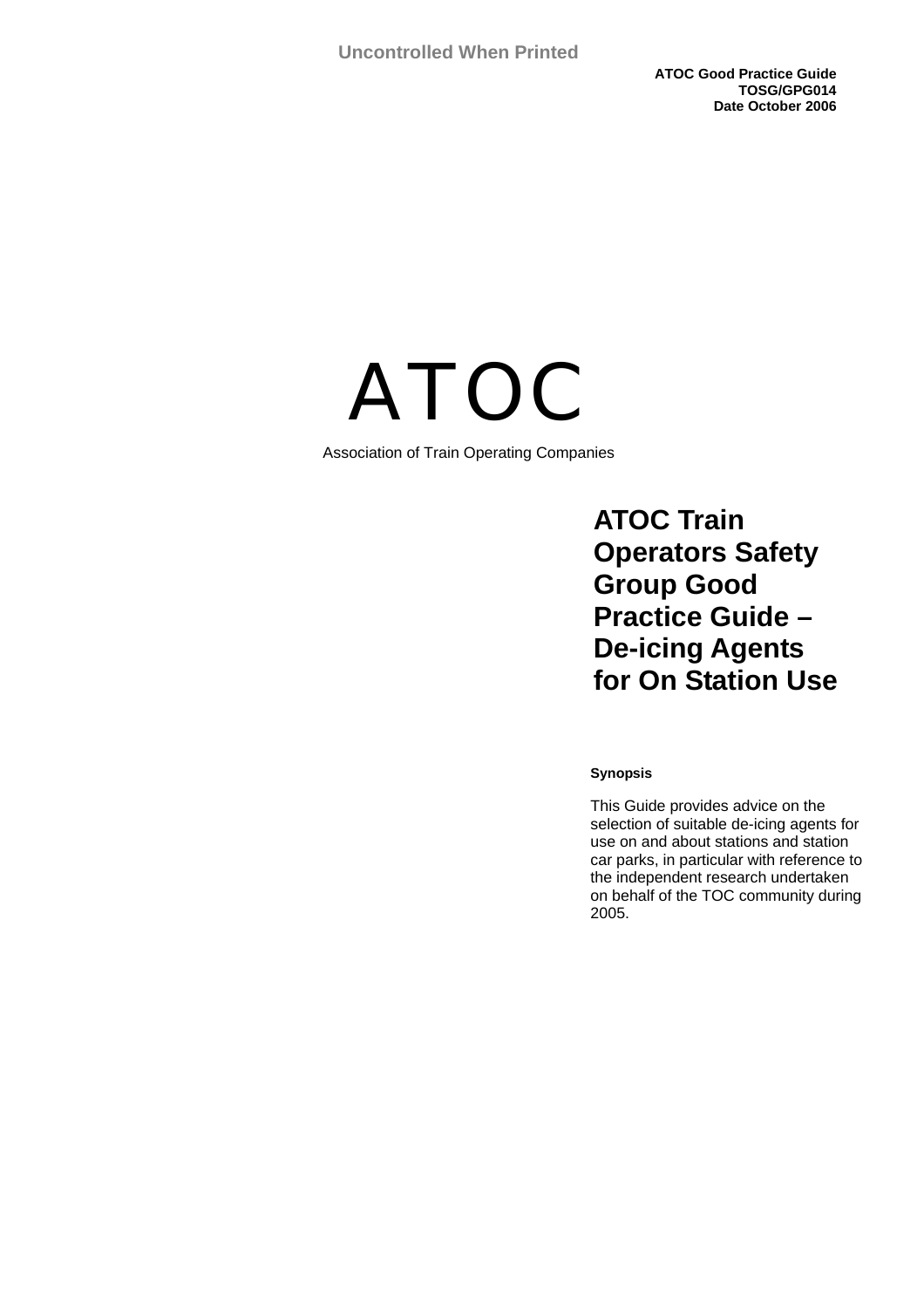| <b>ATOC TOSG Good Practice Guide</b> |
|--------------------------------------|
| TOSG/GPG014                          |
| Date October 2006                    |
| <b>Page 2 of 57</b>                  |

# **Contents**

| <b>Section</b>    | <b>Description</b>                | Page                      |
|-------------------|-----------------------------------|---------------------------|
| Part A            |                                   |                           |
|                   | <b>Issue Record</b>               | 3                         |
|                   | Responsibilities                  | $\ensuremath{\mathsf{3}}$ |
|                   | <b>Explanatory Note</b>           | 3                         |
|                   | Supply                            | 3                         |
| Part B            |                                   |                           |
| 1                 | Purpose                           | 4                         |
| 2                 | Scope                             | 4                         |
| 3                 | Currency                          | 4                         |
| 4                 | Introduction                      | $\overline{\mathbf{4}}$   |
| 5                 | Categorisation of De-icing Agents | 5                         |
| 6                 | Physical Form of De-icing Agents  | 5                         |
| 7                 | Areas to be Treated               | 5                         |
| 8                 | <b>Staffing Considerations</b>    | $\,6$                     |
| 9                 | Personal Protection and Equipment | $\,6$                     |
| 10                | Environmental Impact              | $\overline{7}$            |
| 11                | <b>Written Plans</b>              | 8                         |
| <b>Appendices</b> |                                   |                           |

| Copy of RSSB/TRL Research Report 'Evaluation of |  |
|-------------------------------------------------|--|
| Frost, Ice and Snow Precautions at Stations'    |  |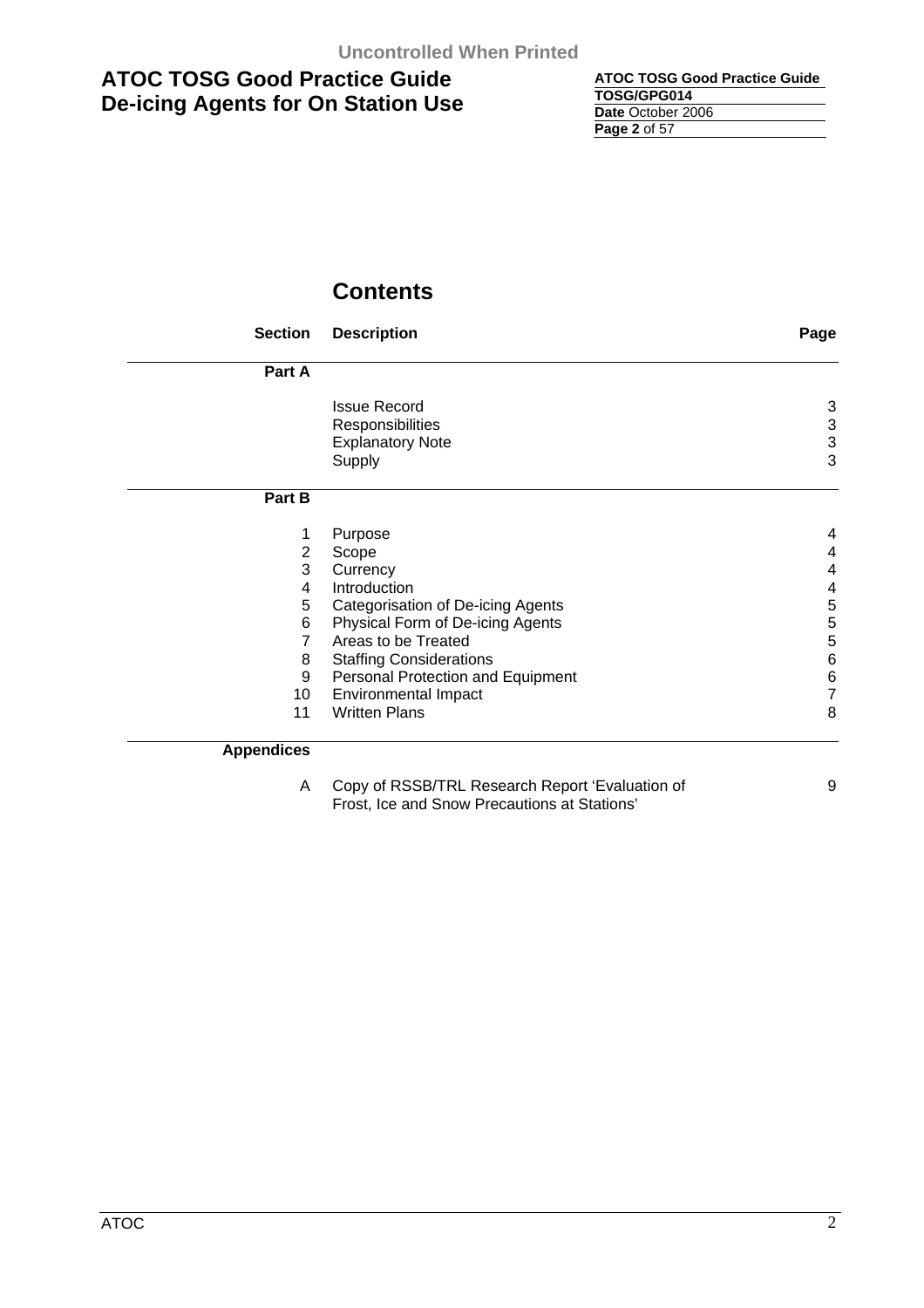| <b>ATOC TOSG Good Practice Guide</b> |
|--------------------------------------|
| TOSG/GPG014                          |
| Date October 2006                    |
| Page 3 of 57                         |

**Part A** 

### **Issue Record**

This Good Practice Guide is intended as a one off stand alone document. It is not the intention that it will be reviewed, or that any amendments will be issued, on any systematic basis. As such it will not be subject to version control.

### **Responsibilities**

This Good Practice Guide is made available to all member companies of the ATOC Train Operators Safety Group. Recipients should ensure that copies are made available as required to those within their own organisations for whom its content is relevant.

### **Explanatory Note**

This Guide is intended to reflect good practice and is advisory only. The extent to which a receiving organisation chooses to comply with any or all of its contents is entirely at its own discretion.

### **Supply**

This is not a Controlled document. Copies (both printed and electronic) may be obtained from the secretary to the ATOC Train Operators Safety Group.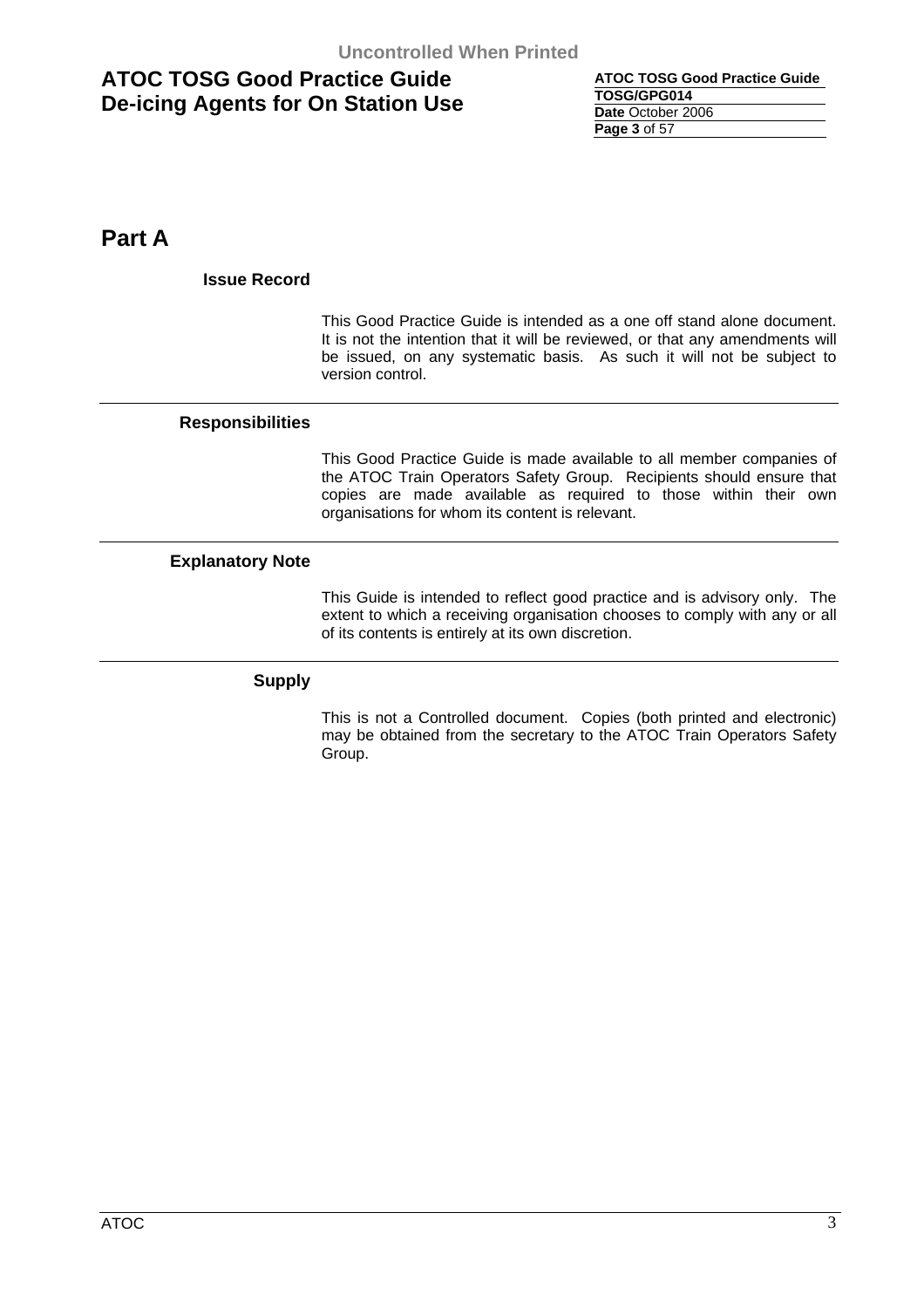| <b>ATOC TOSG Good Practice Guide</b> |
|--------------------------------------|
| TOSG/GPG014                          |
| Date October 2006                    |
| <b>Page 4 of 57</b>                  |

# **Part B**

### **1. Purpose**

This document is intended to assist Train Operators in selection of de-icing agents for use on or about the stations for which they are responsible, taking into account effectiveness, corrosive properties, cost and environmental considerations and also practical factors such as ease of storage and application. It should be noted that different types/areas of application will generally require different types of product for optimum results.

### **2. Scope**

This guide is produced for the benefit of all member organisations of the ATOC Train Operators Safety Group.

### **3. Currency**

The greater part of this document comprises the findings and recommendations from the independent research conducted by RSSB on behalf of ATOC during 2005 for which TRL Limited were engaged.

It should be recognised that inevitably the currency of any such report will diminish through time - while much of the report focuses on the characteristics of particular groups of product, where conclusions are likely to remain valid, reference is also made to specific products, the composition and existence of which will clearly change through time.

When approached by potential suppliers introducing new products, Train Operators should seek to satisfy themselves as to the effectives and appropriateness of what is being offered based on their chemical composition (see Section 5 below).

### **4. Introduction**

Train Operators are responsible for the safety of those areas for which they are responsible in and around stations and which are used by the public and/or staff. This responsibility includes treatment of such areas to mitigate against the effects of frost, snow and ice. A number of commercial products are available for these purposes, each with different characteristics in terms of cost, effectiveness, ease of use and impact on the environment. In parallel, the particular characteristics demanded of any de-icing product will themselves depend on the prevalent climatic conditions, the size and location of the area to be treated, the availability of (staff) resources to undertake the treatment and other such factors.

The main body of this Guide seeks to highlight the key factors to be considered when identifying suitable products - in each case detailed guidance is provided in Appendix A.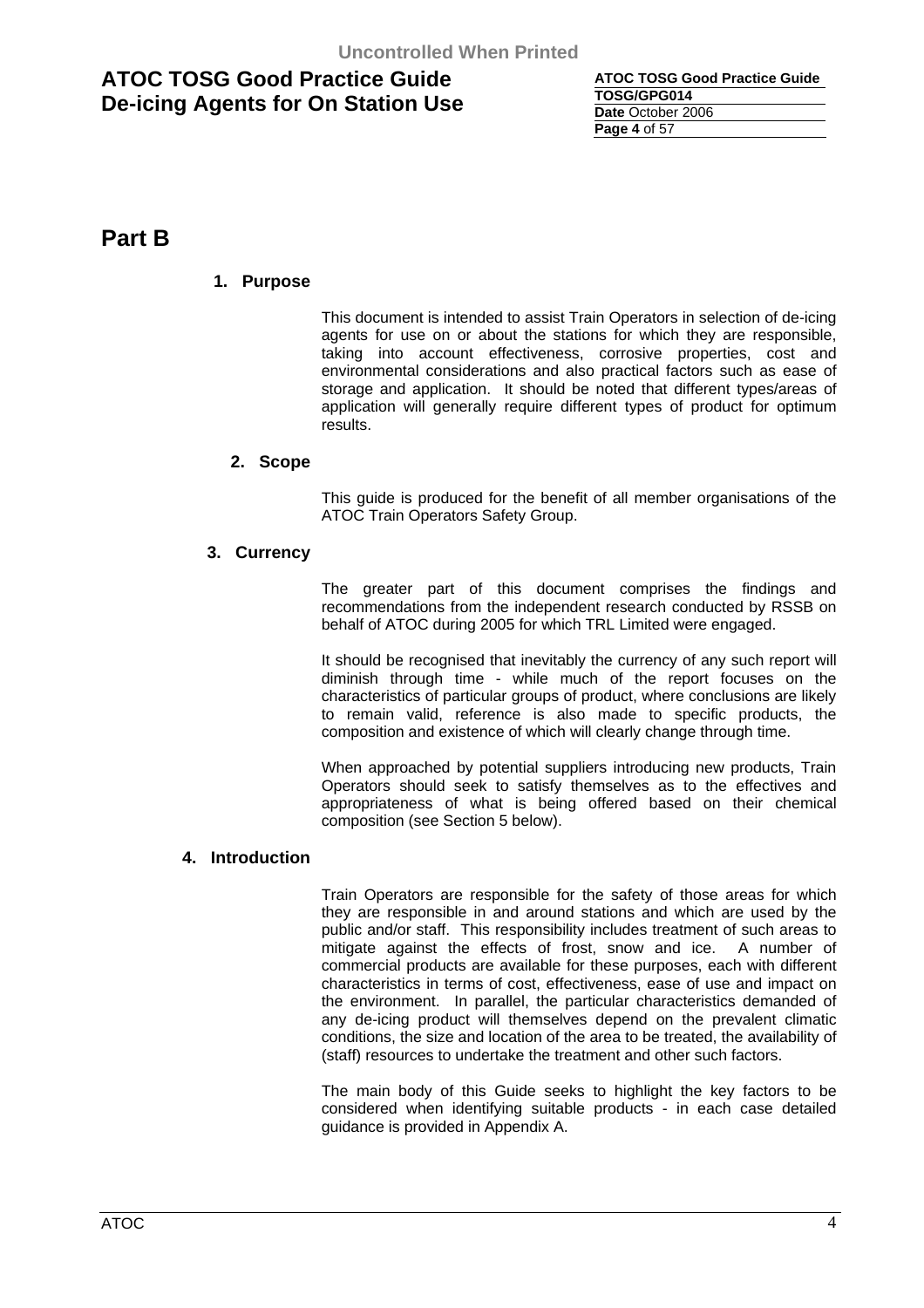| <b>ATOC TOSG Good Practice Guide</b> |
|--------------------------------------|
| TOSG/GPG014                          |
| Date October 2006                    |
| <b>Page 5 of 57</b>                  |

### **5. Categorisation of De-icing Agents**

Existing de-icing agents may be categorised as follows based on their chemical composition:

|                       | <b>Chloride based:</b> Sodium chloride (NaCl), magnesium chloride (MgCl <sub>2</sub> ) |  |  |
|-----------------------|----------------------------------------------------------------------------------------|--|--|
|                       | and calcium chloride (CaCl <sub>2</sub> ). These de-icers can also                     |  |  |
|                       | be mixed with corrosion inhibitors.                                                    |  |  |
| <b>Acetate based:</b> | Calcium magnesium acetate, potassium acetate and<br>sodium acetate.                    |  |  |
| Formate based:        | Potassium formate and sodium formate.                                                  |  |  |
| Urea based:           | Urea (also called carbamide).                                                          |  |  |
| Glycol based:         | Ethylene glycol, propylene glycol, diethylene glycol.                                  |  |  |

Products falling under the same category will tend to exhibit similar characteristics. For further details please refer in particular to Sections 3.2 and 3.9 of Appendix A.

### **6. Physical Form of De-icing Agents**

Many products are available in a variety of physical forms. The most basic division is between liquid and solid, with various subdivisions of the latter e.g. granular, crystal, etc.). The form in which the product is supplied and/or applied will influence its effectiveness in terms of penetration, speed of action, longevity of effectiveness, susceptibility to dispersion (e.g. by wind or rain), etc.

Other factors which may influence preferred form include the availability and security of storage facilities, the availability of the equipment needed and the availability of competent staff.

### **7. Areas to be Treated**

Areas requiring treatment can be similarly categorised, as follows:

#### **7.1 Platform areas:** Key concerns here are

- passenger safety
- minimisation of the risk of damage to track and signalling equipment as a result of the corrosive properties of any product used
- potential damage to train floors/fittings
- turbulence from passing trains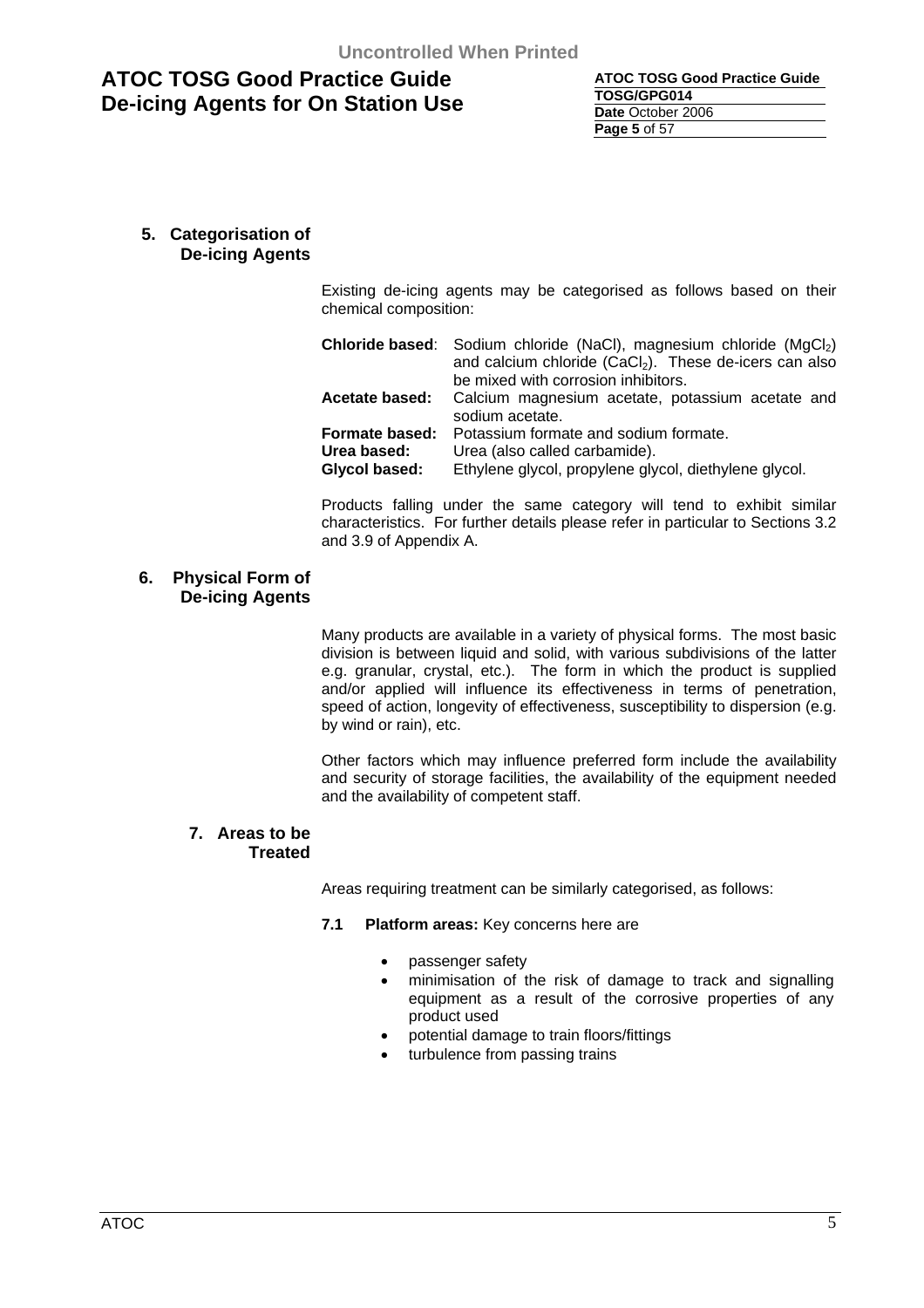| ATOC TOSG Good Practice Guide |
|-------------------------------|
| TOSG/GPG014                   |
| Date October 2006             |
| <b>Page 6 of 57</b>           |

- **7.2 Station areas other than platforms** (e.g. forecourts, concourses, waiting areas, footbridges, etc.): Key concerns here are
	- presence of significant amounts of metal infrastructure means that corrosion is still an important consideration
	- slip/skid resistance
	- away from track, electrical conductivity is less relevant
	- away from track, adhesive qualities are less relevant

### **7.3 Car Parks:**

• Typically large areas well away from tracks and other infrastructure, cost and ease/speed of application becomes a prime consideration

### **8. Staffing Considerations**

The following staff related factors should be taken into consideration when identifying the optimum product for use at a particular location:

#### **8.1 Availability of staff:**

 Are staff generally available to repeat applications of the product at the necessary frequency needed to ensure continued effectiveness?

#### **8.2 Training/Competence of staff:**

 Does the handling, preparation or application of the product require any specific competence on the part of staff? How will appropriate staff training be provided and by whom? How will competence be demonstrated and maintained?

### **9. Personal Protection and Equipment**

The following product specific factors should be taken into consideration:

#### **9.1 PPE**

 The potential need for and availability of Personal Protective Equipment in the handling, preparation or application of the product should be considered.

#### **9.2 Specialist Equipment/Facilities**

 Are specialised facilities and/or equipment needed for the handling, preparation or application of the product?

See Section 7.7 of Appendix A for further details.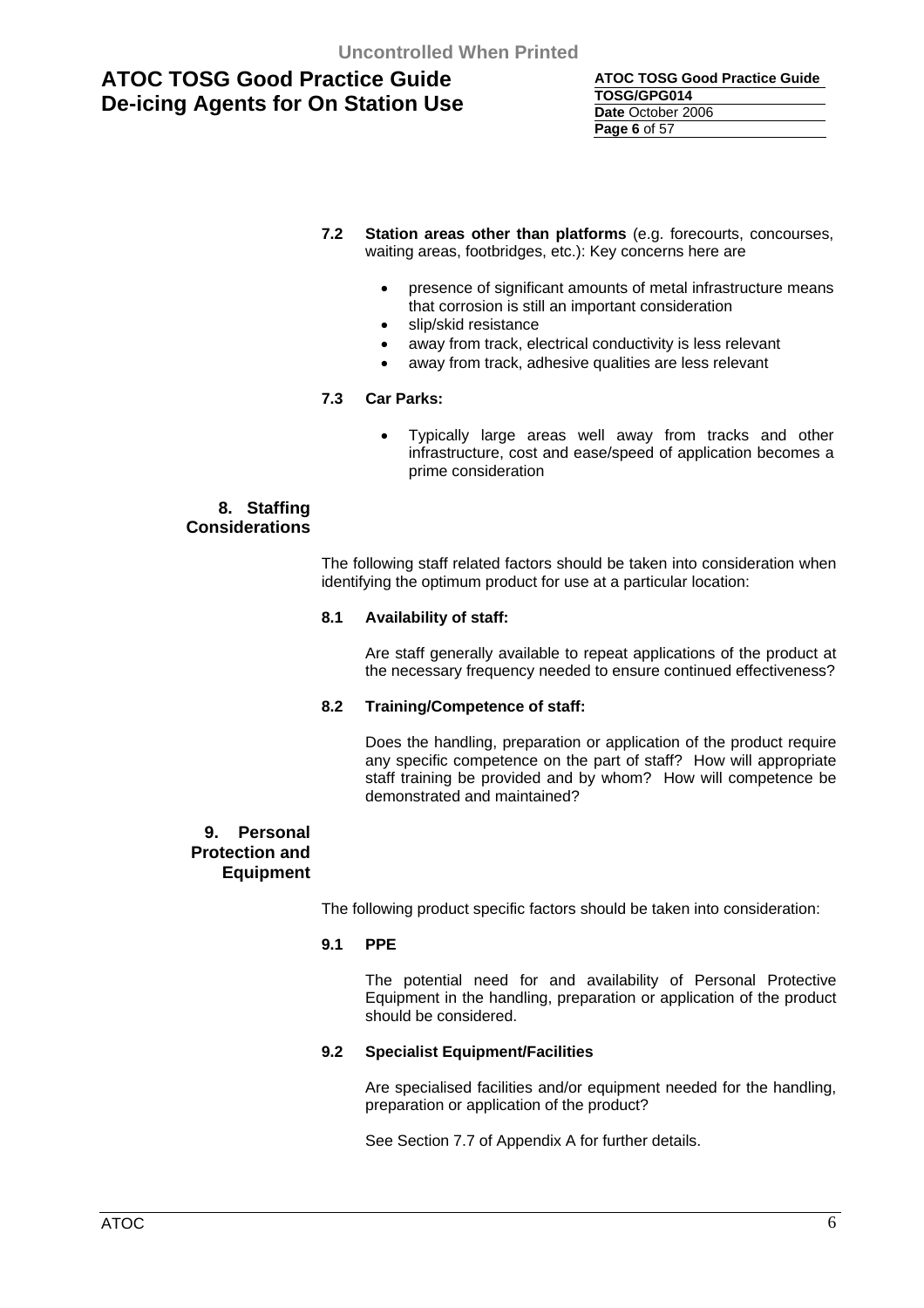| <b>ATOC TOSG Good Practice Guide</b> |
|--------------------------------------|
| TOSG/GPG014                          |
| Date October 2006                    |
| <b>Page 7 of 57</b>                  |

### **10. Environmental Impact**

Most de-icing agents have the potential to cause environmental damage, particularly if they are either stored or used inappropriately or in contravention of manufacturer's instructions.

Specific recommendations concerning the storage and application of deicing products and the need to appreciate the drainage arrangements for the area(s) being treated are included below - if these are followed, then any effects on the environment impact will be managed and minimised and the likelihood of a measurable environmental impact almost eliminated.

### **10.1 Storage**

The availability, nature and security of storage facilities need to be taken into account, particularly in respect of the potential environmental impact. Specific products will generally have recommended instructions for safe storage.

All de-icing products should be stored under cover/in containers and on an impermeable surface to avoid any washing of the material into surface water drains or into the ground. There should be no public access to areas used for storage.

### **10.2 Application**

The manufacturer's instructions for use of de-icing products should always be strictly followed. Over-application is financially wasteful, increases potential damage to the environment and may present a safety hazard to both the public and staff. Appropriate investment should be made in provision of suitable equipment and in the training of staff in its correct use (see Sections 8 and 9)

### **10.3 Drainage Issues**

A clear understanding of the site drainage is a pre-requisite for good site management and appreciation of the potential impacts of the use of de-icing products. The Environmental Agency have made it known that they will be increasingly challenging owners of sites of all kinds to demonstrate that they understand their drainage.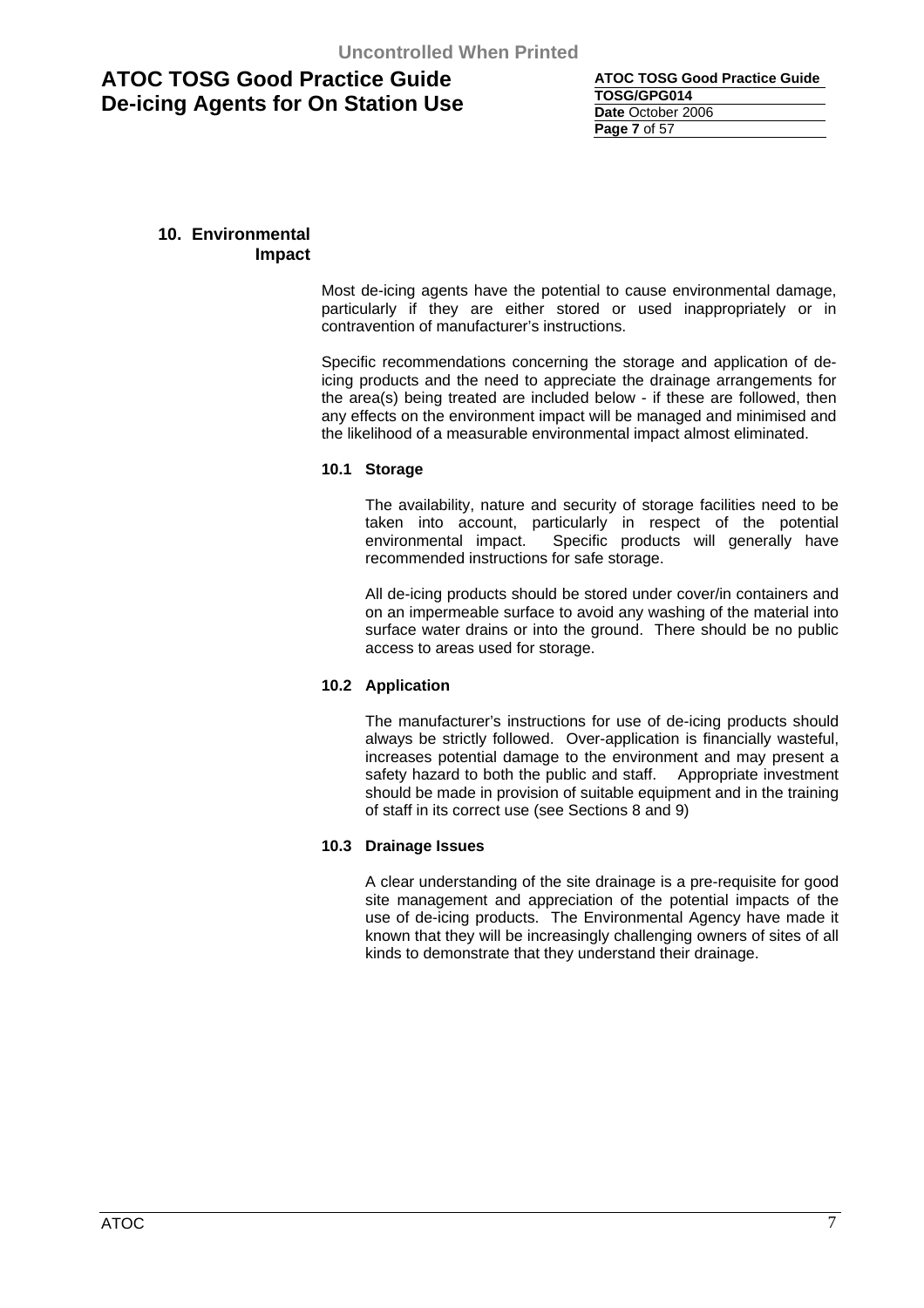**ATOC TOSG Good Practice Guide TOSG/GPG014 Date** October 2006 **Page 8** of 57

### **11. Written Plans**

It is recommended that TOCs have a written procedure for de-icing activity at each of their stations. This should include details of

- the various areas to be treated
- the products to be used
- when, how and by whom the products are to be applied
- how and where products are to be stored
- a site drainage plan
- a simple assessment of potential impacts on the water environment
- risks associated with all the above and how these are to managed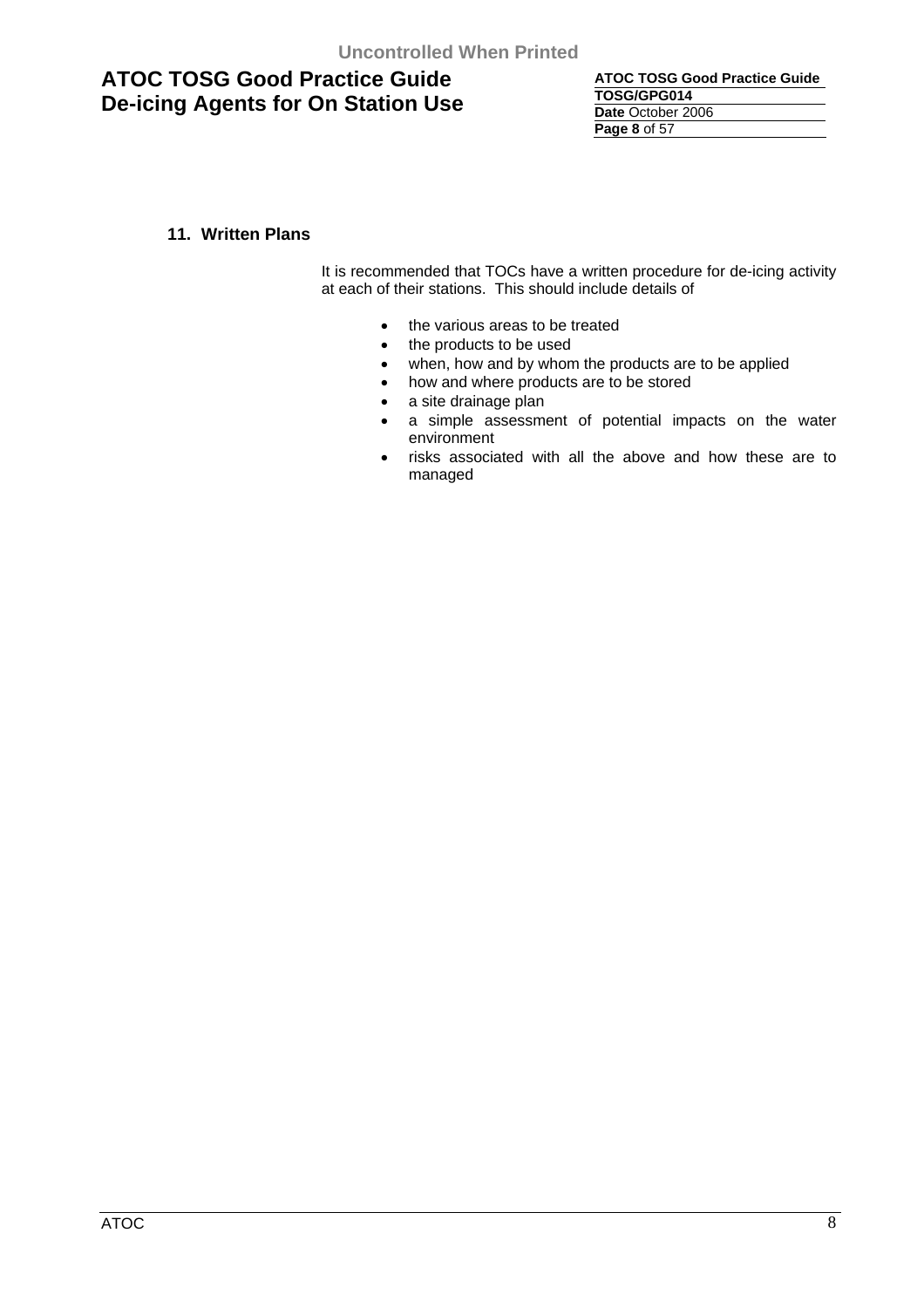| <b>ATOC TOSG Good Practice Guide</b> |
|--------------------------------------|
| TOSG/GPG014                          |
| Date October 2006                    |
| <b>Page 9 of 57</b>                  |

**APPENDIX** 

**Copy of RSSB/TRL Research Report 'Evaluation of Frost, Ice and Snow Precautions at Stations'** 

# **Evaluation of frost, ice and snow precautions at stations**

### **by S J Reeves, M G Evans and M H Burtwell**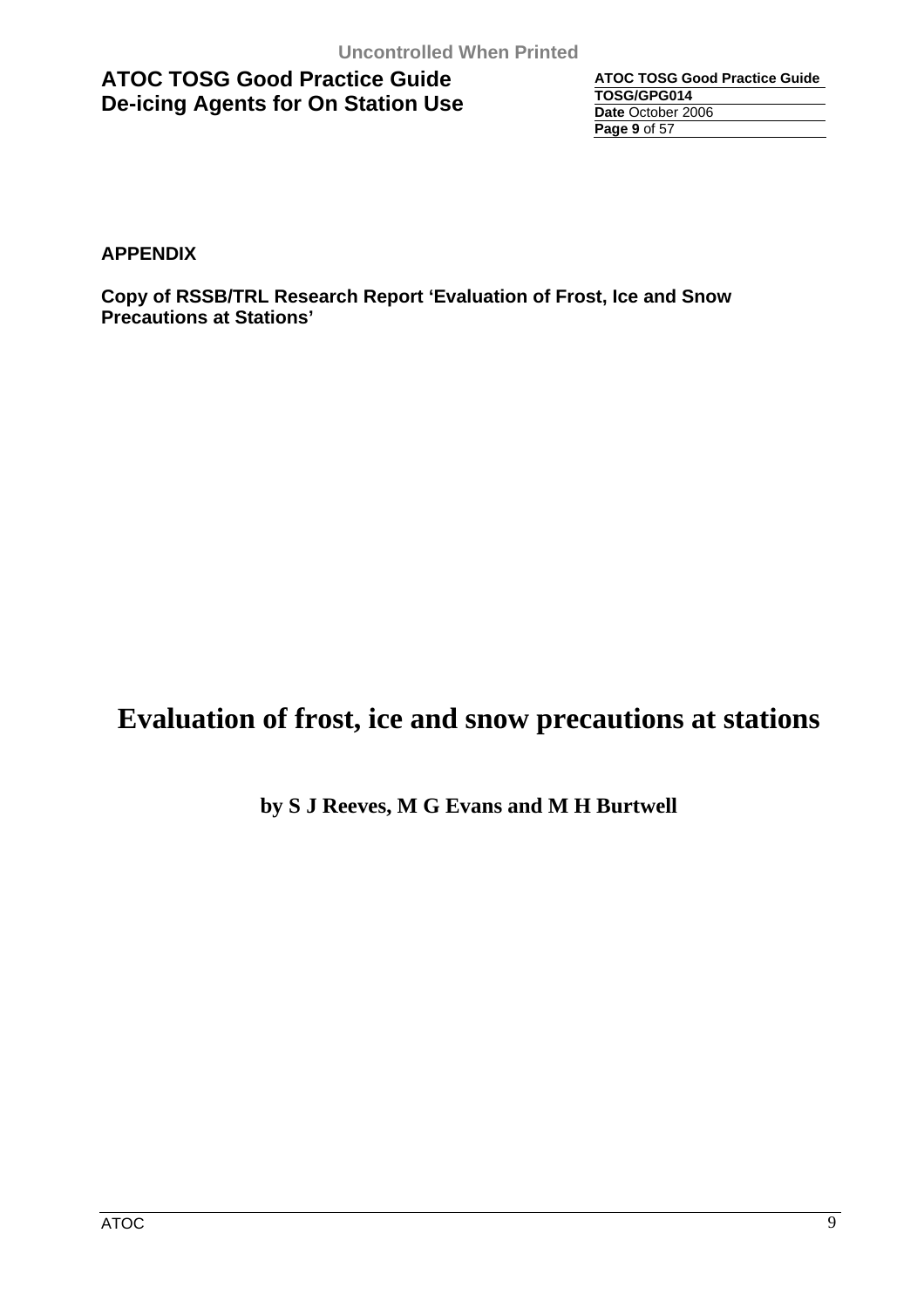**ATOC TOSG Good Practice Guide TOSG/GPG014 Date** October 2006 **Page 10** of 57

# **TRL Limited**



# **EVALUATION OF FROST, ICE AND SNOW PRECAUTIONS AT STATIONS**

Version: 1.0

### **by S J Reeves, M G Evans and M H Burtwell (TRL Limited)**

**Prepared for: Evaluation of Frost, Ice and Snow Precautions at Stations, Project T532 Client: Rail Safety and Standards Board** 

### **© Copyright 2005 Rail Safety and Standards Board.**

This publication may be reproduced free of charge for research, private study or for internal circulation within an organisation. This is subject to it being reproduced and referenced accurately and not being used in a misleading context. The material must be acknowledged as the copyright of Rail Safety and Standards Board and the title of the publication specified accordingly. For any other use of the material please apply to RSSB's Head of Research and Development for permission. Any additional queries can be directed to research@rssb.co.uk. This publication can be accessed via the RSSB website

www.rssb.co.uk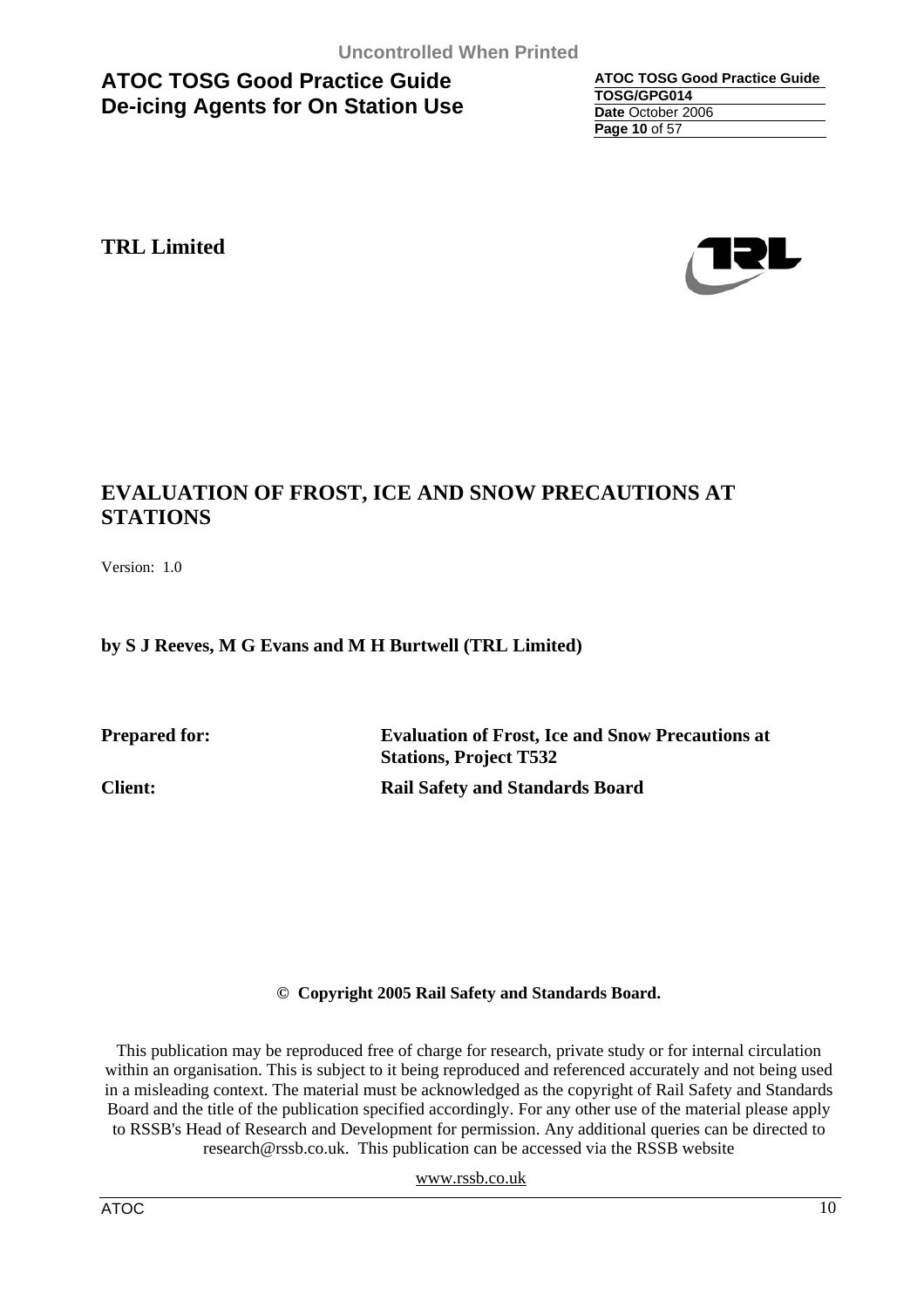| <b>ATOC TOSG Good Practice Guide</b> |
|--------------------------------------|
| TOSG/GPG014                          |
| Date October 2006                    |
| <b>Page 11 of 57</b>                 |

# **CONTENTS**

|                | <b>Executive summary</b> |                                                  | 6          |
|----------------|--------------------------|--------------------------------------------------|------------|
| 1              |                          | <b>Introduction</b>                              | 6          |
| $\overline{2}$ |                          | <b>Standards for station de-icing products</b>   | 6          |
|                | 2.1                      | Railway Group Standard GI/RT7014                 | 6          |
|                | 2.2                      | Network Rail guidance note                       | 6          |
| 3              |                          | Summary of the types of de-icers available       |            |
|                | 3.1                      | Mechanism of de-icing                            | 6          |
|                | 3.2                      | Categorisation of de-icers                       | 6          |
|                | 3.3                      | De-icing performance                             | 6          |
|                | 3.4                      | Corrosion characteristics                        | $\sqrt{6}$ |
|                | 3.5                      | Conductivity effects                             | $\sqrt{6}$ |
|                |                          | 3.5.1 Vulnerability of electrical components     | 6          |
|                |                          | 3.5.2<br>Stray current                           | 6          |
|                |                          | 3.5.3<br>De-icer conductivity                    | 6          |
|                | 3.6                      | Frictional characteristics                       | 6          |
|                | 3.7                      | Environmental characteristics                    | 6          |
|                | 3.8                      | Cost                                             | 6          |
|                | 3.9                      | Summary of de-icer properties                    | 6          |
|                |                          | 3.9.1<br>Chlorides                               | 6          |
|                |                          | 3.9.2<br>Acetates                                | 6          |
|                |                          | 3.9.3<br>Formates                                | 6          |
|                |                          | 3.9.4<br>Urea                                    | 6          |
|                |                          | 3.9.5<br>Glycol                                  | 6          |
|                | 3.10                     | Conclusions of the review                        | 6          |
| 4              |                          | De-icers currently used by TOCs                  | 6          |
| 5              |                          | Problems identified with currently used de-icers | 6          |
| 6              |                          | De-icers used by other transport sectors         | 6          |
|                | 6.1                      | Other rail sectors                               | 6          |
|                | 6.2                      | Airports                                         | 6          |
| 7              |                          | De-icers that might address the TOCs' problems   | 6          |
|                | 7.1                      | Car parks                                        | 6          |
|                | 7.2                      | Station areas other than platforms               | 6          |
|                | 7.3                      | Platforms                                        | 6          |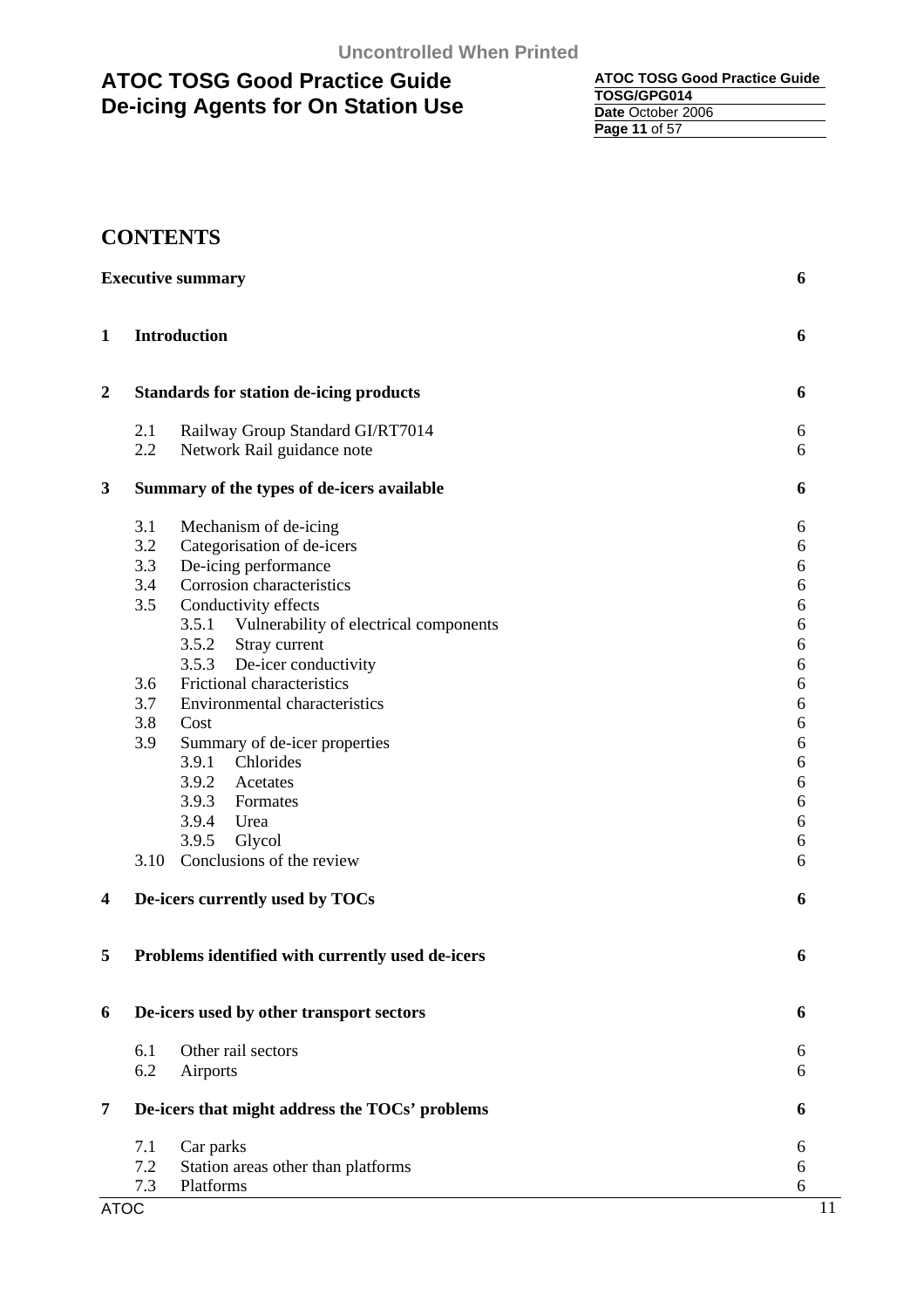| <b>ATOC TOSG Good Practice Guide</b> |
|--------------------------------------|
| TOSG/GPG014                          |
| Date October 2006                    |
| Page 12 of 57                        |

|    | 7.4                                                                                                                                                                                                                                                                                                                                                                                                                 | Other issues                       | 6          |
|----|---------------------------------------------------------------------------------------------------------------------------------------------------------------------------------------------------------------------------------------------------------------------------------------------------------------------------------------------------------------------------------------------------------------------|------------------------------------|------------|
|    | 7.5                                                                                                                                                                                                                                                                                                                                                                                                                 |                                    | $6\,$      |
|    | 7.6                                                                                                                                                                                                                                                                                                                                                                                                                 | Form of the de-icers               | $\sqrt{6}$ |
|    | 7.7                                                                                                                                                                                                                                                                                                                                                                                                                 | Spreading equipment                | 6          |
|    |                                                                                                                                                                                                                                                                                                                                                                                                                     | 7.7.1                              | $\sqrt{6}$ |
|    |                                                                                                                                                                                                                                                                                                                                                                                                                     | 7.7.2                              | $\sqrt{6}$ |
|    | 7.8                                                                                                                                                                                                                                                                                                                                                                                                                 | Storage                            | 6          |
| 8  |                                                                                                                                                                                                                                                                                                                                                                                                                     |                                    | 6          |
| 9  |                                                                                                                                                                                                                                                                                                                                                                                                                     |                                    | 6          |
|    | 9.1                                                                                                                                                                                                                                                                                                                                                                                                                 | Car parks                          | 6          |
|    | 9.2                                                                                                                                                                                                                                                                                                                                                                                                                 | Station areas other than platforms | $6\,$      |
|    | 9.3                                                                                                                                                                                                                                                                                                                                                                                                                 |                                    |            |
| 10 |                                                                                                                                                                                                                                                                                                                                                                                                                     |                                    | 6          |
|    | Summary of de-icer products<br>Solid material spreaders<br>Liquid spreaders<br><b>Conclusions</b><br><b>Recommendations</b><br>Platforms<br>6<br><b>Next steps</b><br><b>Acknowledgements</b><br>6<br><b>References</b><br>6<br><b>Questionnaire sent to TOCs</b><br>Appendix A.<br>6<br>Appendix B.<br>International airport regulations on de-icers<br>6<br>Appendix C.<br><b>Summary tables of de-icers</b><br>6 |                                    |            |
|    |                                                                                                                                                                                                                                                                                                                                                                                                                     |                                    |            |
|    |                                                                                                                                                                                                                                                                                                                                                                                                                     |                                    |            |
|    |                                                                                                                                                                                                                                                                                                                                                                                                                     |                                    |            |
|    |                                                                                                                                                                                                                                                                                                                                                                                                                     |                                    |            |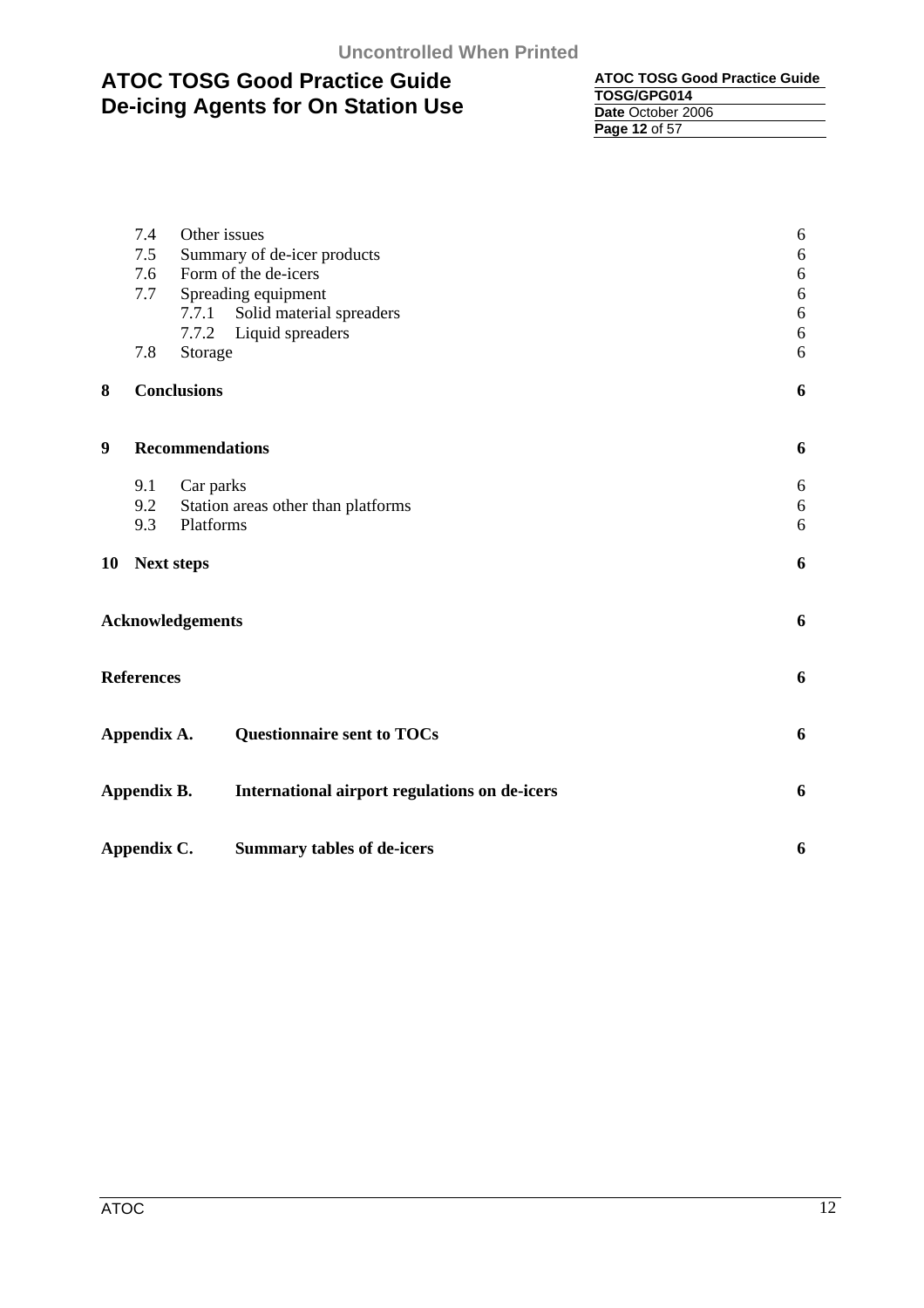**ATOC TOSG Good Practice Guide TOSG/GPG014 Date** October 2006 **Page 13** of 57

### **Executive summary**

The Train Operating Companies (TOCs) in Great Britain have had various concerns over their current winter maintenance procedures. There is no guidance on de-icers in the Railway Group Standards, other than to be aware of corrosion issues when choosing a de-icer. The Association of Train Operating Companies (ATOC) approached the Rail Safety and Standards Board (RSSB) requesting some research to be carried out into the most suitable de-icing products for stations. In response to this, RSSB commissioned TRL to carry out project T532, entitled Evaluation of Frost, Snow and Ice Precautions at Stations. The aim of the project was to assess the various de-icers available and produce recommendations as to the most suitable de-icers for use at stations.

The project was divided into six tasks:

Task 1- to carry out a literature review on the available de-icers and their properties

Task 2- to review current Railway Group Standards

Task 3- to gather information on winter maintenance procedures currently performed at stations

Task 4- to obtain information on winter maintenance in other rail and transport sectors

Task 5- to analyse and evaluate all the information obtained from Tasks 1 to 4

Task 6- to produce recommendations and guidelines for winter maintenance at stations

Task 1 involved producing a separate report (Evans, 2005) on the types of de-icers available and their advantages and disadvantages. Tasks 2 to 4 involved gathering information on current winter maintenance practices both in the rail industry and other transport sectors, such as airport, light rail and tram. Task 5 was to analyse all the information obtained and Tasks 6 to distil some recommendations out of this. This is the final report on the project and summaries the findings from all six tasks.

The research has identified three distinct areas within stations with separate issues; car parks, concourse/forecourts and platforms. The most suitable de-icers for each of these areas were examined and then recommendations given. The cheapest option of rock salt was deemed appropriate for station car parks as they are large areas to treat and run-off would be unlikely to affect the track. The number of metal structures present is limited and the surface is normally tarmac, rather than concrete, therefore corrosion is not a priority in this area. However, it was suggested that a corrosion inhibitor might be added to the salt for treatment of concourses/forecourts, as here there is usually a large amount of metal infrastructure, but it is away from the track.

The most sensitive areas to treat are the platforms. For these it was suggested acetates would be the most suitable de-icers. A potassium acetate product applied in liquid form and a sodium acetate product in a solid form is most appropriate. These products should be less expensive and more effective than the present Kilfrost products, while also less damaging to the track and station infrastructure than rock salt. Although purchase price is an issue, when it comes to the sensitive platform areas, adverse effects (corrosion and conductivity) on the track and the safety of the public should be paramount. The harmful effects on the environment and station infrastructure of de-icer run-off should also be considered.

As well as the de-icer product, the application rate is also important. Therefore, it is recommended that appropriate spreading equipment is used rather than ad hoc hand spreading in order to control the spread rate of the de-icer. Health and safety requirements should be considered both during application of the product and also during storage. The correct storage of the chosen de-icer product is also important in order to maintain its effectiveness and ease of application.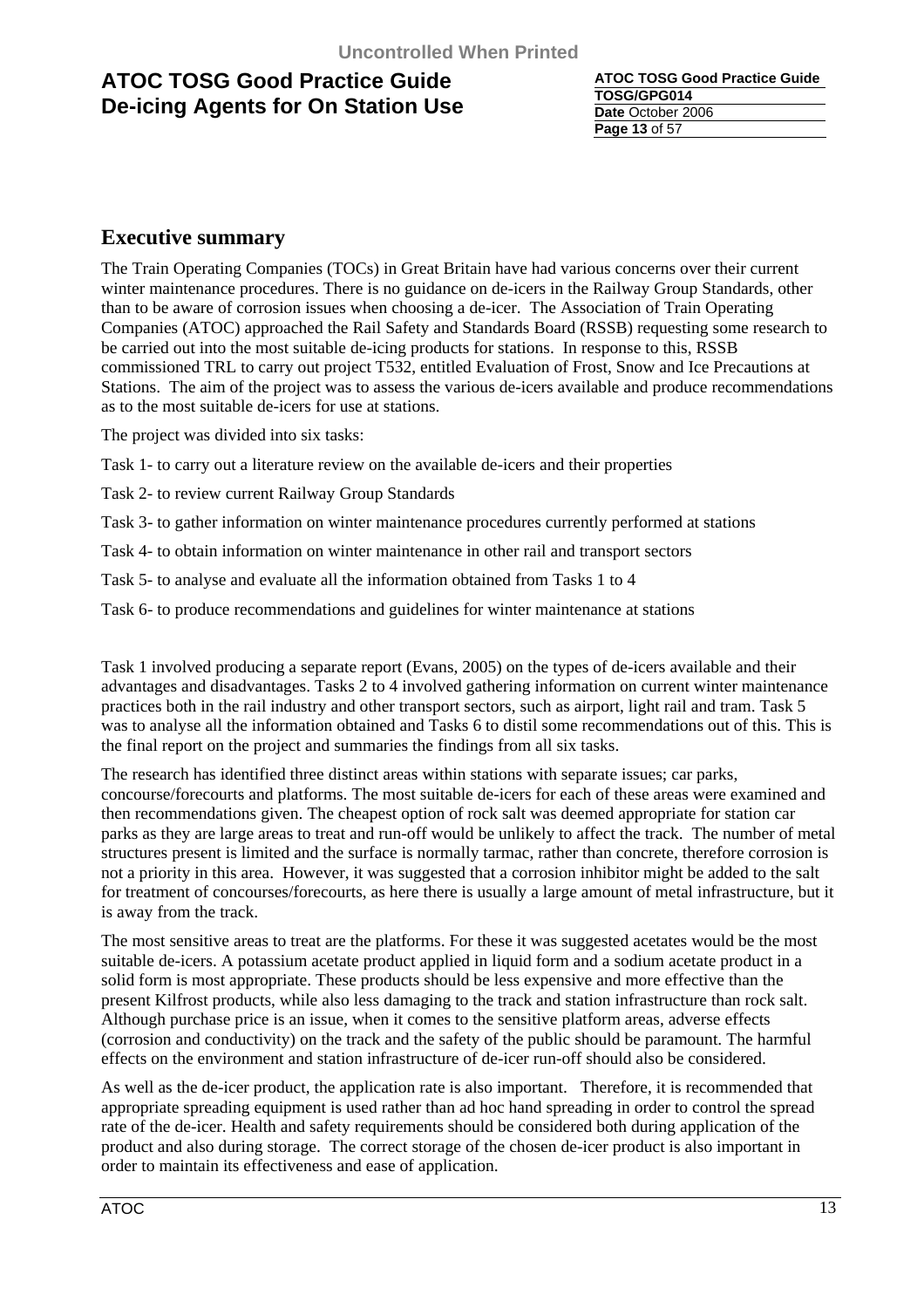**ATOC TOSG Good Practice Guide TOSG/GPG014 Date** October 2006 **Page 14** of 57

### **1 Introduction**

The Association of Train Operating Companies (ATOC) Safety Group requested the Rail Safety and Standards Board (RSSB) to sponsor research on their behalf to assess the de-icers available in the market and recommend those most suitable for use on station platforms. TRL was therefore commissioned by the Rail Safety and Standards Board (RSSB) in February 2005 to carry out this assessment. The project, entitled 'Evaluation of Frost, Snow and Ice Precautions at Stations', comprised six tasks. The first was a literature review on the various de-icers available and their properties and characteristics. This task involved gathering information about the de-icers available and the benefits and practical issues associated with each. A separate report was produced for this task (Evans, 2005) and a summary of the results is given in Section 0.

The second task of the project was to review current Railway Group Standards in order to discover how these might limit the choice of the de-icers. The third task was to gather information, from the train operating companies, via a questionnaire, to ascertain which de-icers are currently being used and any problems found with these. Task four was to gather similar information from other rail and transport sectors such as airports and the London Underground. Task five involved the analysis of the data obtained from tasks one to four and task six was to produce guidelines and recommendations for the RSSB in the light of this analysis.

This report summarises the information gained in all the tasks and aims to aid TOCs in finding the most suitable de-icer for their stations.

Weather precaution products (de-icers) are used at stations to prevent accidents to passengers or vehicles caused by frost, ice and snow. It is particularly important that the edges of platforms are not slippery as the consequences could be fatal. Chemical de-icers can be applied for anti-icing, to prevent ice formation, or de-icing, to melt ice and snow already present. De-icers may have different degrees of effectiveness for anti-icing or de-icing and different application rates may be required for the different situations. Anti-icing is normally performed when the road temperature is forecast to be below 1°C and is dropping, and the humidity is such that ice may form. This means for anti-icing to be effective up-to-date weather information needs to be obtained. Less product is normally required to prevent ice forming than to melt ice already present.

Much research has been carried out into the use of various de-icing agents. This has been largely applicable to highways, but the experience gained from this research could also be successfully applied to station platforms

By far the most widely used means of de-icing pavements, highways and car parks, both in Britain and abroad, is by the use of chloride salts, the most common being sodium chloride (NaCl) in the form of rock salt. Rock salt is plentiful, cheap and a very effective de-icing agent. However, it causes corrosion of steel, both exposed and within reinforced structures, and its effect on the environment is also of increasing concern. As a consequence Network Rail has requested that other de-icing agents be employed on and around railway stations. There is concern within the industry, however, that alternative products may not be as effective as rock salt and are expensive.

This project aims to evaluate the de-icers available and to identify some suitable candidates that train operators may wish to consider using. Factors to be considered include their effectiveness at anti-icing and de-icing, the effective temperature, the effect on soft furnishings, cost, storage specifications, ease of application, comfort for passengers, i.e. no strong odour or staining of shoes and clothes and adhesion to the platform surface (e.g. when subject to draught from trains).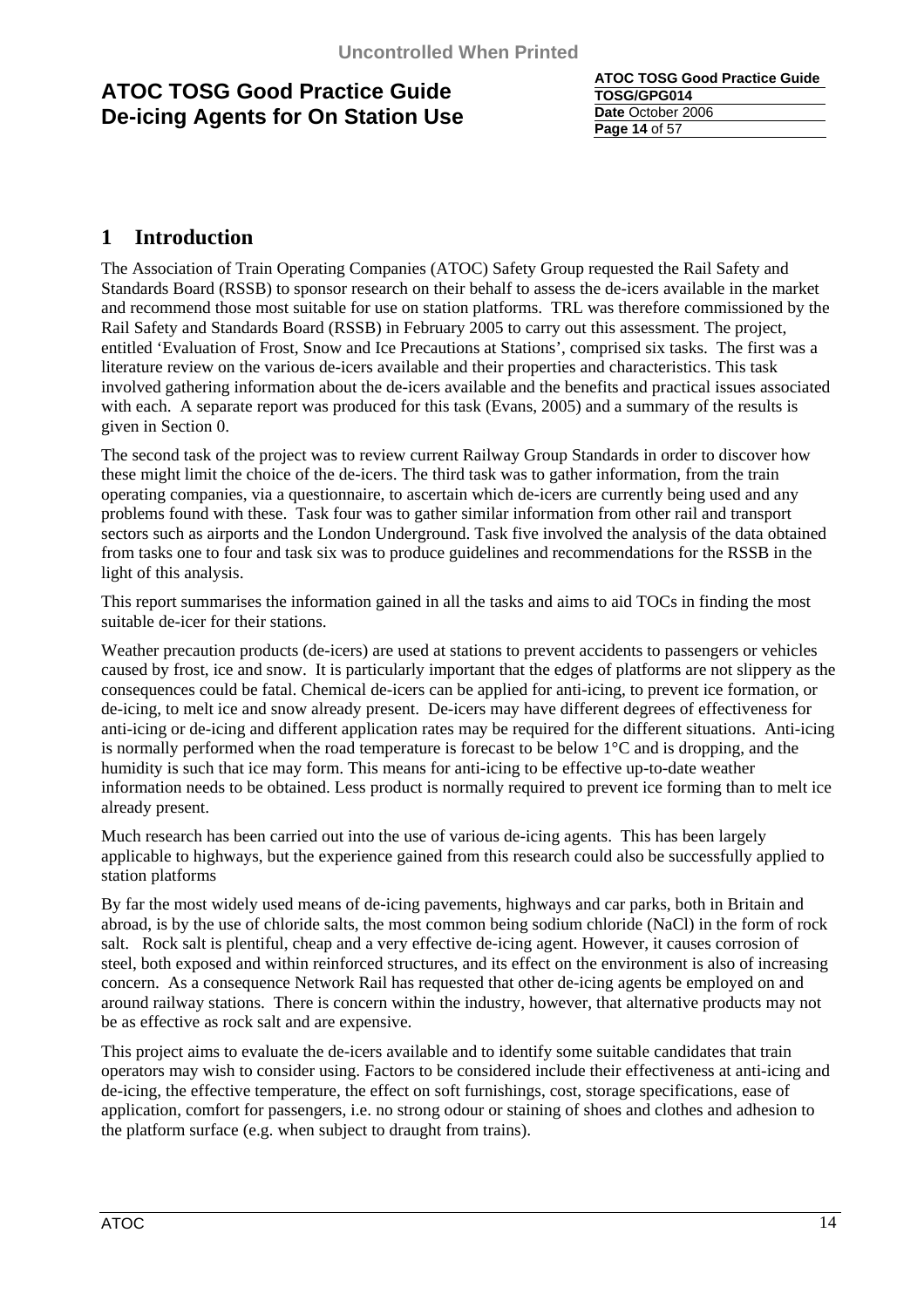**ATOC TOSG Good Practice Guide TOSG/GPG014 Date** October 2006 **Page 15** of 57

The information contained in this report was obtained from published and unpublished reports written by TRL, a review of recent literature, internet searches and from product manufacturers and distributors. Information on current de-icing practices was gathered from the TOCs and other transport sectors. The report aims to collate information from a range of sources, so that the above factors can be assessed for each de-icer and recommendations as to the most suitable de-icer for the application can be given.

### **2 Standards for station de-icing products**

The standards governing the TOCs operations were examined for their specifications on de-icers. Very little guidance on de-icers is given in Railway Group Standards, but the information available is summarised in this section.

### **2.1 Railway Group Standard GI/RT7014**

In Railway Group Standard GI/RT7014: Infrastructure Requirements at Stations it states that:

### *C4 Materials used for cleaning and de-icing*

*The effect that cleaning and de-icing materials have on the durability of platform surfaces shall be considered and only those that do not cause premature deterioration of the surface and adjacent track shall be used.* 

Corresponding to this are remarks that the materials used in platform surfaces, level crossings and bridges should also take into account the use of de-icers. This is the only reference to station de-icers in the standards and no advice on the types of de-icers which might fulfil this requirement is provided.

### **2.2 Network Rail guidance note**

The only recommendation on appropriate de-icers provided to the TOCs originates from Network Rail, which has produced a guidance note, issued in September 2003, recommending the use of Kilfrost General De-icing Fluid (potassium formate solution) and Kilfrost Composite Ice Melter (granular sodium formate mixed with fine sand) on all station platforms. Network Rail insists that rock salt should not be used on platforms as it is concerned about the damage to concrete and corrosion of steel infrastructure. It also states that the grit in the salt can be transferred into the sliding door runners on rolling stock resulting in further damage.

The guidance note testifies that  $300 \text{cm}^3/\text{m}^2$  of Kilfrost GDF will de-ice down to -5°C, but that more severe conditions may require a higher application rate. It also suggests an application rate of Kilfrost CIM of  $50g/m^2$  will provide protection down to  $-3^{\circ}$ C for anti-icing or when run-off would cause problems. At temperatures below this, a rate of least  $100g/m^2$  is recommended. The guidance note states that these materials have been especially developed for Network Rail and have a low conductivity so as not to affect track circuits. However, no background information to support this or any comment on the product's effectiveness at de-icing has been issued to the TOCs.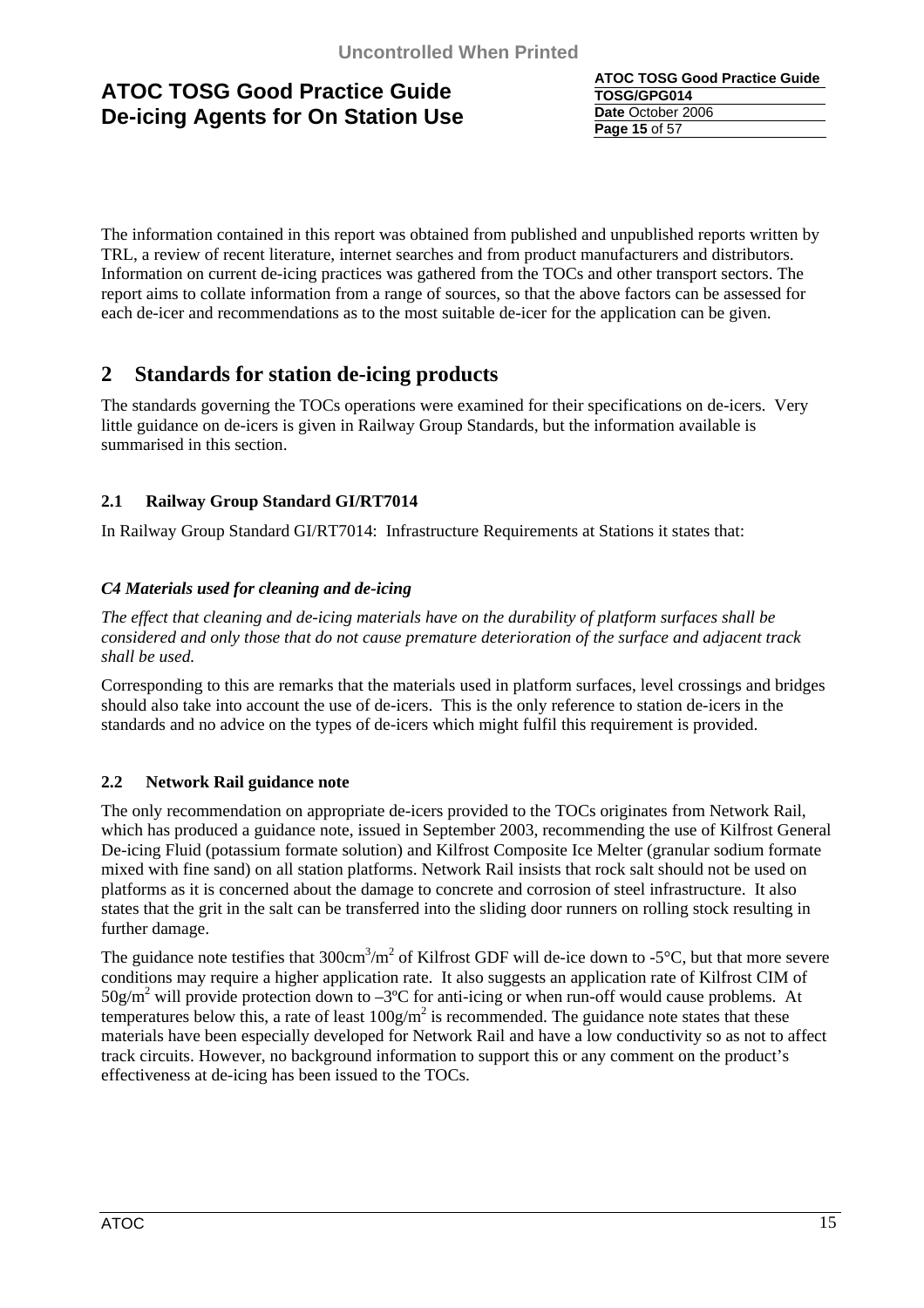**ATOC TOSG Good Practice Guide TOSG/GPG014 Date** October 2006 **Page 16** of 57

### **3 Summary of the types of de-icers available**

A literature review (Evans, 2005) was undertaken on the types of de-icer available and their suitability for use in the station environment as part of Task 1. The parameters investigated included the effectiveness of the de-icer at melting ice and snow, slipperiness, corrosivity to metals and concrete, toxicity, impact on the environment and the cost of purchasing the products. The information contained in the literature review was obtained from published and unpublished reports written by TRL, a review of recent literature, internet searches and from product manufacturers and distributors. The information collated for the literature review is summarised in this section.

### **3.1 Mechanism of de-icing**

Chemical de-icers melt ice and snow by depressing the freezing point of water to well below zero. The minimum temperature at which it is possible for a chemical to depress the freezing point is given by its eutectic temperature. This eutectic temperature is not reached in practice, as it only occurs at an exact concentration which cannot be maintained. However, the eutectic temperature is related to the practical effective temperature of the de-icer. For example, sodium chloride has a eutectic temperature of -21°C and is effective down to around -7 $\rm{^{\circ}C}$ , whereas calcium chloride has a eutectic temperature of -51 $\rm{^{\circ}C}$  and is effective down to about -31 $^{\circ}$ C. In British climate, an effective temperature of -7 $^{\circ}$ C is usually sufficient but, in Scotland, the use of de-icers with lower effective temperatures may be necessary.

Solid de-icers also need moisture in order to dissolve and start working. De-icers can be hygroscopic, absorbing moisture from the air and also deliquescent, dissolving in the absorbed moisture. This is dependant on the ambient humidity, for example sodium chloride absorbs moisture at a relative humidity over 75% and calcium chloride at a relative humidity of 29%. De-icers can also dissolve exothermically (releasing heat) like calcium chloride or endothermically (absorbing heat), such as sodium chloride.

Abrasives such as sand and grit may also be used. These do not remove ice and snow like chemical deicers, but provide traction for feet and wheels. However, as they are not soluble they need to be removed afterwards or may be unsightly and cause problems by clogging drainage systems.

Although chloride de-icers, in particular sodium chloride, are the most commonly used products in Britain, non-chloride de-icing products are used in certain situations where corrosion of steel or aluminium infrastructure is a major concern and considered of greater importance than the more expensive purchase price. For example, due to their non-corrosivity, urea and glycol-based de-icers are employed by the Highways Agency for use on sensitive structures in the Midlands. However, there are concerns about the environmental effects of urea and it has been recommended by the Highways Agency and the Environment Agency that it is no longer used. Acetates/formates, glycols and urea are often used on airfield runways as they are less corrosive to aluminium and steel. The use of urea is also being phased out at British airports.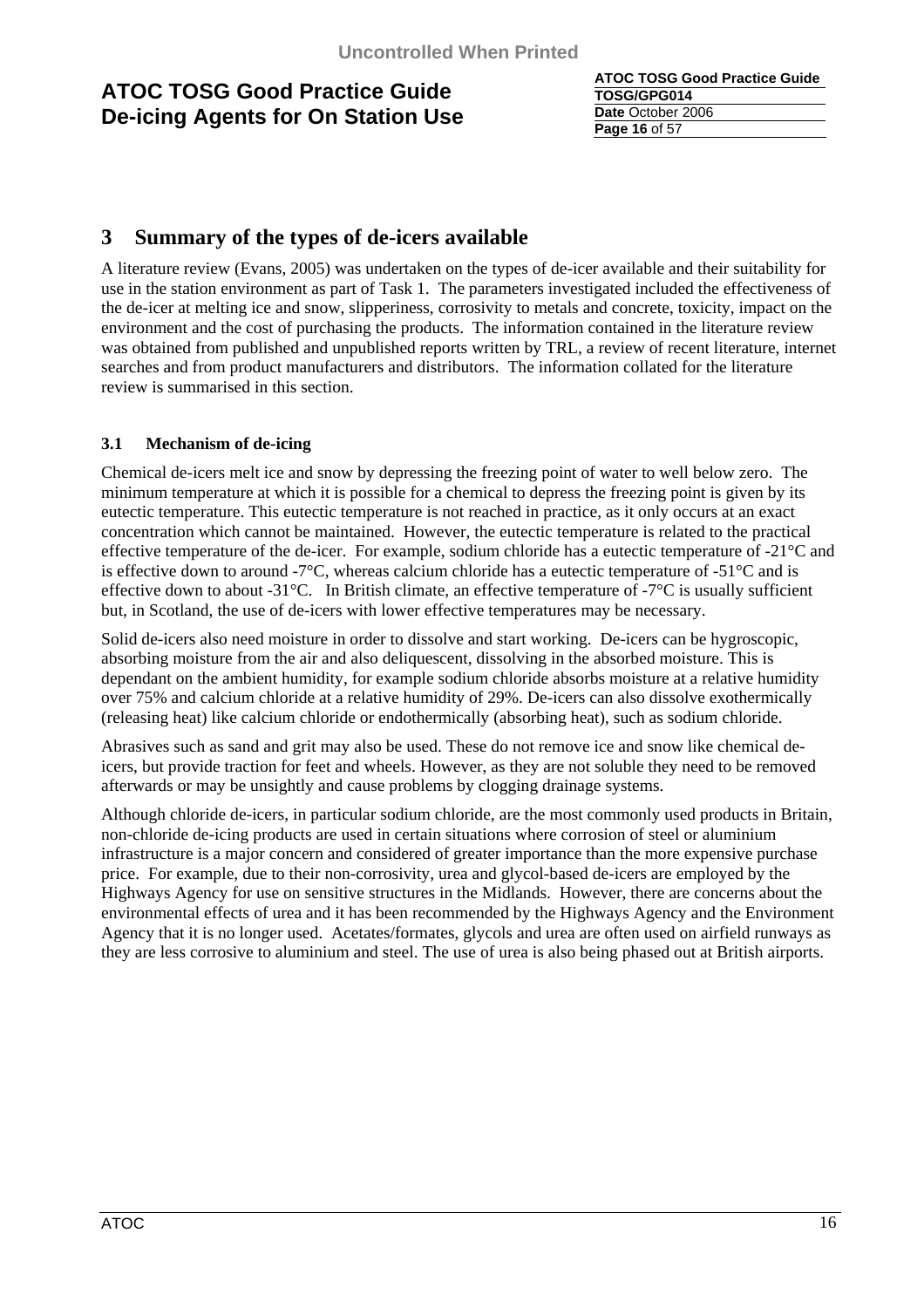**ATOC TOSG Good Practice Guide TOSG/GPG014 Date** October 2006 **Page 17** of 57

### **3.2 Categorisation of de-icers**

The types of de-icer available can be categorised in terms of its active ingredient, e.g. chlorides, acetates, formates, urea and glycols. There is a range of proprietary products within each of these categories, which may have additives such as corrosion inhibitors, but have broadly the same properties. The benefits and possible problems due to each category of de-icer is summarised in **Table 3** to **Table 10** in Section 0. A more detailed description of the various de-icers is given in the literature review produced for Task 1 (Evans, 2005). Summary tables taken from the review are included in 0. The categories are:

| <b>Chloride based:</b> | Sodium chloride (NaCl), magnesium chloride ( $MgCl2$ ) and calcium<br>chloride $(CaCl2)$ . These de-icers can also be mixed with corrosion<br>inhibitors. |  |
|------------------------|-----------------------------------------------------------------------------------------------------------------------------------------------------------|--|
| <b>Acetate based:</b>  | Calcium magnesium acetate, potassium acetate and sodium acetate.                                                                                          |  |
| <b>Formate based:</b>  | Potassium formate and sodium formate.                                                                                                                     |  |
| Urea based:            | Urea (also called carbamide).                                                                                                                             |  |
| <b>Glycol based:</b>   | Ethylene glycol, propylene glycol, diethylene glycol.                                                                                                     |  |

### **3.3 De-icing performance**

The majority of the products available appear to be effective to temperatures well below the level achieved by either rock salt or urea. As far as the speed of their de-icing action is concerned, the information is not available for all de-icers, but what is obvious is that liquid de-icers perform better than solid and prewetted de-icers in this respect as they do not depend on climatic conditions (relative humidity) to initiate the de-icing action.

### **3.4 Corrosion characteristics**

Rail infrastructure includes a large amount of metal which is naturally vulnerable to corrosion and which can be accelerated by exposure to de-icing chemicals. The rails are usually made of steel, as are the train wheels. Rail fastenings have components which are manufactured from cast iron and steel, dependent on the type of sleeper. Around 70 per cent of the track is supported by concrete sleepers, 25 per cent by timber and the remainder by steel. There is also a large amount of copper electrical cabling normally sheathed in plastic associated with switches, signals and train detection systems. Concrete or plastic conduits are laid alongside the track and also laid in the track are iron magnets for the automatic stopping systems. All these together with any utility pipes or wires running under or nearby the track could be affected by de-icer run-off from the platform.

The types of materials found on trains include steel, fibreglass, aluminium, a range of plastics, synthetic carpet, linoleum, wood, glass, Perspex, paints and lacquers. Finishes to the materials may be important, for instance brushed aluminium or polished, matt paint or gloss and metallic paints versus flat colours. These will be subject to de-icer walked in by passengers.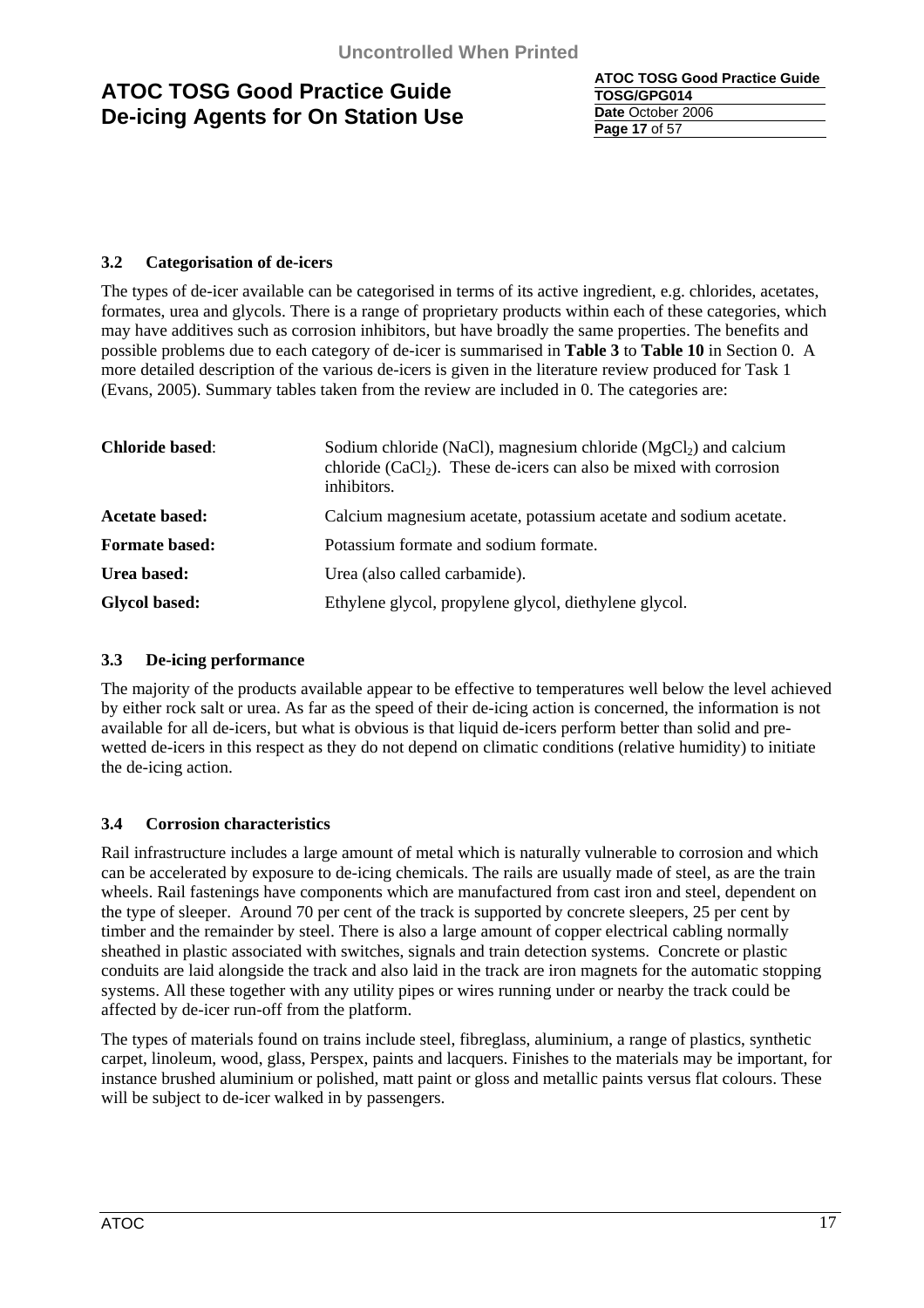**ATOC TOSG Good Practice Guide TOSG/GPG014 Date** October 2006 **Page 18** of 57

All chloride containing de-icers have corrosive effects, to different degrees, on both steel and aluminium. Chlorides also corrode the steel rebars in reinforced concrete causing spalling (chipping or flaking) of the concrete. Dissolved magnesium and calcium ions can also react with cement causing deterioration. All de-icers will increase the number of freeze-thaw cycles the concrete is subject to, which can exacerbate deterioration of poor quality concrete.

In comparison urea, glycol and acetate-based de-icers have considerably less corrosive effects than those containing chloride. Urea also reacts with concrete, and acetates and formates have some corrosive effect on galvanised steel as they react slowly with zinc. Acetates and formates should not be directly applied to materials made of galvanised steel or be stored in galvanised steel containers. This should not be a problem for components exposed to run-off as the de-icer will be diluted and exposure time is limited.

### **3.5 Conductivity effects**

### *3.5.1 Vulnerability of electrical components*

Corrosion is a particularly important factor in electric supply systems, as the electric current acclerates the electrochemical corrosion of the metal. At present around 40 per cent of the national rail network in Britain is electrified. Of this, around 7,578 single track kms of the network use 25,000 volt AC overhead electric cables as the power source. The current flows from the overhead cables to the train and is returned to the substation via the running rail and earth return circuit. Around 4,285 single track kms of the network is run using power supplied from a 750 volt DC electrified third rail laid at the side of the track. The DC system is more prone to corrosion than the AC system and the extra stresses at joints make these more prone to corrosion.

There are also other electrical components in the proximity of the track. Laid under the ballast or alongside the track are the electronics which control the switches, electric motors, communication cables to the switches and signals, transformers, circuit breakers, cables for train detection systems and emergency phones. Permanent and electromagnetic magnets, which are part of the automatic warning system (AWS) and track magnets to reduce arcing on the neutral sections of AC systems, are laid in the track. There may also be equipment not owned by the railway company such as utility pipes and cables lying under or alongside the track, which could also be corroded more quickly by stray currents.

Run-off from the station platforms onto the track has the potential to affect all this sensitive equipment. Both solid and liquid de-icers will dissolve in precipitation, or melting ice and snow, and the resultant solution may run on to the track. This run-off could have an adverse effect on the track components or leave a residue that may disrupt the connection between the train and track.

### *3.5.2 Stray current*

Stray currents are those which have deviated from their intended course, for example flowing through the soil surrounding the electrified rail instead of the rail itself. If the conductivity of the soil has been increased by the presence of water and/or de-icing chemicals the probability of this occurring is increased. At the point the stray current leaves the metal infrastructure corrosion occurs. Stray currents may also be picked up by other metal structures nearby, for example utility pipes, and cause corrosion to these structures.

Stray currents also may interfere with the signals to and from the electronic components and the control centre. Stray current can reduce the electricity returned to the sub-station, increasing power costs. It may also heat up the electrical components causing further damage.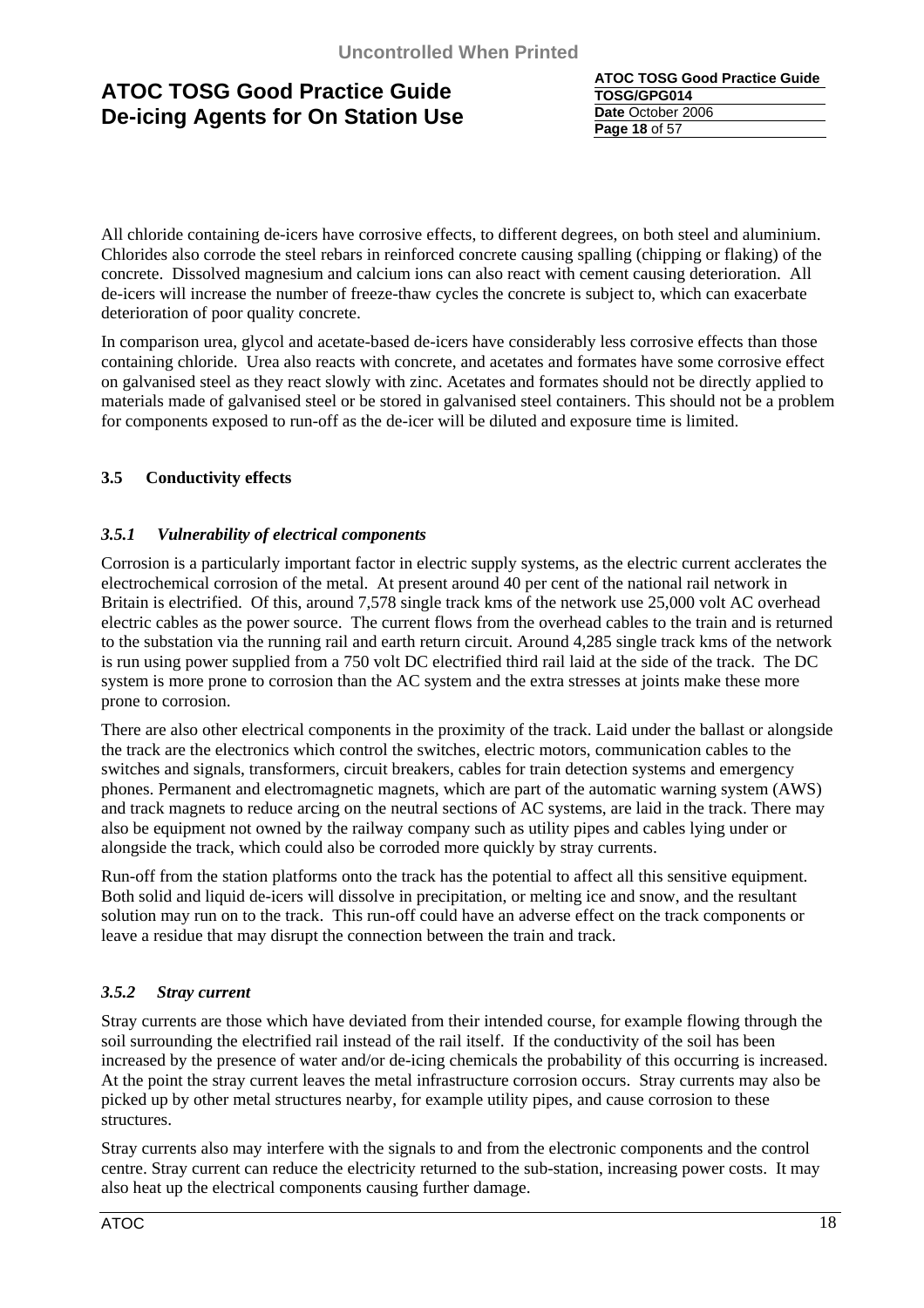**ATOC TOSG Good Practice Guide TOSG/GPG014 Date** October 2006 **Page 19** of 57

### *3.5.3 De-icer conductivity*

All inorganic salts are electrolytes (conducting liquids); the conductivity is dependent not only on the type of dissolved material, but also on the concentration and temperature of the solution. The higher the concentration and temperature, the more conductive the solution is. The de-icer concentration will depend on the amount applied; the volume of ice and snow melted and the amount of precipitation. Sodium chloride solution is a strong electrolyte. The more conductive magnesium chloride solution is also reported to have damaged electrical systems and to cause arcing across electric insulators.

Acetates and formates are less conductive than chlorides, but they could still cause a problem if over applied. Potassium salts are more conductive than sodium salts. Urea is less conductive than both chlorides and acetates and the ammonia it forms is also weakly conductive. Glycol is the least conductive type of de-icer; it is less conductive than rainwater. The conductivity of the de-icers is given in Table 1. Unfortunately, the temperature and concentration of the conductivity measurements are not identical for all the de-icers (Flomotion Systems, 2004). Around a two per cent increase in conductivity is expected per 1°C increase in temperature.

| De-icer                          | <b>Concentration</b><br>% by weight | <b>Temperature</b><br>$\rm ^{\circ}C$ | Conductivity<br>$\mu$ S/cm |
|----------------------------------|-------------------------------------|---------------------------------------|----------------------------|
|                                  | 5                                   |                                       | 67200                      |
| Sodium chloride                  | 10                                  | 18                                    | 121000                     |
|                                  | 26                                  |                                       | 215000                     |
| Calcium chloride                 | 5                                   | 18                                    | 64300                      |
| Magnesium chloride               | 5                                   | 18                                    | 68300                      |
| Potassium acetate                | 4.67<br>9.33                        | 15                                    | 34700<br>62500             |
| Sodium acetate                   | 5                                   | 18                                    | 29500                      |
| Glycol                           | 100                                 | 25                                    | 0.3                        |
| Urea                             | 100                                 | 25                                    | 5000                       |
| Kilfrost CIM<br>(sodium formate) | 10                                  | 20                                    | 55000                      |
| Rainwater                        | 100                                 | 25                                    | 30-100                     |

### **Table 1: De-icer conductivity (Flomotion Systems, 2004)**

As can be seen from the table, concentration has a large effect on conductivity. In addition to choosing the correct de-icer, it is important that the correct spread rate is applied. Over-application especially when there is little rainfall, increases the concentration of de-icer reaching the track. It should be noted that even if a product is lower in specific conductivity, if a higher dosage is required for it to be effective the resultant solution may actually be more conductive.

Rainwater itself is conductive, so the drainage around the track and electrical circuits is also important to prevent the potential for corrosion and damage from stray currents.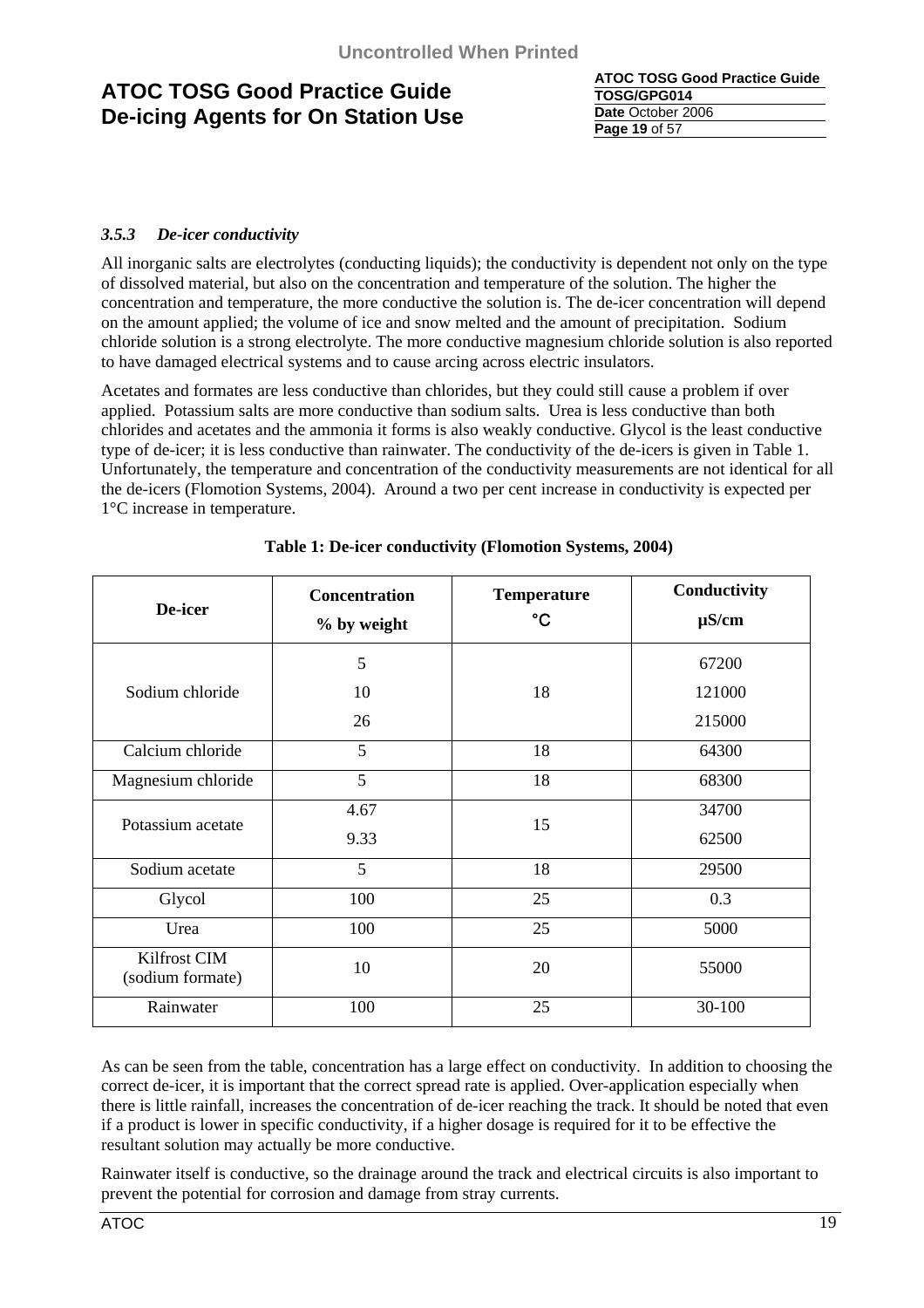**ATOC TOSG Good Practice Guide TOSG/GPG014 Date** October 2006 **Page 20** of 57

### **3.6 Frictional characteristics**

There is limited information available regarding the slip resistance of de-icing products. However, the information that is available from the reported field and laboratory trials indicates a good degree of performance for a variety of de-icing products. Granular products may show better slip/skid resistance than liquid products, simply because they are granular, but this effect soon disappears once the grains go into solution.

Further testing would be required to confirm the slip resistance of any potential products (see Section 10).

### **3.7 Environmental characteristics**

All categories of de-icers reviewed have, to varying degrees, adverse impacts on the environment. The most serious impact of chloride-based de-icers is vegetation and tree damage, although the rate depends on the amount of chloride each product releases to the environment. The common corrosion-inhibiters may have a tendency for oxygen depletion through high Biological Oxygen Demands (BOD) and Chemical Oxygen Demands  $(COD)$  and eutrophication<sup>1</sup> of the water environment.

Of all the categories considered, urea and glycol based products have the most adverse impact on the environment. Although these products do not have a serious impact on vegetation and trees, there are environmental concerns regarding the use of urea which releases ammonia to water courses and could cause toxicity to aquatic life at low concentrations. Glycols have very high BODs and CODs which has led to their reduced use as runway de-icers.

Among the de-icing categories considered, acetate-based de-icers appear to have less impact on the environment than urea and glycols, although the slight oxygen depletion they cause may be a potential toxicity problem for marine life. CMA causes less toxicity to marine life than potassium acetate, which is readily biodegradable, but moderately toxic to fish and invertebrates. One of the potential advantages of using of a potassium acetate product is the reduced frequency of application; hence less of the product contaminates the environment. Acetates are less toxic than formates.

### **3.8 Cost**

The costs of the reviewed products, shown in Table 2, are given in pounds per tonne. An approximate cost is also given for both anti-icing and de-icing treatment of a 10 square metre area of platform over a 24-hour period. This is based on the recommended de-icer spread rates and frequencies given by the manufacturers.

 $\overline{a}$ 

 $1$  Eutrophication is the reduction of dissolved oxygen caused by algae blooms produced by the presence of excessive nutrients, such as phosphorous and nitrogen in the water system.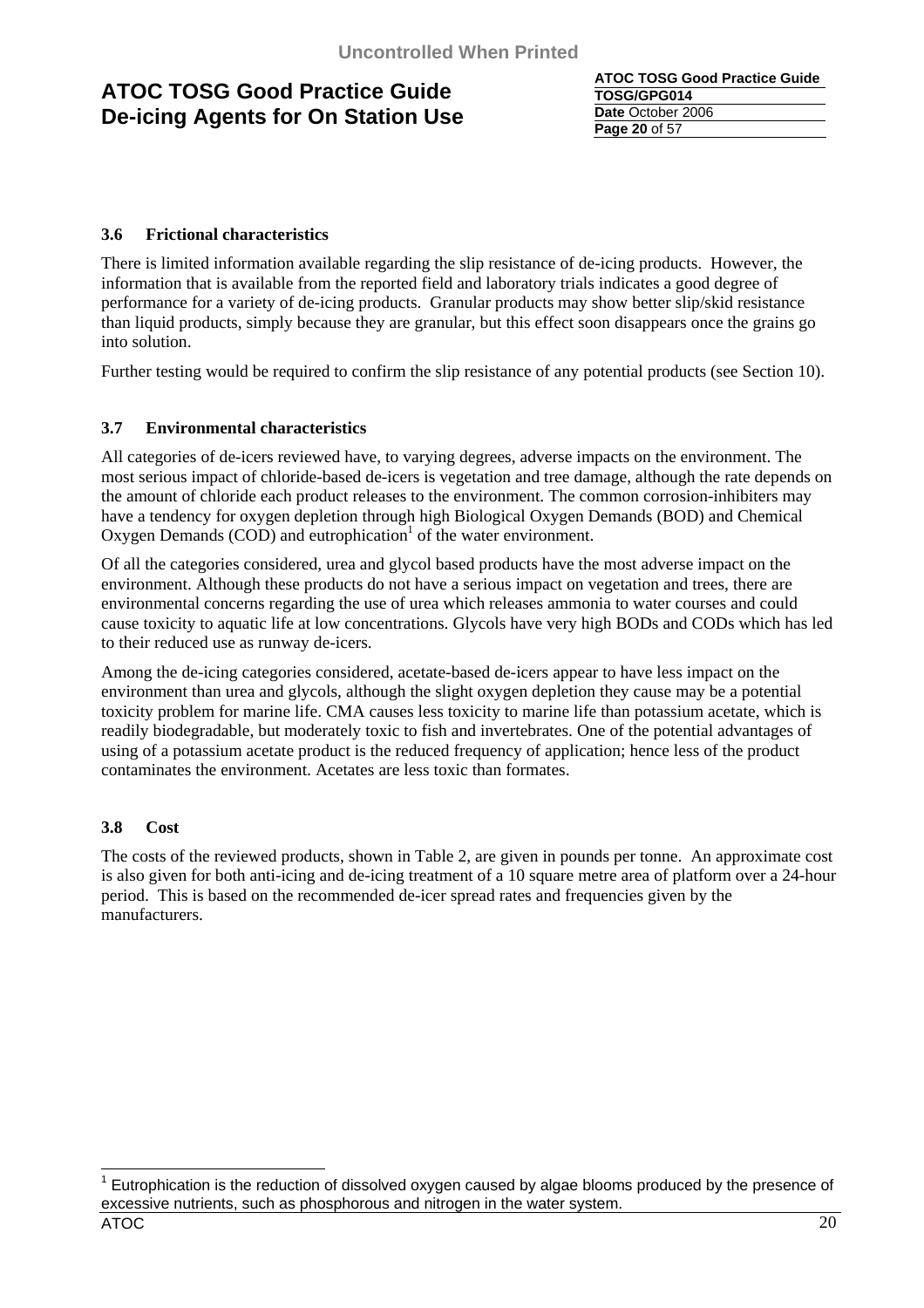| <b>ATOC TOSG Good Practice Guide</b> |
|--------------------------------------|
| TOSG/GPG014                          |
| Date October 2006                    |
| <b>Page 21 of 57</b>                 |

| De-icer                      |                               | £/tonne | Cost in Pence (10 m <sup>2</sup> /24h) |                  |
|------------------------------|-------------------------------|---------|----------------------------------------|------------------|
|                              |                               |         | <b>Anti-icing</b>                      | De-icing         |
|                              | Rock salt                     | 25      | 0.3                                    | 1.0              |
| Sodium chloride              | Safecote treated rock<br>salt | 35      | 0.4                                    | 1.4              |
| Magnesium chloride           | Ice Ban                       | 180     | 4.5                                    | 9.0              |
| Calcium chloride             | SnoMelt                       | 57      | 5.7                                    | 2.3              |
|                              | <b>NAAC</b>                   | 1400    | 35.0                                   | 70.0             |
| Sodium acetate               | Clearway 6s                   | 1400    | 42.0                                   | 84.0             |
|                              | Clearway 8s                   | 1400    | 28.0                                   | 56.0             |
|                              | ApClear KA1                   | 650     | $\overline{8.1}$                       | 16.3             |
|                              | Safegrip                      | 400     | 6.0                                    | 20.0             |
|                              | Cryotech E36                  | 600     | 7.5                                    | 15.0             |
| Potassium acetate            | Cryotech CF7                  | 600     | 7.5                                    | 15.0             |
|                              | <b>NC-2000</b>                | 600     | 3.6                                    | 7.5              |
|                              | <b>NC-3000</b>                | 600     | $\overline{3.6}$                       | $\overline{7.5}$ |
|                              | IF32                          | 900     | 22.5                                   | 45.0             |
|                              | Isomex 1                      | 900     | 13.5                                   | 45.0             |
|                              | CMA40                         | 600     | 12.0                                   | 24.0             |
| Calcium Magnesium<br>Acetate | <b>CMA</b>                    | 600     | 12.0                                   | 24.0             |
|                              | Clearway CMA Plus             | 1100    | 22.0                                   | 44.0             |
| Sodium Formate               | Kilfrost CIM                  | 1250    | 62.5                                   | 125.0            |
| <b>Potassium Formate</b>     | Kilfrost GDF                  | 1250    | 62.5                                   | 125.0            |
|                              | Clearway F5                   | 1000    | 20.0                                   | 50.0             |
| Urea                         |                               | 650     | 26.0                                   | 65.0             |
| Glycol                       |                               | 990     | 9.9                                    | 39.6             |

### **Table 2: Comparison of the costs of de-icers**

It can be seen that rock salt is by far the cheapest de-icer available and Kilfrost CIM and GDF are amongst the most expensive. However, it is also important to consider the indirect costs associated with the effect of the de-icer product on the station infrastructure and the wider environment. Another increasingly important factor to consider is the legal cost from public and employee accident claims that could be incurred if an ineffective de-icer is applied.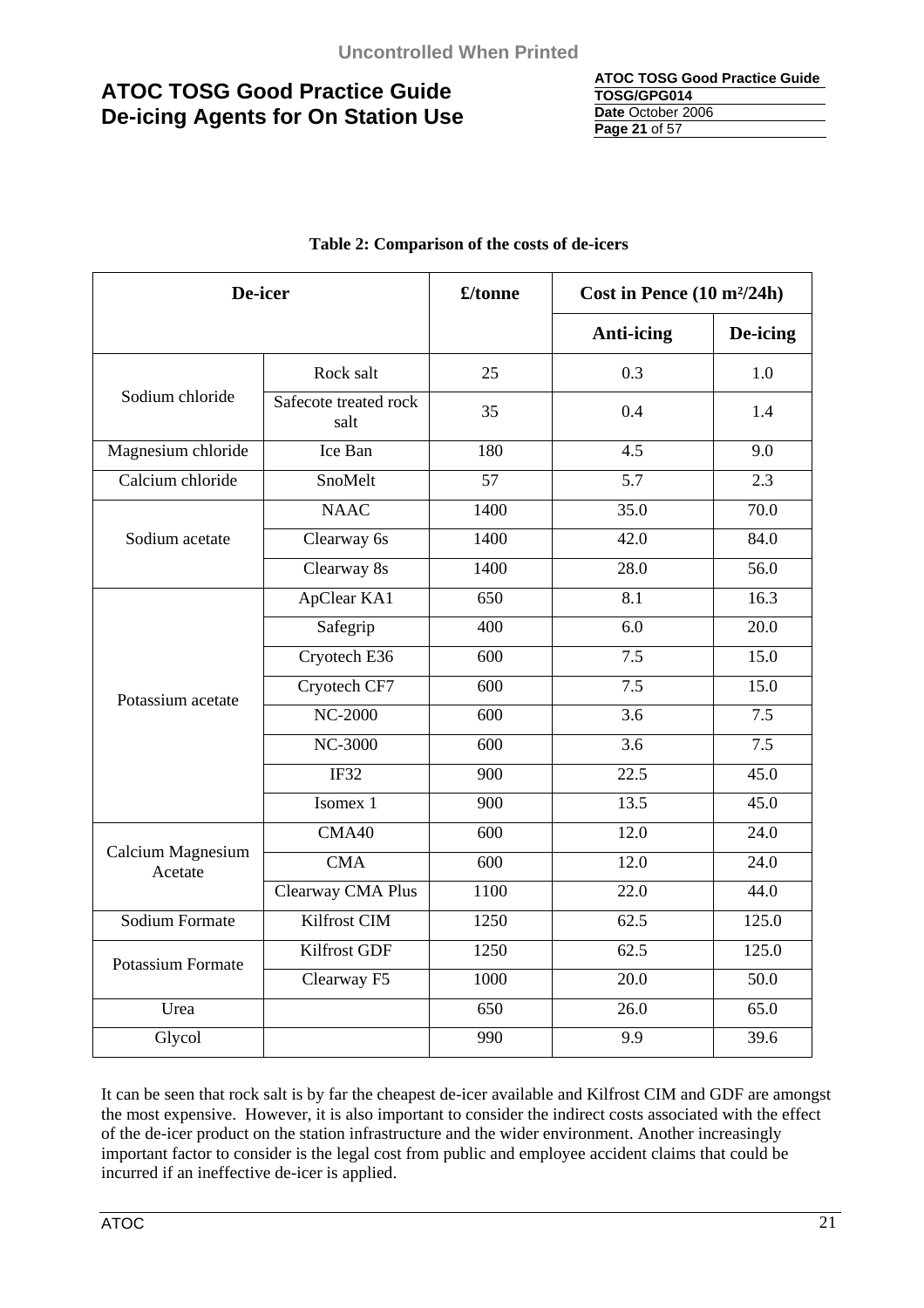**ATOC TOSG Good Practice Guide TOSG/GPG014 Date** October 2006 **Page 22** of 57

### **3.9 Summary of de-icer properties**

The advantages and disadvantages of the different categories of de-icers are summarised in Table 3 to Table 10.

### *3.9.1 Chlorides*

Chloride based de-icers are the most commonly used type of de-icer. The most used of these are sodium chloride, magnesium chloride and calcium chloride.

### *3.9.1.1 Sodium chloride*

Sodium chloride is the most commonly used de-icer. In Great Britain, the predominant form is rock salt as this is the cheapest and is readily available. Sodium chloride can also be applied in solution as brine or pre-wetted to decrease the time it goes into solution, especially if applied in low humidity conditions. Prewetting also increases the de-icer's adhesion to the platform surface. The main benefits and possible problems of sodium chloride as a de-icer are given in Table 3.

| <b>Benefits</b>                                                                                                          | <b>Possible problems</b>                                                                                    |
|--------------------------------------------------------------------------------------------------------------------------|-------------------------------------------------------------------------------------------------------------|
| Cheapest of the options in the form of<br>$\bullet$<br>rock salt                                                         | Corrosive to steel and aluminium and re-<br>$\bullet$<br>reinforced concrete                                |
| Effective de-icer down to $-7^{\circ}$ C<br>$\bullet$<br>Easily applied<br>$\bullet$<br>Non-toxic to humans<br>$\bullet$ | Harmful to vegetation<br>$\bullet$<br>Leaves a white residue on soft<br>$\bullet$<br>furnishings and floors |

### **Table 3: Benefits and problems of sodium chloride**

### *3.9.1.2 Magnesium chloride*

Magnesium chloride is often used in the USA because it has a lower effective temperature than sodium chloride. It is not normally used in Great Britain because it chemically attacks concrete and the climate does not necessitate its lower effective temperature. The main benefits and problems associated with using magnesium chloride as a de-icer are summarised in **Table 4**.

### **Table 4: Benefits and problems of using magnesium chloride as a de-icer**

| <b>Benefits</b>                                 | <b>Possible problems</b>                                                      |
|-------------------------------------------------|-------------------------------------------------------------------------------|
| Effective de-icer down to $-15^{\circ}$ C       | Corrosive to steel, aluminium and<br>$\bullet$<br>chemically damages concrete |
| Can be used as a solid or a liquid<br>$\bullet$ | Damaging to vegetation                                                        |
|                                                 | May leave an oily residue<br>$\bullet$                                        |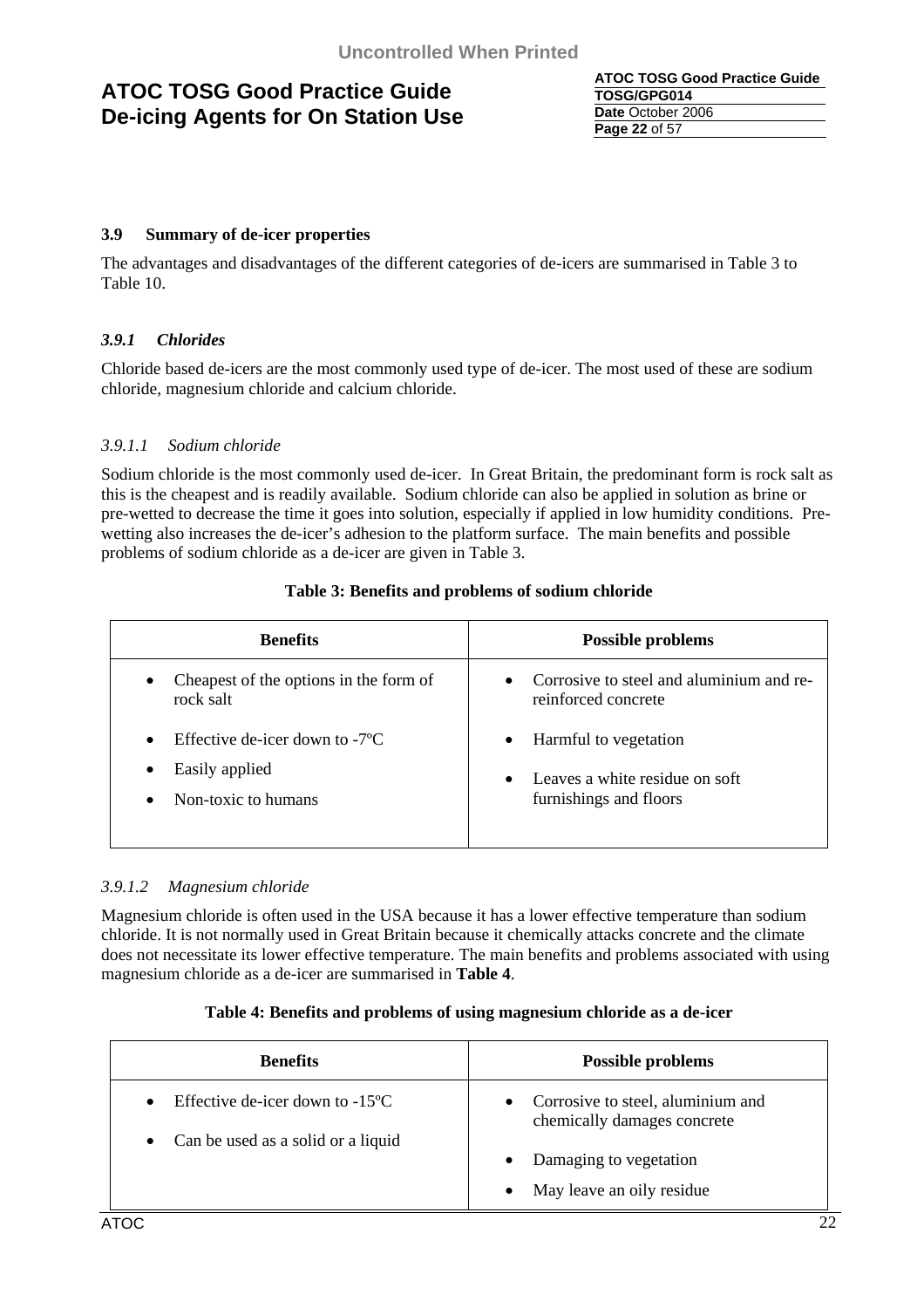| <b>ATOC TOSG Good Practice Guide</b> |
|--------------------------------------|
| TOSG/GPG014                          |
| Date October 2006                    |
| <b>Page 23 of 57</b>                 |

### *3.9.1.3 Calcium chloride*

Calcium chloride is also a de-icer more often used in the harsher USA climate. Its benefits and possible problems when used as a de-icer are given in Table 5.

### **Table 5: Benefits and problems of using calcium chloride as a de-icer**

| <b>Benefits</b>                                                                                      | <b>Possible problems</b>                                                 |
|------------------------------------------------------------------------------------------------------|--------------------------------------------------------------------------|
| Effective de-icer to $-31^{\circ}$ C<br>$\bullet$<br>Can be used as a solid or a liquid<br>$\bullet$ | Corrosive to steel and aluminium and<br>$\bullet$<br>reinforced concrete |
|                                                                                                      | Damaging to vegetation<br>$\bullet$                                      |
|                                                                                                      | Potential irritant to skin, eyes and<br>$\bullet$<br>respiratory tract   |
|                                                                                                      | May leave an oily residue<br>$\bullet$                                   |

### *3.9.1.4 Additives*

Recently a number of agricultural based salt additives have come onto the market. These are based on byproducts of the sugar beet industry and are brown viscous liquids which are often mixed with salt. The salt may also be bought already mixed with the additive. Safecote is the most used product of this type in Britain. The benefits and problems of using an additive such as Safecote, with sodium chloride, are given in Table 6.

| Table 6: Benefits and problems of using a salt additive |  |
|---------------------------------------------------------|--|
|                                                         |  |

| <b>Benefits</b>                                          | <b>Possible problems</b>                                                                                                         |
|----------------------------------------------------------|----------------------------------------------------------------------------------------------------------------------------------|
| Enhanced performance at low<br>$\bullet$<br>temperatures | Still contains sodium chloride (although<br>$\bullet$<br>23 per cent less) with all the<br>environmental and conduction problems |
| Reduced corrosion<br>$\bullet$                           | that entails                                                                                                                     |
| More adhesion to the platform surface.<br>$\bullet$      | Strong odour<br>٠                                                                                                                |
|                                                          | Brown staining of soft furnishings and<br>$\bullet$<br>flooring                                                                  |

### *3.9.2 Acetates*

Acetates, in particular potassium acetate, are frequently used on airport runways because they are less corrosive to aluminium than salt and more environmentally friendly than urea and glycol. Their benefits and possible problems when used as a de-icer are given in Table 7.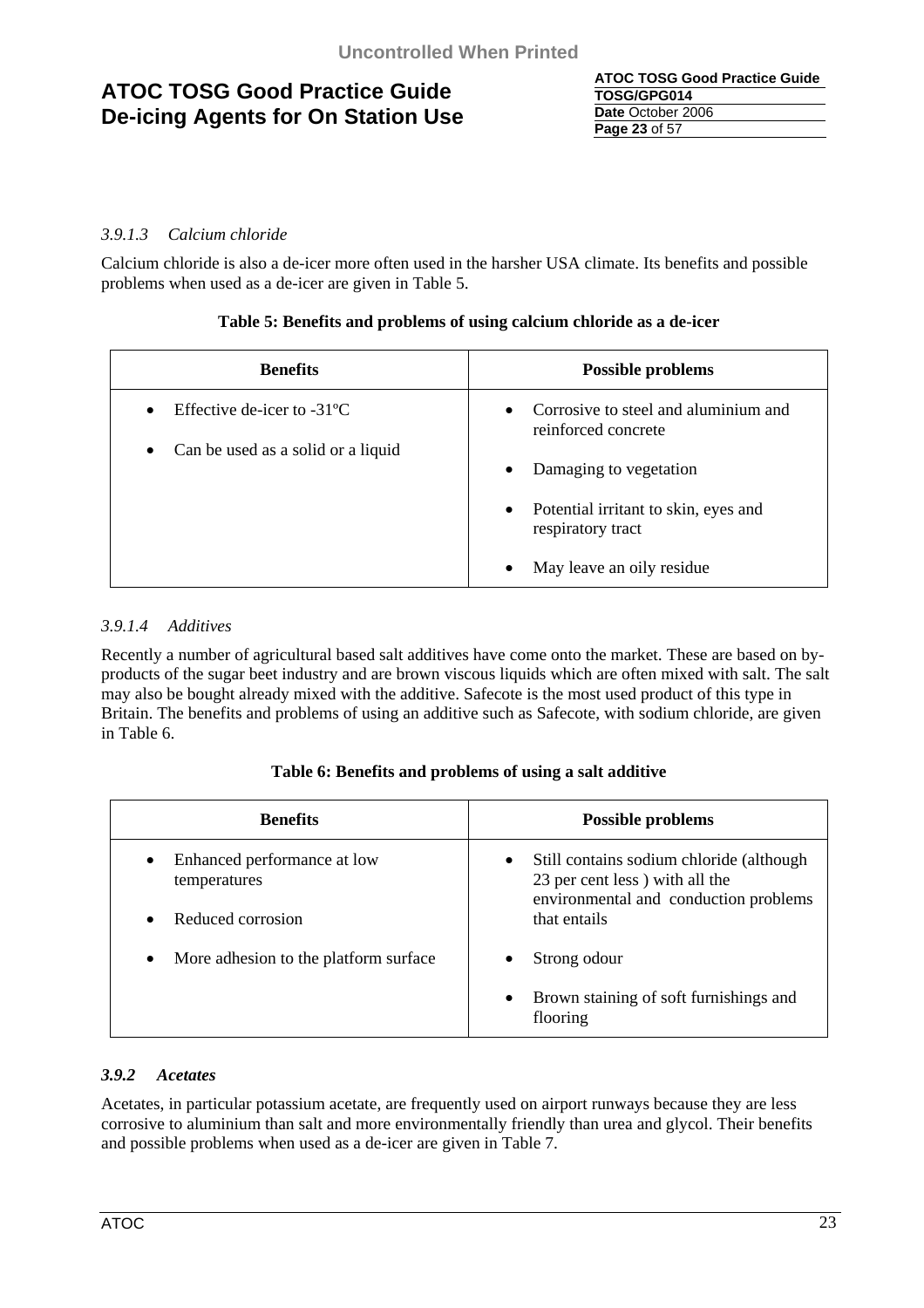| ATOC TOSG Good Practice Guide |
|-------------------------------|
| TOSG/GPG014                   |
| Date October 2006             |
| Page 24 of 57                 |

### **Table 7: Benefits and problems of using acetates as de-icers**

| <b>Benefits</b>                                                     | <b>Possible problems</b>                                  |
|---------------------------------------------------------------------|-----------------------------------------------------------|
| Essentially non-corrosive to most metals<br>and surfacing materials | • Moderately corrosive to galvanised steel                |
| Environmentally benign                                              | Approx 20-30 times more expensive than<br>rock salt/tonne |

Calcium magnesium acetate is considered the most environmentally benign de-icer. It is less corrosive to steel, aluminium and reinforcement bars in concrete than sodium chloride, but it is expensive. It is less effective than salt below -5° C, acts less quickly and requires a greater application rate. However it lasts longer, so requires fewer applications (TRB, 1991).

Sodium acetate is effective down to -13 $^{\circ}$ C and spread at 15-25g per m<sup>2</sup>. It has only a slightly higher density than urea, so may require pre-wetting if used near high-speed trains.

### *3.9.3 Formates*

Formates are similar to acetates and are often used at airports in mainland Europe because they have a weaker odour than acetates. Kilfrost CIM and GDF, the products recommended by Network Rail, contain sodium formate and potassium formate respectively. Clearway F5 and Aviform L50 are also potassium formate solutions, which have lower BOD and COD values than potassium acetate. Potassium formate has a low corrosive affect on steel but, similarly to potassium acetate, a moderate corrosive effect on galvanised steel, zinc, silver and solder. Around  $25g/m^2$  is normally applied.

Peak SF and Aviform S-solid are other granular sodium formate products also with low corrosion to steel, copper and aluminium, but moderate corrosion to galvanised steel, zinc and solder. The benefits and possible problems of using formates as a de-icer are given in Table 8.

| <b>Benefits</b>                                                                  | <b>Possible problems</b>                                  |
|----------------------------------------------------------------------------------|-----------------------------------------------------------|
| Essentially non-corrosive to most metals<br>$\bullet$<br>and surfacing materials | • Moderately corrosive to galvanised steel                |
| Environmentally benign<br>$\bullet$                                              | Approx 20-30 times more expensive than<br>rock salt/tonne |

### **Table 8: Benefits and problems of using formates as a de-icer**

### *3.9.4 Urea*

Urea used to be applied to airport runways and on sensitive highway structures such as bridges, but its use is being phased out due to environmental concerns over the ammonia produced. The benefits and problems of using urea as a de-icer are summarised in Table 9.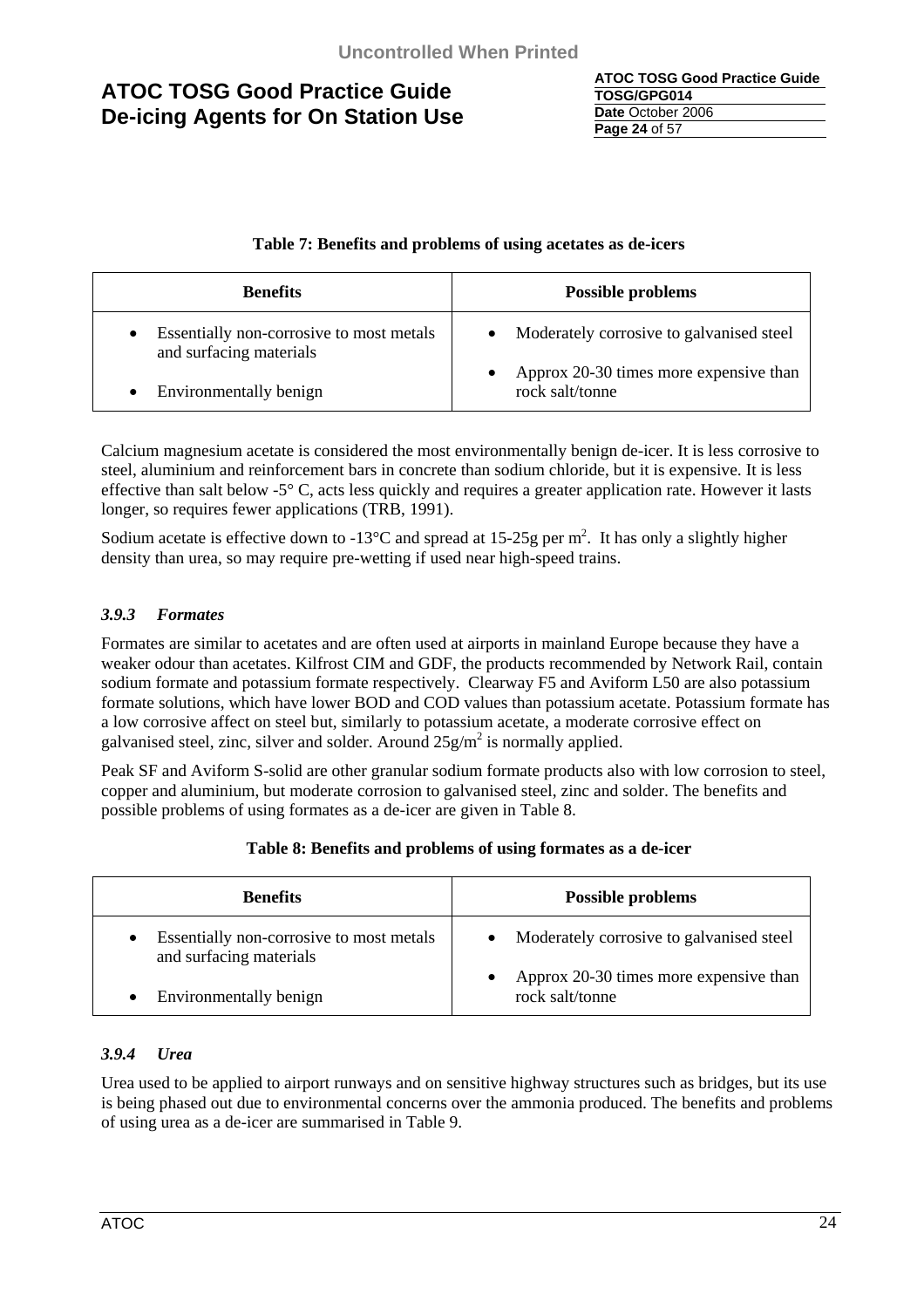| <b>ATOC TOSG Good Practice Guide</b> |
|--------------------------------------|
| TOSG/GPG014                          |
| Date October 2006                    |
| <b>Page 25 of 57</b>                 |

### **Table 9: Benefits and problems of using urea as a de-icer**

| <b>Benefits</b>                                                 | <b>Possible problems</b>                                                       |
|-----------------------------------------------------------------|--------------------------------------------------------------------------------|
| Non corrosive to metals and surfacing<br>$\bullet$<br>materials | Releases ammonia and nitrates to water<br>$\bullet$<br>courses                 |
| Low conductivity<br>٠                                           | Approx 20-30 times more expensive than<br>$\bullet$<br>rock salt/tonne         |
|                                                                 | Ineffective below about -7 $^{\circ}C$<br>$\bullet$                            |
|                                                                 | Light-weight granules are readily blown<br>$\bullet$<br>away by passing trains |

### *3.9.5 Glycol*

Glycols are viscous liquids used in the air industry for de-icing aircraft. They have high BOD and COD values, so give rise to environmental concerns. The airport run-off is often collected and treated to mitigate this. Ethylene glycol is toxic to mammals (including humans) even at low levels, but propylene glycol is not, so despite its higher BOD, is normally preferred. The benefits and problems of using glycol as a de-icer are given in Table 10..

### **Table 10: Benefits and problems of using glycol as a de-icer**

| <b>Benefits</b>                                    | <b>Possible problems</b>                               |
|----------------------------------------------------|--------------------------------------------------------|
| Non corrosive to metals and surfacing<br>materials | • Large oxygen demand on environment                   |
| Not easily washed away                             | Some glycols are toxic                                 |
| Low conductivity                                   | Approx 40 times more expensive than<br>rock salt/tonne |

### **3.10 Conclusions of the review**

From the literature review it can be seen that the products in the different de-icer categories have varying properties which will affect their use at stations. Some of the relevant properties are summarised below:

- 1. All chloride containing de-icers have corrosive effects, to different degrees, on both steel and aluminium and their solutions are highly conductive, which may affect electrical components on the track. Magnesium and calcium chloride can also damage concrete.
- 2. Acetate and formate based de-icers have considerably fewer corrosive effects than those containing chloride and are less conductive. They have a low impact on the environment, but have a higher purchase price.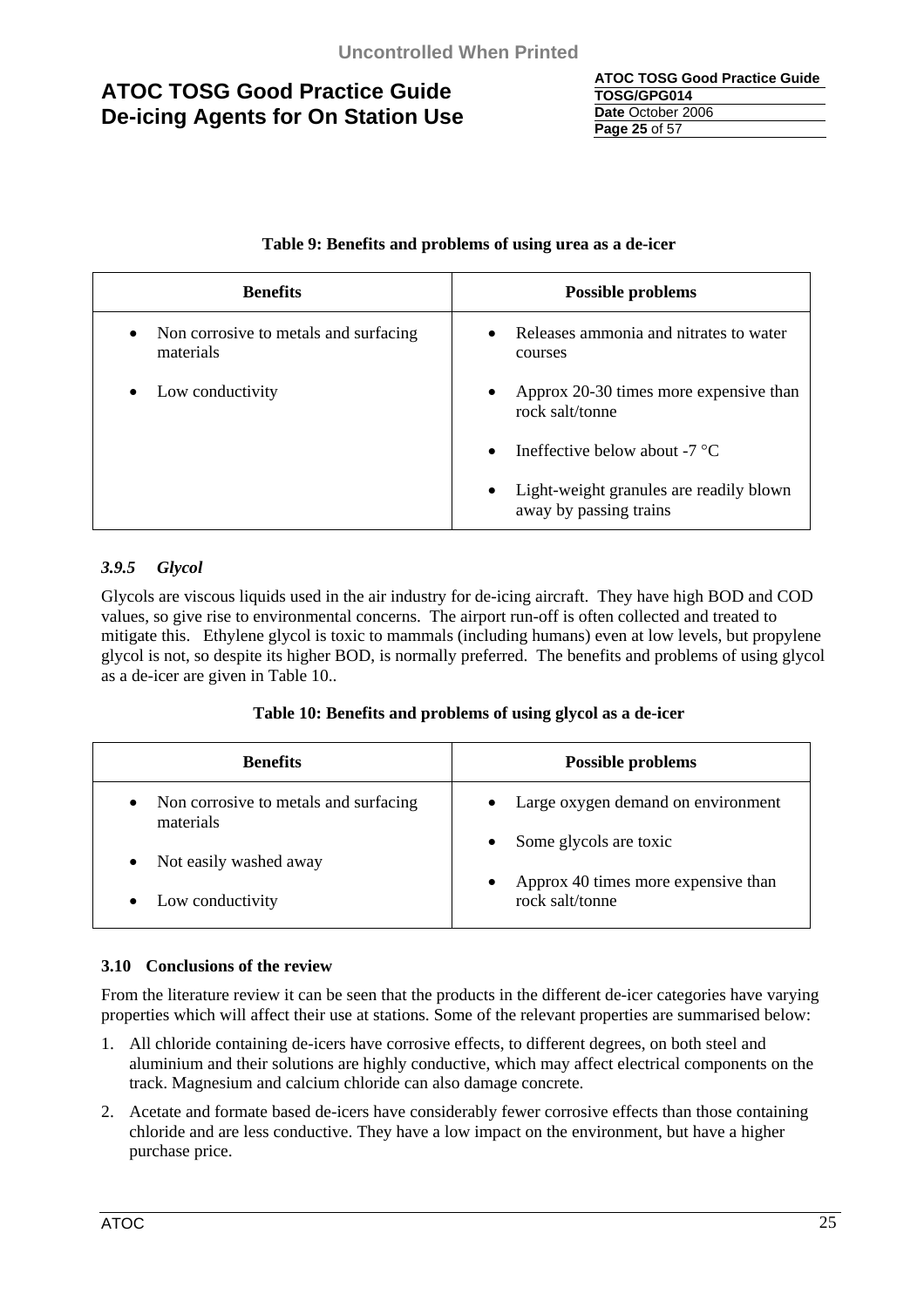| <b>ATOC TOSG Good Practice Guide</b> |
|--------------------------------------|
| TOSG/GPG014                          |
| Date October 2006                    |
| <b>Page 26 of 57</b>                 |

- 3. There are potential environmental problems associated with urea, as ammonia is released by urea in watercourses. It causes toxicity to aquatic life even at low concentrations. It is not corrosive or highly conductive.
- 4. Although glycols are reasonably non-toxic to aquatic life and biodegrade rapidly, they exert a large oxygen demand on water systems. Some glycols are toxic to humans. They are low in corrosivity and conductivity.
- 5. The choice of a solid or liquid de-icer may depend on the type of treatment (anti-icing or de-icing) required.

### **4. De-icers currently used by TOCs**

In order to understand the current situation with regard to winter maintenance at stations and the issues which are faced at stations, information was sought from the TOCs. To facilitate this, a questionnaire was devised and sent to the 25 TOCs. A copy of the questionnaire is given in 0, together with a list of all the TOCs that replied. There were 17 replies giving a good representation of the range of de-icers currently used. In some companies, separate replies were received from the different regions. The information they provided on their current de-icers is summarised in Table 11. The responses are given as received and are the opinions of the TOCs. The products would need to be properly tested before conclusions on specific products could be reached (see Section 10).

| De-icer<br>product<br><i>(active)</i><br>ingredient)                                 | <b>Product description</b>                                                          | No. of<br><b>TOCs</b><br>applying<br>on<br>platforms | <b>Summary of TOC comments</b>                                                                                                                                                                                                                                                                                                                                                                                                  |
|--------------------------------------------------------------------------------------|-------------------------------------------------------------------------------------|------------------------------------------------------|---------------------------------------------------------------------------------------------------------------------------------------------------------------------------------------------------------------------------------------------------------------------------------------------------------------------------------------------------------------------------------------------------------------------------------|
| Salt<br>(sodium<br>chloride)                                                         | Granular solid, >90%<br>sodium chloride                                             | 8                                                    | Some TOCs use the purer marine salt rather than rock salt to limit<br>staining to train flooring. The majority of TOCs that use sodium<br>chloride were satisfied with its effectiveness. It is often used in<br>car parks, but in a number of cases also on platforms. Little was<br>mentioned about any significant corrosion of station infrastructure,<br>but Network Rail is more likely to be aware of this issue.        |
| Procoat<br>(sodium<br>chloride)                                                      | Safecote and Peacock<br>marine salt (purer<br>than a rock salt)                     | 1                                                    | Additives are relatively new to the de-icer market, although<br>Safecote has been trialled on highways. The additive acts as a<br>corrosion inhibitor to the salt. The TOC has been using it for 4<br>months and was satisfied with its performance. Although no<br>comments were given on the smell and colour of the product, it<br>could be a possible problem. Another TOC also mentioned<br>looking into the use Safecote. |
| <b>Kilfrost CIM</b><br>(sodium<br>formate)<br>Kilfrost GDF<br>(potassium<br>formate) | Granular sodium<br>formate plus fine<br>grade sand<br>Potassium formate<br>solution | 9                                                    | Most TOCs using the Kilfrost products were dissatisfied with their<br>effectiveness and were only using them because of the Network<br>Rail guidance note. A number of TOCs commented on refreezing<br>causing slipperiness (see Section 3.6) and the high cost of the<br>product                                                                                                                                               |

**Table 11: Summary of de-icers used by TOCs**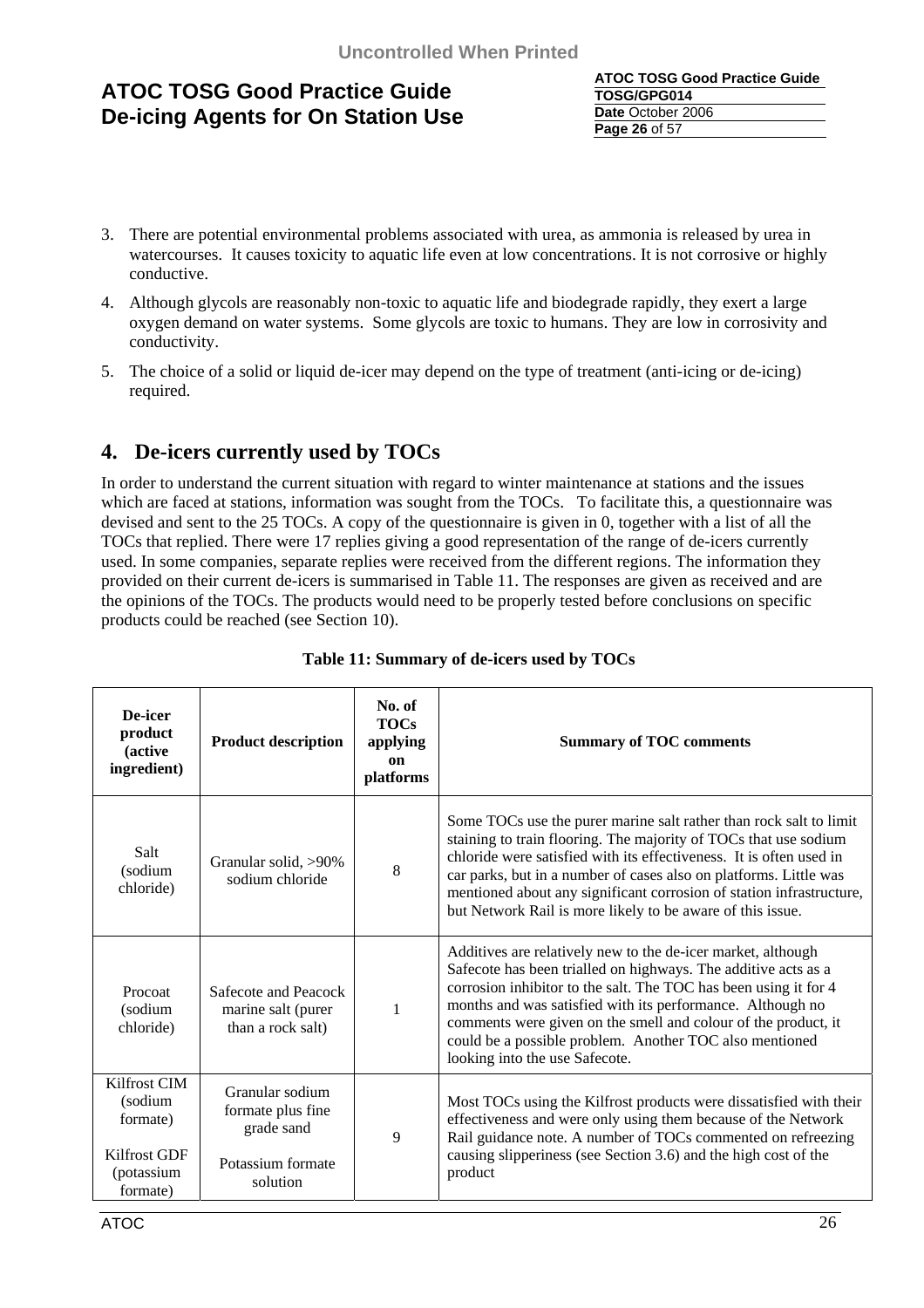#### **ATOC TOSG Good Practice Guide TOSG/GPG014 Date** October 2006 **Page 27** of 57

| De-icer<br>product<br>(active<br>ingredient)   | <b>Product description</b>                                                                                | No. of<br><b>TOCs</b><br>applying<br>on<br>platforms | <b>Summary of TOC comments</b>                                                                                                                                                                                                                                                                                                                                                      |
|------------------------------------------------|-----------------------------------------------------------------------------------------------------------|------------------------------------------------------|-------------------------------------------------------------------------------------------------------------------------------------------------------------------------------------------------------------------------------------------------------------------------------------------------------------------------------------------------------------------------------------|
| <b>Ice Melt</b><br>(urea)                      | White crystals or<br>"prills" of urea<br>coated in 1%<br>formaldehyde as an<br>anti-caking agent          | 3                                                    | Most TOCs using Ice Melt were satisfied with its effectiveness.<br>Some commented on staff complaints about the ammonia smell<br>and white residue left on soft furnishings and train flooring.                                                                                                                                                                                     |
| Thaw<br>(urea)                                 | Red brown granules<br>of 70-100% urea                                                                     | 6                                                    | Quite a few TOCs are using this product and most seem<br>reasonably satisfied with it. They commented that its low density<br>made it subject to draughts from trains. Also it has an ammonia<br>smell and leaves a white residue on trains and platforms. One<br>TOC said it was only effective at anti-icing not de-icing.                                                        |
| Clearway<br>(potassium<br>acetate)             | Solution of 50%<br>potassium acetate and<br>corrosion inhibitors                                          | 1                                                    | There are a number of Clearway products, which one was used<br>was not specified, although the TOC stated that it was potassium<br>acetate based and both liquid and granules were used. Clearway 1<br>and 3 are potassium acetate solutions. Clearway S6 and S8 are<br>sodium acetate granules. The TOC had been using it for six years<br>and was satisfied with its performance. |
| Ice Clear<br>(urea)                            | White "prills" of urea                                                                                    | $\mathbf{1}$                                         | The TOC had only been using Ice Clear for a year. They thought<br>its effectiveness was satisfactory, but it was slippery (see Section<br>3.6), so an alternative de-icer is being sought                                                                                                                                                                                           |
| SupaThaw<br>(calcium<br>chloride)              | White powder of<br>calcium chloride (80-<br>100%) and a mineral<br>anti-slip additive                     | 1                                                    | The TOC trialling this product said it was extremely slippery (see<br>Section 3.6) and coincided with a high number of accidents. Its<br>use has been stopped after less than a month.                                                                                                                                                                                              |
| Cryotech<br><b>NAAC</b><br>(sodium<br>acetate) | Spherical white/grey<br>pellets of 97%<br>anhydrous sodium<br>acetate with $<$ 1%<br>corrosion inhibitors | 1                                                    | The TOC has only been trialling it for two months, but was<br>satisfied with its performance.                                                                                                                                                                                                                                                                                       |

The information gathered showed that a variety of de-icers are being used on station platforms, the most prevalent being salt and Kilfrost. A significant number of TOCs in Great Britain are applying urea based products such as Ice Melt, Thaw and Ice Clear. A number of companies have tried Kilfrost products, but were dissatisfied with the results, and were therefore trialling other products or returning to using salt.

The solid products were applied either by hand, shovel/scoop or by hand-pushed hopper spreaders. The liquid products were sprayed by hand and generally thought more difficult to apply. The application rates were often uncontrolled especially when applied by hand or shovel, so TOCs were unable to provide spread rates. When rates were given, they were around  $50g/m^2$  for salt and Thaw, and  $50-100g/m^2$  for Kilfrost.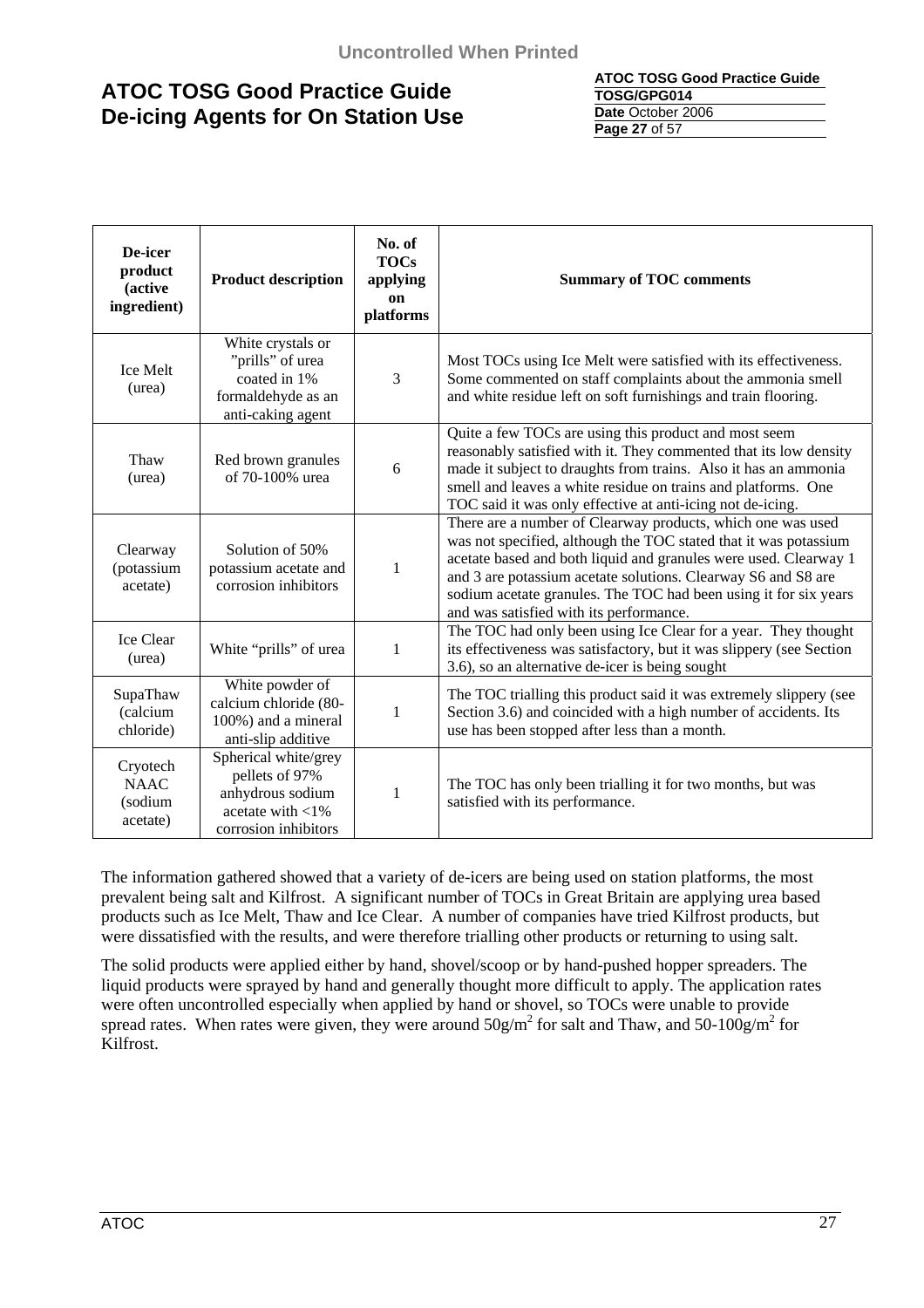| <b>ATOC TOSG Good Practice Guide</b> |
|--------------------------------------|
| TOSG/GPG014                          |
| Date October 2006                    |
| <b>Page 28 of 57</b>                 |

As part of the questionnaire, the TOCs were asked to rate their current de-icers in terms of effectiveness, ease of application and coverage. In order to consolidate the results, very poor was given a value of -2, poor -1, satisfactory 1, good, 2 and excellent 3. The total for each de-icer was combined and the percentage of the maximum score calculated. The results are summarised in Figure 1, with the number of replies the score is comprised from indicated (where more than one questionnaire was returned per TOC this is included). It should be noted that de-icers only used by one TOC, such as Procoat, Clearway and NAAC show only one company's view on the product. Kilfrost was split into CIM and GDF when specified, but if not, is shown on the graph under Kilfrost. Again it should be noted the ratings are based on the views of the TOCs, not experimental evidence.





From Figure 1, it can be seen that Kilfrost was particularly poorly rated. Rock salt was thought to perform well by all who used it and the TOCs that used NAAC, Clearway and Procoat were satisfied with these products.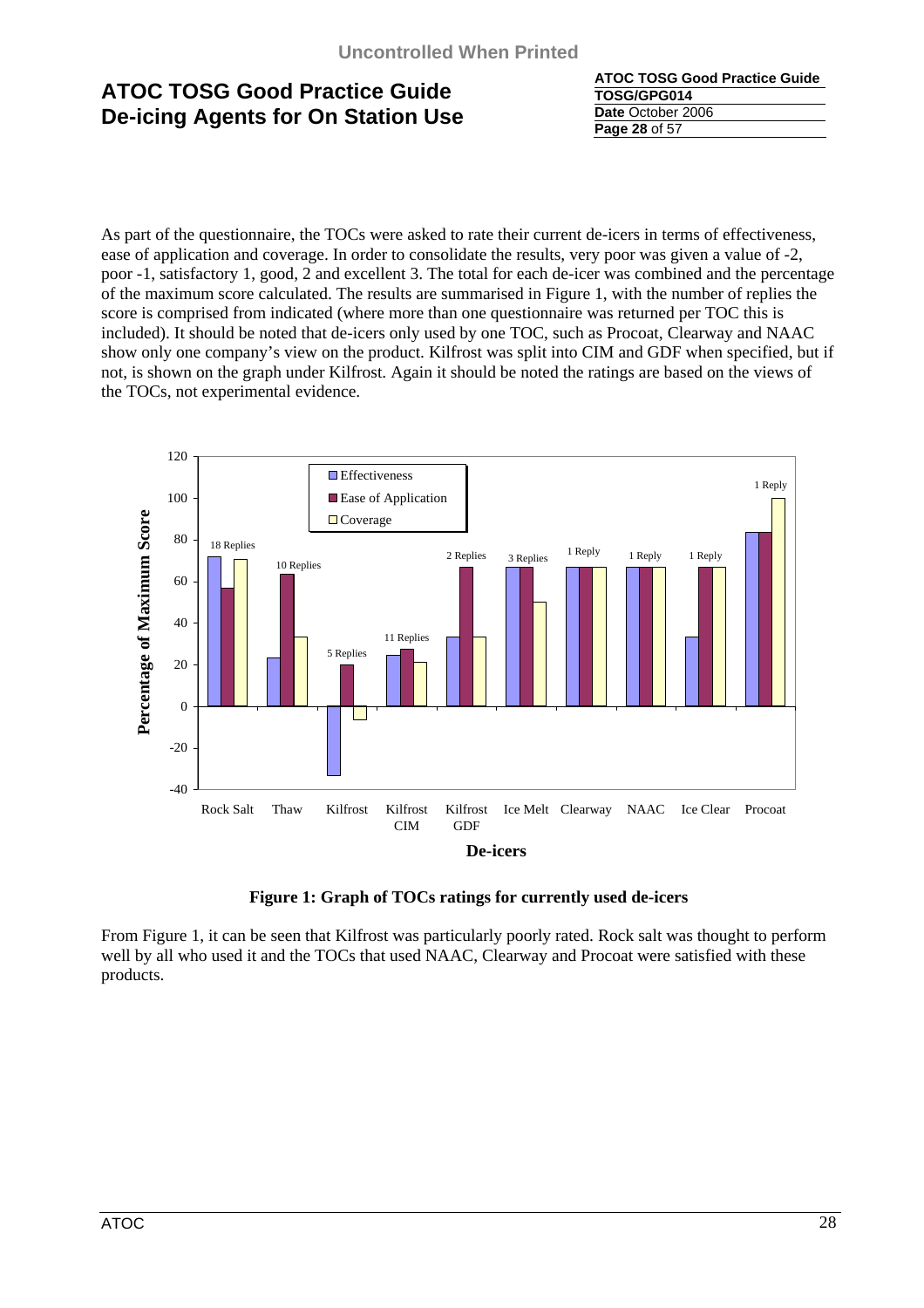| <b>ATOC TOSG Good Practice Guide</b> |
|--------------------------------------|
| TOSG/GPG014                          |
| Date October 2006                    |
| <b>Page 29 of 57</b>                 |

### **Network Rail**

The questionnaire was also sent to Network Rail managed stations. These are:

Birmingham New Street Cannon Street Charing Cross Edinburgh Waverley Euston Fenchurch Street Gatwick Airport Glasgow Central King's Cross Leeds Liverpool Lime Street London Bridge Manchester Piccadilly Paddington Victoria Waterloo

One reply was received within the timescale of the project; this was for Edinburgh Waverley station. They have been using Kilfrost CIM for five months, before that they used Peacock marine salt. They state Kilfrost is more effective than salt and less needs to be applied.

NB. Although the Network Rail guidance note recommends Kilfrost GDF for the platforms and Kilfrost CIM for footbridges and barrow crossings a significant number of people are using the solid product for the platforms. Using the liquid de-icer prevents the loss of product from wind and draughts from trains that they mentioned.

### **5 Problems identified with currently used de-icers**

Problems identified by TOCs with their current de-icers were:

- *Slip resistance*  Slipperiness caused by the de-icer itself (Ice Clear and Supathaw), an oily residue produced by the de-icer or from re-freezing (Kilfrost).
- *Adhesion to platform surface*  Low density granular de-icers are blown away by winds and draughts from high-speed trains (Kilfrost CIM and Thaw granules)
- *Cost* The high purchase price of the product and its availability from only one supplier was a particular issue with the Kilfrost products.
- *Staining of train flooring and soft furnishings*  Some products left a white residue (Thaw and salt).
- *Unpleasant odour*  Staff complained about the smell of ammonia from the urea based products Ice-melt and Thaw.
- *Health and safety*  Staff complaints over skin irritation from applying Kilfrost CIM.
- *Application* Difficulty in applying the product (Kilfrost GDF) and difficulty in spreading as the product forms a paste when damp, which can even be straight from the bags (Kilfrost CIM). The need to apply high doses (Kilfrost).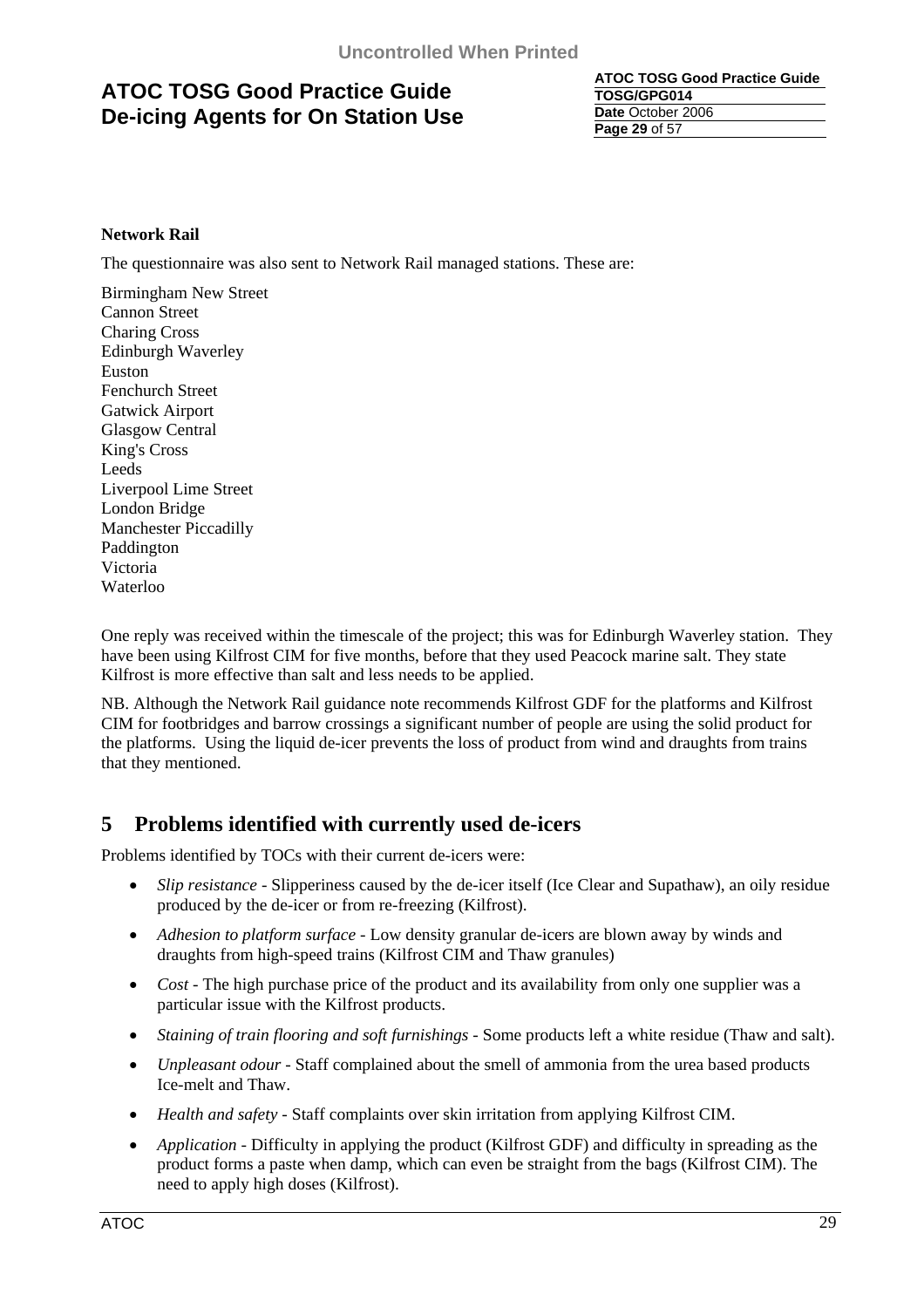| <b>ATOC TOSG Good Practice Guide</b> |
|--------------------------------------|
| TOSG/GPG014                          |
| Date October 2006                    |
| Page 30 of 57                        |

- *Rural stations* Impractical to re-treat rural stations with products that need frequent applications (normally a de-icer product is applied once to three times per week routinely during winter to rural stations whatever the weather). One TOC said Kilfrost needed to be applied every two hours.
- *Effectiveness*  The product was only effective at anti-icing and not de-icing (Thaw). Kilfrost was generally thought to be ineffective. Salt was said to be the most effective.

### **Corrosion**

Little was mentioned about corrosion by the TOCs and most of those that did comment said they had not observed corrosion to either metal or concrete structures. Some TOCs mentioned minor damage to concrete platforms and steel platform structures. Only one TOC mentioned significant corrosion of steel platform infrastructure when using rock salt. However, it would be expected that Network Rail would be more aware than the TOCs of corrosion problems, especially with regard to the track.

### **6 De-icers used by other transport sectors**

Other transport sectors face similar problems to the rail industry. For example they also possess large amounts of metal infrastructure and sensitive electronic equipment that could be vulnerable to accelerated corrosion caused by de-icers. Therefore, the questionnaire was also sent to representatives of the light rail, tram, London Underground and air industries in order to discover how they dealt with these issues.

### **6.1 Other rail sectors**

Trams, light rail, Northern Ireland Rail and London Underground Limited (LUL) were contacted for their views on winter maintenance of their networks. However, many of the tram systems are new, so no longterm data on corrosion etc. are available. Trams also tend to travel along streets, so will be subject to any de-icer applied by the local council (usually rock salt).

Information on de-icers used by London Underground Limited was requested, but indications from the internet suggest Kilfrost is used on their platforms. There are also eight tram/light rail systems in the UK, these are:

Tyne and Wear Metro Docklands Light Railway Metrolink Manchester Croydon Tramlink Midland Metro Nottingham Express Transit Sheffield Supertram Blackpool (historic trams)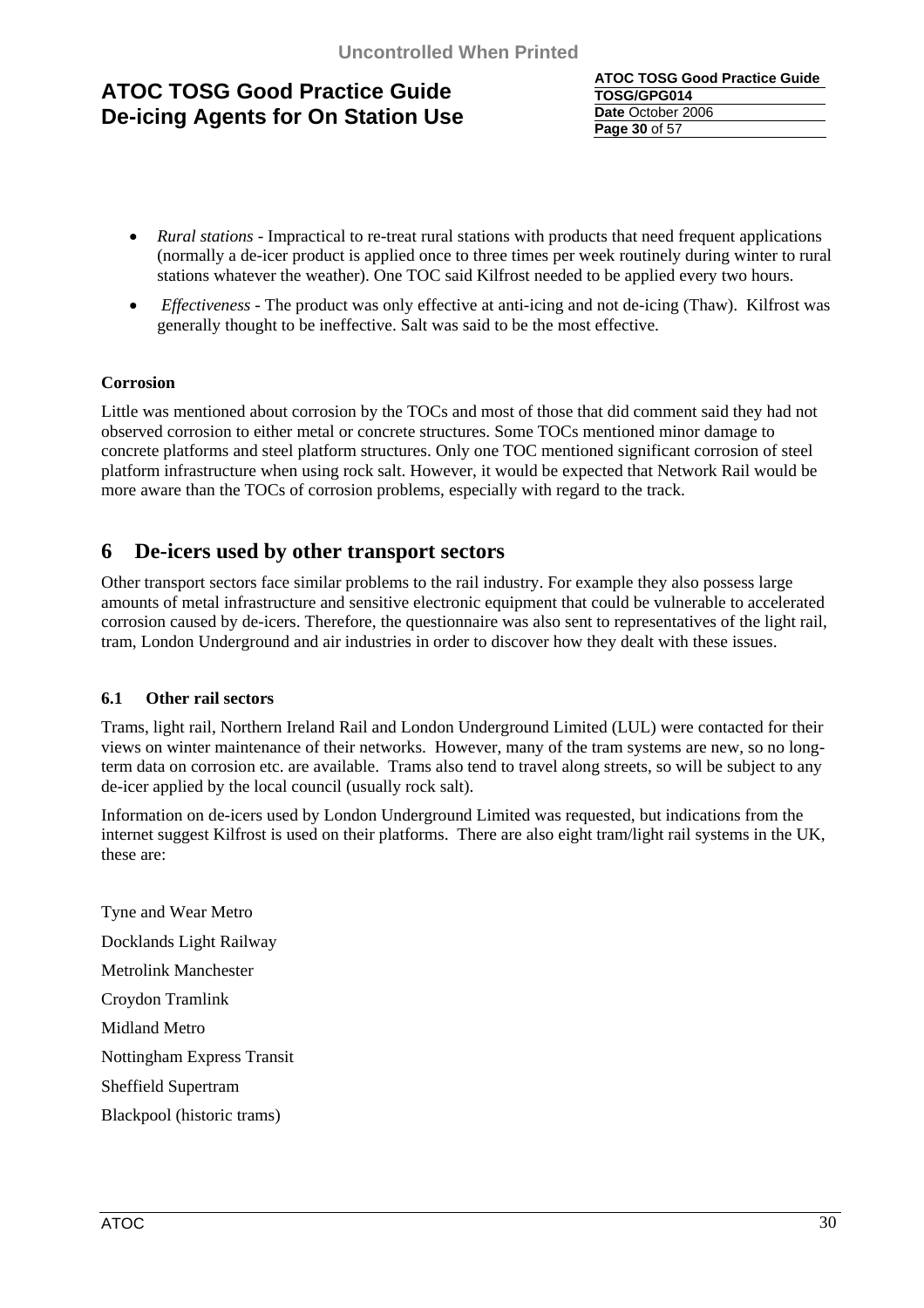**ATOC TOSG Good Practice Guide TOSG/GPG014 Date** October 2006 **Page 31** of 57

Unfortunately, only one reply was received in the time scale of the project. This was from Nottingham Express Transit, which applies Thaw with a spread rate of  $50g/m^2$  on their platforms. The local council apply rock salt to their car parks and depots. Nottingham Express Transit said Thaw was effective even on snow, but was easily blown away and expensive. Their network is too new for corrosion effects to be apparent.

### **6.2 Airports**

Airports suffer from similar problems to railways, as they too have metal structures (primarily aluminium) and electronics to protect against corrosion. Skid resistance is extremely important on a runway due to the high speeds involved during take off and landing. Airports are also becoming increasing aware of the environmental impact of their de-icing activities.

British Airports Authority (BAA) is responsible for the largest airports in Britain- Heathrow, Gatwick, Stansted, Glasgow, Edinburgh, Aberdeen and Southampton. BAA has been using potassium acetate based de-icers since 1986/1987. Glasgow Airport is the only exception; Konsin (ethylene glycol) is used because of the high rainfall experienced. The more viscous fluid is less easily washed away and as potassium acetate is applied as a 50 per cent solution it is already diluted, whereas glycol is applied neat. Glycol is also used at Manchester Airport.

Acetates are normally favoured over glycols because they have much lower BODs and CODs. Urea has been banned by the BAA because the ammonia it releases is environmentally damaging and is only effective down to -5°C. However, some airports still use it, for example in the USA it is still widely used because they have less stringent environmental regulations. Propylene glycol is still used to de-ice aircraft.

The Aerospace Material Specification (AMS) 1435 issued by the G-12 Aircraft Ground De-Icing Steering Committee Society of the Automotive Engineers (SAE) sets the specifications for runway de-icers to be used on all international airports (see 0). Acetates meet these specifications.

European airports tend to use formates because of their weaker formic acid odour rather than the acetic acid (vinegar) odour of acetates. The potassium acetate product Clearway 3 has been used by the BAA since the 1990s. This has been modified to be more viscous than the previously used Clearway 1, so it is not so easily washed away by rainfall. Their current supplier is Vedugt, on a three year contract. There are six suppliers in the UK. The normal spread rate is  $20g/m^2$  for anti-icing treatment and  $40g/m^2$  for de-icing treatment, but these are dependent on the weather. They state that there is no gain in applying more than  $50g/m<sup>2</sup>$ . The only deterioration BAA has observed is a few cracks on the edges of the runway due to freeze-thaw action.

### **7 De-icers that might address the TOCs' problems**

To satisfy every situation found at a station and meet all the needs of the public, TOCs and Network Rail a de-icer would need to have the following characteristics:

- Effective in the British climate (an effective temperature of  $-10^{\circ}$ C is probably suitable to include Scotland)
- High skid resistance
- Non-corrosive to steel and concrete infrastructure
- Low conductivity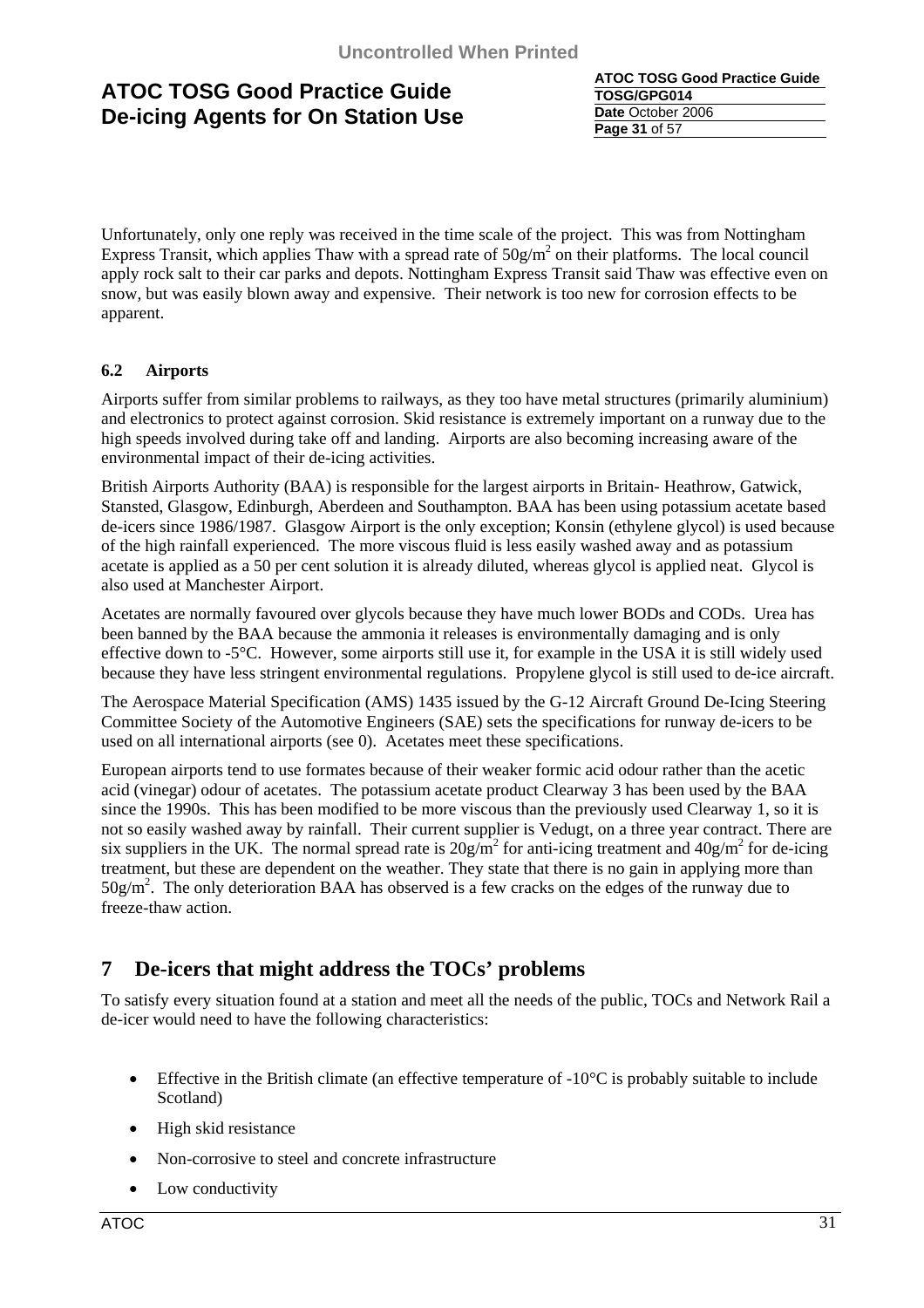**ATOC TOSG Good Practice Guide TOSG/GPG014 Date** October 2006 **Page 32** of 57

- Low environmental impact
- Easily applied
- Low in cost
- Require a low application rate
- Leave no residue on soft furnishings and flooring of trains
- Not be blown away by wind or the draught from high-speed trains
- Long lasting
- Capable of being used as both for anti-icing and de-icing

However, no de-icing product is perfect; therefore no one product will meet all requirements for all situations. Different station areas have different priorities for these characteristics, so it may be most effective to use different products in each area. The areas identified are car parks, station areas (other than platforms) and platforms. In this section the issues of each area are outlined and possible de-icers for each are given.

### **7.1 Car parks**

Car parks are normally a large area of asphalt with limited metal infrastructure such as signs and barriers. Some degree of trafficking is present in order to crush a granular de-icer and aid it to enter solution. The run-off is unlikely to affect the track and passengers are unlikely to walk the de-icer onto the trains. The prime concern for car parks is treating a large area as cheaply as possible. Corrosion, conductivity and residue are not such large concerns so the cheapest option may be the best.

### **7.2 Station areas other than platforms**

Areas such as forecourts, footbridges, waiting areas and concourses often have passenger/luggage and catering vehicles and a large amount of pedestrian traffic. There is a significant amount of metal infrastructure, such as information signs, barriers, seating and lighting. There is less probability of de-icer run-off reaching the track and being walked onto trains than on the platforms. Therefore, the most important issues here are skid resistance (vehicles) and slip resistance (pedestrians) and protection of the station infrastructure. Conductivity and surface adhesion are not major concerns.

### **7.3 Platforms**

Platforms are the most difficult areas to treat. Not only is passenger safety a prime concern, with slips at the edges of platforms having possibly fatal results, but this area is the closest to the track. De-icer can runoff the platform causing damage to the track or electrics. There is also a high probability that a de-icer will be walked onto the trains by passengers causing damage to train flooring and soft furnishings. Adhesion to the platform when subjected to the strong draught from high-speed trains is also an important factor. Therefore, any de-icer has to be effective, low in corrosivity and conductivity and unlikely to be blown off the platform by passing trains. Also, as the de-icer is likely to be walked onto the trains, it should not stain or damage train flooring or seating. For the public's comfort in the enclosed area of the train, a strong odour is also best avoided. Cost is obviously an issue, but TOCs are probably prepared to pay more for a suitable de-icer for this sensitive area.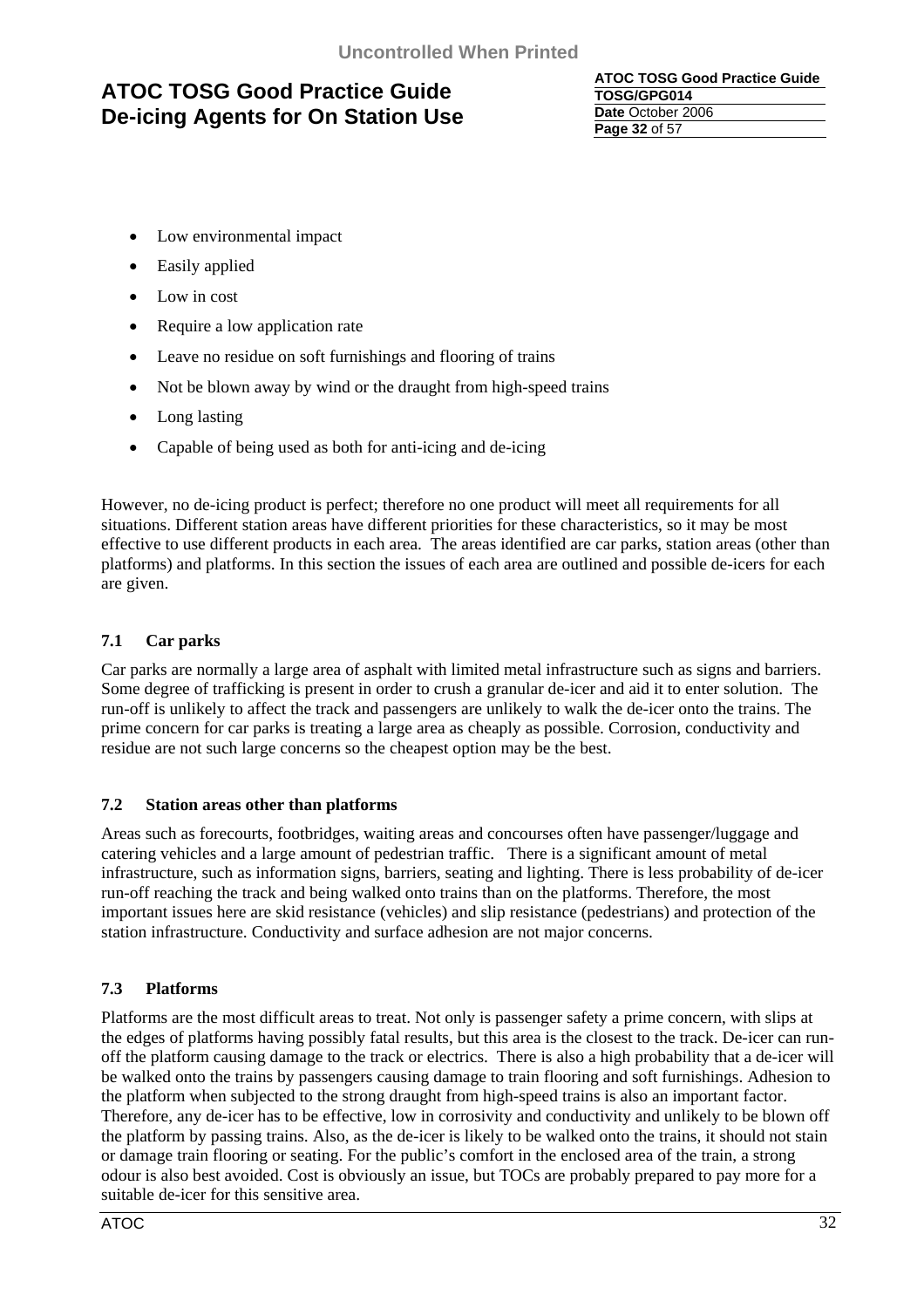| ATOC TOSG Good Practice Guide |
|-------------------------------|
| TOSG/GPG014                   |
| Date October 2006             |
| <b>Page 33 of 57</b>          |

### **7.4 Other issues**

Rural unmanned stations can provide a particular problem. A long lasting de-icer is required that does not need frequent applications and which can be applied on minimal visits by maintenance personnel.

Winters are hasher in Scotland than in the rest of Great Britain and a de-icer with a lower effective temperature may be required.

The environmental impact of the de-icer is important in all the areas to be treated.

### **7.5 Summary of de-icer products**

There is a large range of de-icers available that can be put into categories of their active ingredients. Each category has its benefits and potential problems and the products in the category may have slightly different characteristics. A summary of the main characteristics is given in Table 12.

| De-icer<br>type | <b>Product</b>                                                               | <b>Effective</b><br>temperature                      | <b>Purchase</b><br>price                                     | <b>Corrosion</b>                                                                         | <b>Environment</b>                                                                                                                    | Other                                              |
|-----------------|------------------------------------------------------------------------------|------------------------------------------------------|--------------------------------------------------------------|------------------------------------------------------------------------------------------|---------------------------------------------------------------------------------------------------------------------------------------|----------------------------------------------------|
| Chlorides       | Sodium<br>chloride                                                           | $-7^{\circ}$ C                                       | Cheap                                                        | Very corrosive<br>to metals and<br>concrete                                              | Damages<br>vegetation                                                                                                                 | Highly<br>conductive                               |
| Acetates        | Potassium<br>acetate<br>Sodium<br>acetate<br>Calcium<br>magnesium<br>acetate | $-15^{\circ}$ C<br>$-15^{\circ}$ C<br>$-6^{\circ}$ C | $20$ to $50$<br>times more<br>expensive<br>than rock<br>salt | Moderately<br>corrosive to<br>galvanised steel.<br>Considered least<br>corrosive de-icer | Slightly high<br>BOD, but<br>relatively<br>environmentally<br>benign<br>Considered the<br>least<br>environmentally<br>harmful de-icer | Less<br>conductive<br>than<br>chlorides            |
| Formates        | Potassium<br>formate<br>Sodium<br>formate                                    | $-15^{\circ}$ C<br>$-5^{\circ}$ C                    | 20 to 50<br>times more<br>expensive<br>than rock<br>salt     | Moderately<br>corrosive to<br>galvanised steel                                           | Slightly lower<br><b>BOD</b> than<br>acetates                                                                                         | Less<br>conductive<br>than<br>chlorides            |
| Glycol          | Propylene<br>glycol                                                          | $-15^{\circ}$ C                                      | 40 times<br>more<br>expensive<br>than rock<br>salt           | Moderately<br>corrosive to<br>galvanised steel                                           | High BOD and<br>COD damages<br>water systems                                                                                          | Viscous so<br>not easily<br>washed<br>away         |
| Urea            |                                                                              | $-5^{\circ}C$                                        | 25 times<br>more<br>expensive<br>than rock<br>salt           | Not corrosive                                                                            | Forms ammonia<br>which is toxic to<br>aquatic life                                                                                    | Low<br>density<br>means<br>easily<br>blown<br>away |

### **Table 12. Summary of de-icer characteristics**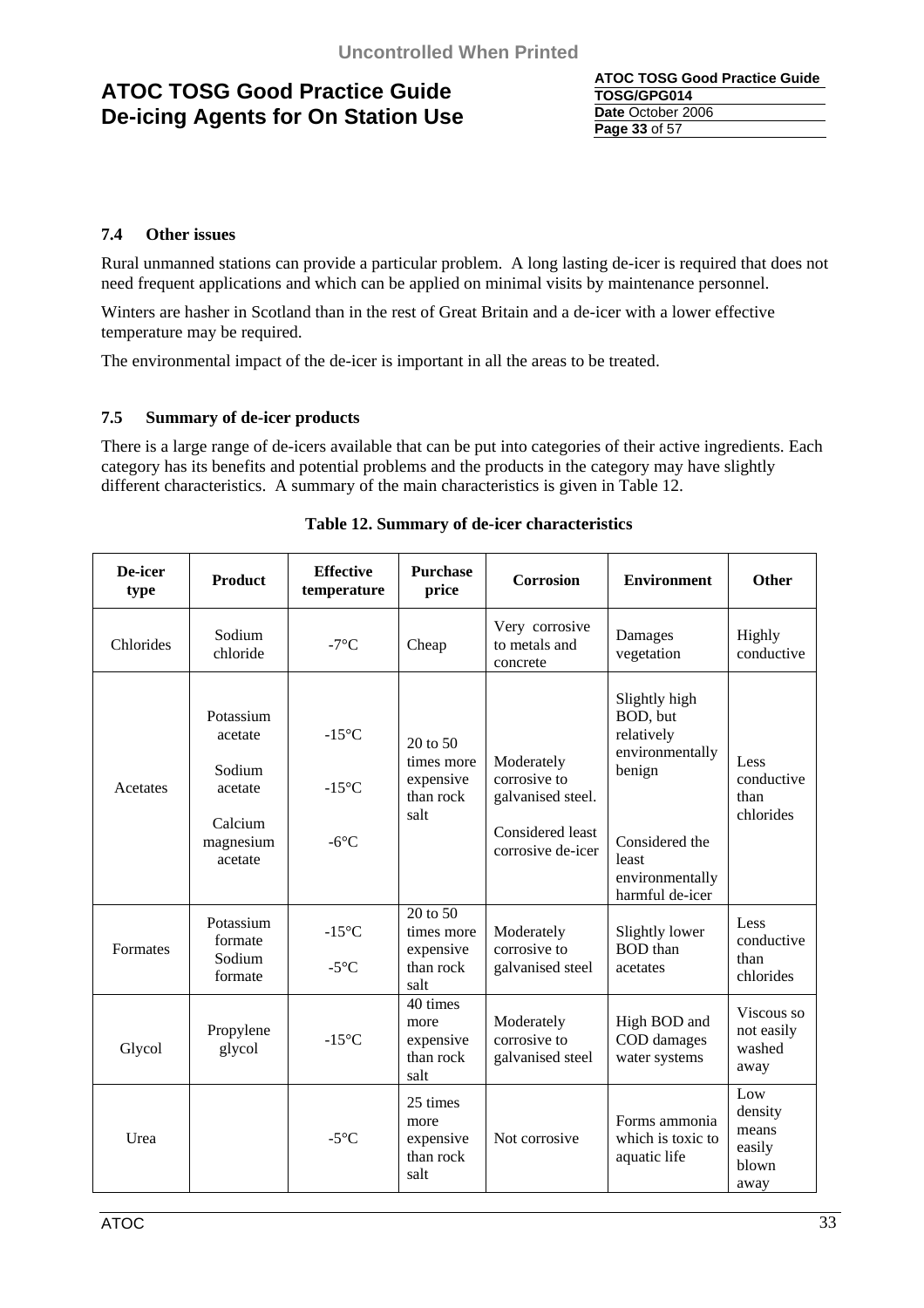**ATOC TOSG Good Practice Guide TOSG/GPG014 Date** October 2006 **Page 34** of 57

### **7.6 Form of the de-icers**

In addition to the choice of active ingredient in the de-icer, its physical form will also have an effect. There are advantages and disadvantages to applying a product as a solid or liquid, these are summarised below:

### **Liquid de-icers**

- Most suitable for anti-icing as they do not need time to go into solution
- Not blown off the platform by high-speed trains
- Do not block sliding train doors
- No re-crystallised residue to stain train floors and seats as with some solid de-icers

### However,

- Spray equipment is needed to apply the products
- Treated surface may become slippery
- Easily washed away if not viscous

### **Solid de-icers**

- Penetrate snow and ice better than liquids
- Provide traction until granules go into solution
- Are easier to apply than liquid de-icers

However,

- Light solids may be blown away by the draught from trains
- They take time to go into solution especially in low humidity conditions or with low pedestrian flows provide limited crushing of the grains
- Granules may disrupt sliding door mechanisms

The choice between liquid and solid de-icer depends on the situation. For example, if sliding doors are commonly used or high-speed trains are the primary service causing strong draughts, a liquid may be most appropriate. Whereas if the station experiences a lot of snow or rain, a solid de-icer may be best. Also, for anti-icing a liquid may be more effective, whereas for de-icing a solid may be more effective. It is likely that to have both de-icers available would be the best option.

### **7.7 Spreading equipment**

There are a number of options available for spreading both solid and liquid de-icers that would be suitable for a station environment. These range from small, manually operated spreaders and backpack sprayers through to larger, towable spreaders and small vehicles.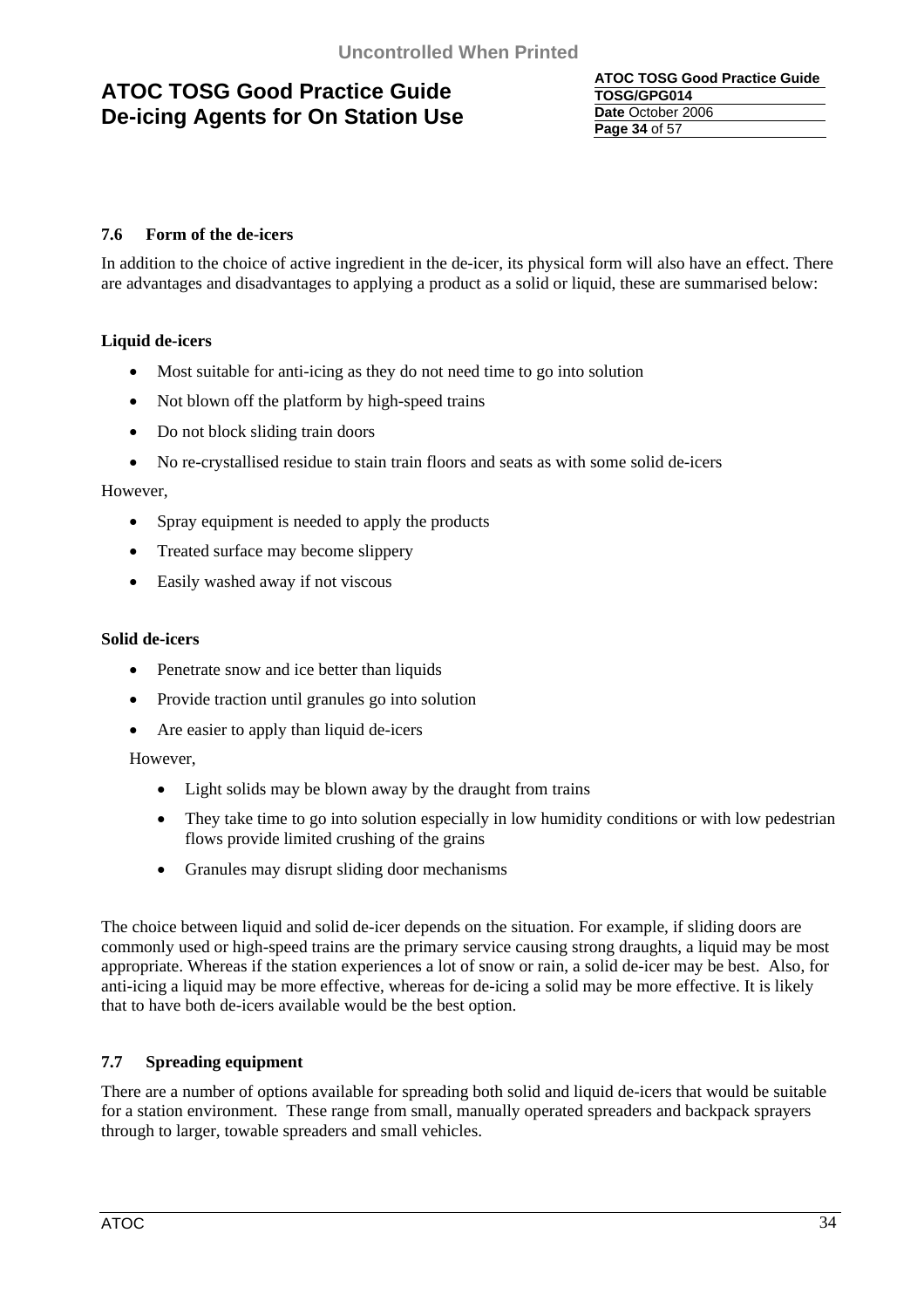**ATOC TOSG Good Practice Guide TOSG/GPG014 Date** October 2006 **Page 35** of 57

### *7.7.1 Solid material spreaders*

Equipment discussed in this section would be suitable for spreading solid materials such as urea, sodium acetate, calcium magnesium acetate and sodium formate as well as traditional rock salt.

Manually operated spreaders are often recommended for spreading solid de-icers over small areas and will deliver a more even and accurately dosed spread as compared to hand spreading. For example, the *Cruiser Turbocast 300* from Glasdon U.K. Ltd can hold around 70kg of material and costs approximately £800. The spread rate and width can be controlled and both dry and wet solid material can be used. The *Dolomite* from JC Peacock Ltd can hold 50kg of solid material and costs around £500. For a typical precautionary treatment, applying  $20g/m^2$  of solid de-icer, one 50 kg load of a spreader would cover 2500 square metres.

Examples of larger, towable spreaders are the *Gladiator* from JC Peacock Ltd and the *Cruiser Towable 80* from Glasdon UK Ltd. These spreaders can hold around 250kg of material and can be towed using the traditional ball hitch mechanism. The gladiator, which uses a spinner mechanism, has an adjustable spread width of between 2 and 12m and costs around £2000. The *Cruiser Towable 80* provides distribution of material via a rotating shaft with rubber plates rather than the spinner. The rotating shaft mechanism distributes material more evenly over a narrower spread width of 0.8m and can spread both wet and dry material.

Bunce (Ashbury) Ltd distribute a range of EPOKE towable spreaders, from the *EpoMini* series through increasing capacity to the SKE series. These spreaders have an agitator which helps to break up the material and a roller which empties the hopper over the full width of the spreader. Depending on the model selected, spread widths of 0.5m to 2m can be achieved.

### *7.7.2 Liquid spreaders*

Spreading equipment in this section would be suitable for spreading liquid materials such as brine, APCLEAR KA1 and Cryotech CF7/E36.

For use on smaller areas a backpack or pushable sprayer would be recommended, due to ease of use and ability to reach less accessible areas. Backpack sprayers have capacities of up to approximately 20 litres which, for a standard precautionary treatment of  $20 \text{ ml/m}^2$ , would be enough to cover 1000 square metres although precise control of spread rate would be difficult. Pushable sprayers enable more accurate control of the de-icer coverage and have capacities of approximately 25 litres, for example the *Groundsman* and *Professional* from Allen Power Equipment Ltd

For larger areas, Bunce (Ashbury) Ltd distribute the EPOKE *HCW City Sprayer* which can hold up to 300l with a spreading width of 1-3m. The spreading quantity can be adjusted from  $5-50$  ml/m<sup>2</sup>. EPOKE also manufacture a towable spreader, the *City Sprayer,* which can hold up to 1000 or 1500 litres depending on the model. It features a 1 metre wide spreading boom with a side nozzle that can be directed to increase the spreading width to two metres.

Holder distribute small articulated tractor units which are manufactured in Germany. The *C240 Multipark has* an anti-icing and dust control pack with a 375 litre tank. This machine is extremely versatile and could be put to other uses such as sweeping.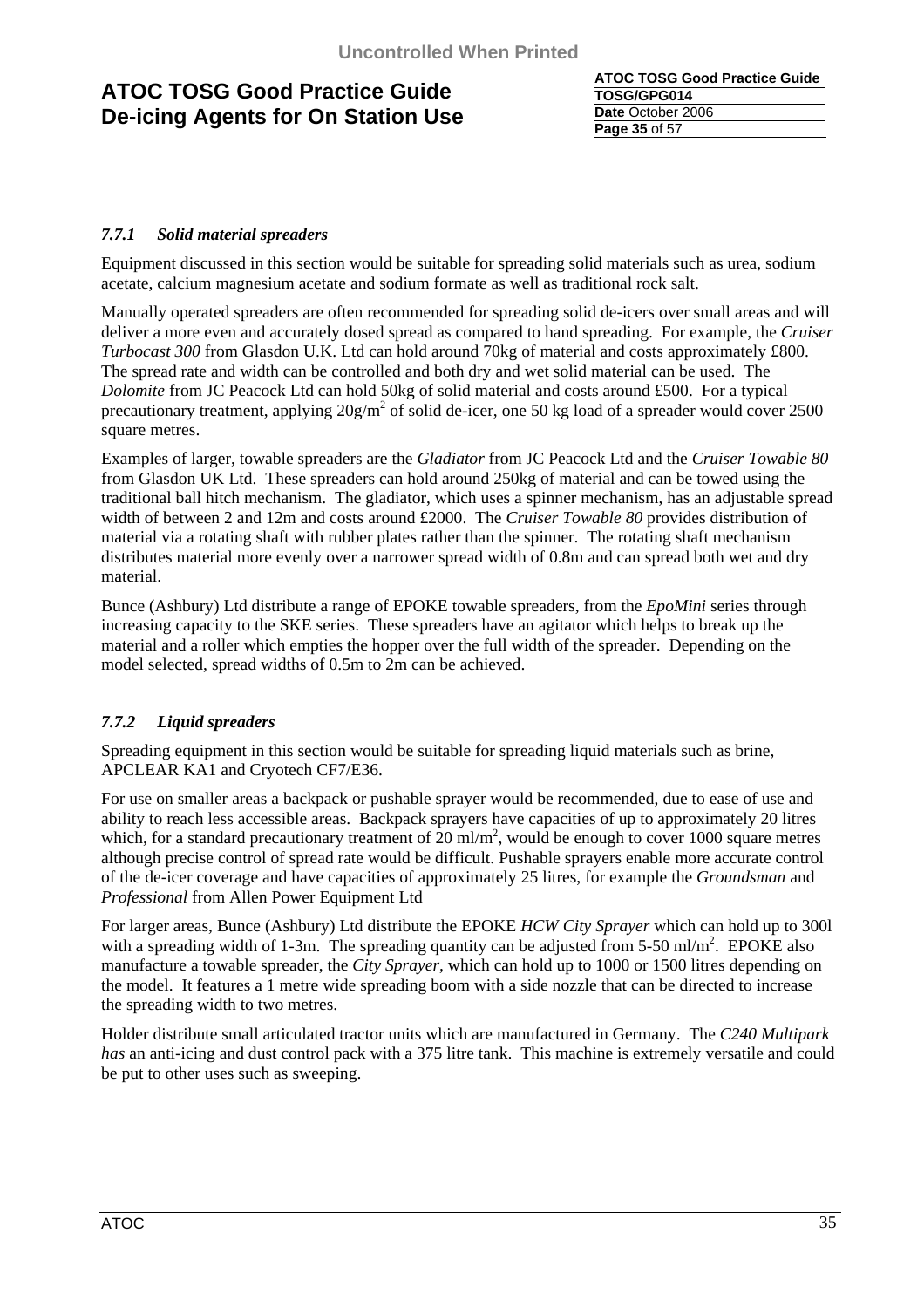**ATOC TOSG Good Practice Guide TOSG/GPG014 Date** October 2006 **Page 36** of 57

### **7.8 Storage**

The storage of salt can lead to the contamination of local soils, trees, vegetation and watercourses. Therefore, a substantive move has been made to the use of covered storage facilities (including purpose built and bespoke barns and domes), which have obvious environmental benefits when compared to the use of uncovered stockpiles. The move to covered storage may well be linked to some extent by the Environment Agency showing increasing interest in the methods of storage of salt adopted by road authorities and in particular the controls applied to mitigate the risks to the environment associated with uncovered stockpiles. For Health and Safety reasons all de-icing chemicals should be stored away from public access.

All de-icers should be stored according to the manufacturers-specifications which should be contained on the Material Data Specification (MDS) sheets provided with the product. De-icers are often delivered in suitable containers for storage, but the MDS sheet should list suitable materials the product can be stored in. Solid de-icers are normally hygroscopic in order to enter solution quickly and therefore need to be stored away from moisture. Damp products may be more difficult to spread, as 'clumping' can occur.

### **8 Conclusions**

As no de-icing product is perfect, no one product can meet all requirements for all situations. The purchaser must consider the benefits and problems associated with each product and choose the most suitable de-icer for their particular situation. It was found that the station environment could be separated into three main areas, i.e. car parks, concourses and platforms, each having different priorities for de-icer treatments in winter. The risks for each area should be examined and a suitable product chosen which minimises these risks.

The choice of de-icer products falls into two categories, namely liquid and solid, which have different benefits and disadvantages. The active ingredient dictates the main characteristics of each de-icer product and its effectiveness at preventing ice forming, melting ice that has already formed, and treating snow. Although cost is an issue, when it comes to the sensitive platform area, adverse effects (corrosion and conductivity) on the track and the safety of the public should be paramount. The harmful effects on the environment and station infrastructure of de-icer run-off should also be considered.

Solid and liquid products require different spreading equipment. The equipment will also depend on the size of the area to be treated. Spreading equipment will produce a controlled application rate rather than ad hoc application by hand. Effects on the track and environment as well as de-icer effectiveness depend on a correct application rate, in addition to the use of the most appropriate product.

Health and safety requirements should be considered during application of the product and also during storage. The correct storage of the chosen de-icer product is also important in order to maintain its effectiveness and ease of application.

### **9 Recommendations**

This report has sort to identify the de-icer characteristics that may influence the use of a de-icer at stations and describes how well the de-icers available fulfil these characteristics. Based on the results of this some recommendations for suitable de-icers for the three areas identified, i.e. car parks, concourse/forecourts and platforms, are provided.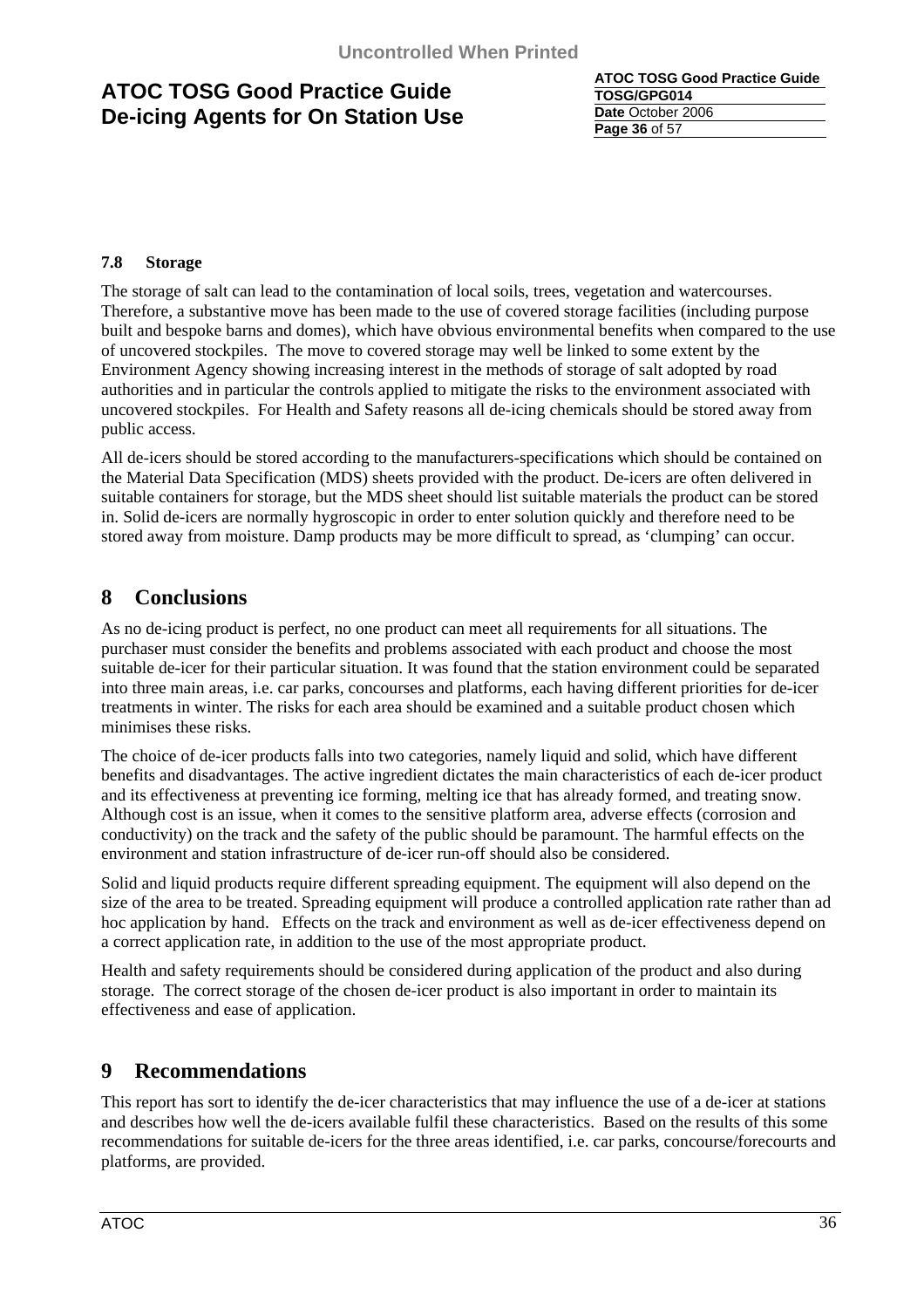| <b>ATOC TOSG Good Practice Guide</b> |
|--------------------------------------|
| TOSG/GPG014                          |
| Date October 2006                    |
| <b>Page 37 of 57</b>                 |

### **9.1 Car parks**

The de-icers best suited for station car parks should be cheap and effective in the British climate. The presence of metal infrastructure, such as signs and barriers is limited, therefore corrosion is unlikely to be such a prime concern. Also the de-icer is unlikely to reach the track, so high conductivity is not a concern. Therefore, the cheapest option of salt is probably most appropriate. The use of a purer salt, such as marine salt would prevent pedestrians walking marl clay and other impurities into the station and staining the flooring. The recommended de-icers are summarised in Table 13.

### **Table 13: Recommended car park de-icers**

| Category         | <b>Products</b> | <b>Reasons</b>                                                |
|------------------|-----------------|---------------------------------------------------------------|
| Chlorides        | Rock salt       | Low cost                                                      |
| <b>Chlorides</b> | Marine salt     | Slightly higher cost, but with<br>less potential for staining |

### **9.2 Station areas other than platforms**

Station areas other than platforms, such as concourses and forecourts, have more metal infrastructure than car parks, such as information signs, barriers around ticket machines and gates, and seating. Therefore, a TOC may wish to use a less corrosive product than salt. However, these areas are quite large so cost might be an important issue. It may be desirable to use a salt additive, which will reduce the corrosion level but keep costs low. This would be more expensive than salt alone, but less expensive than other de-icing products. De-icer is unlikely to reach the track so the high conductivity of sodium chloride solution would not be a concern. A recommended de-icer for station areas other than platforms are given in Table 14.

### **Table 14: Recommended forecourt de-icers**

| Category         | <b>Products</b>       | <b>Reasons</b>                                                                                                                                                                                                                                                |
|------------------|-----------------------|---------------------------------------------------------------------------------------------------------------------------------------------------------------------------------------------------------------------------------------------------------------|
| <b>Chlorides</b> | Additive treated salt | Adding a corrosion inhibitor to the salt, means<br>the de-icer will cause less damage to metal<br>and concrete than salt alone. Although more<br>expensive than rock or marine salt it is less<br>expensive for a large area than other de-icing<br>products. |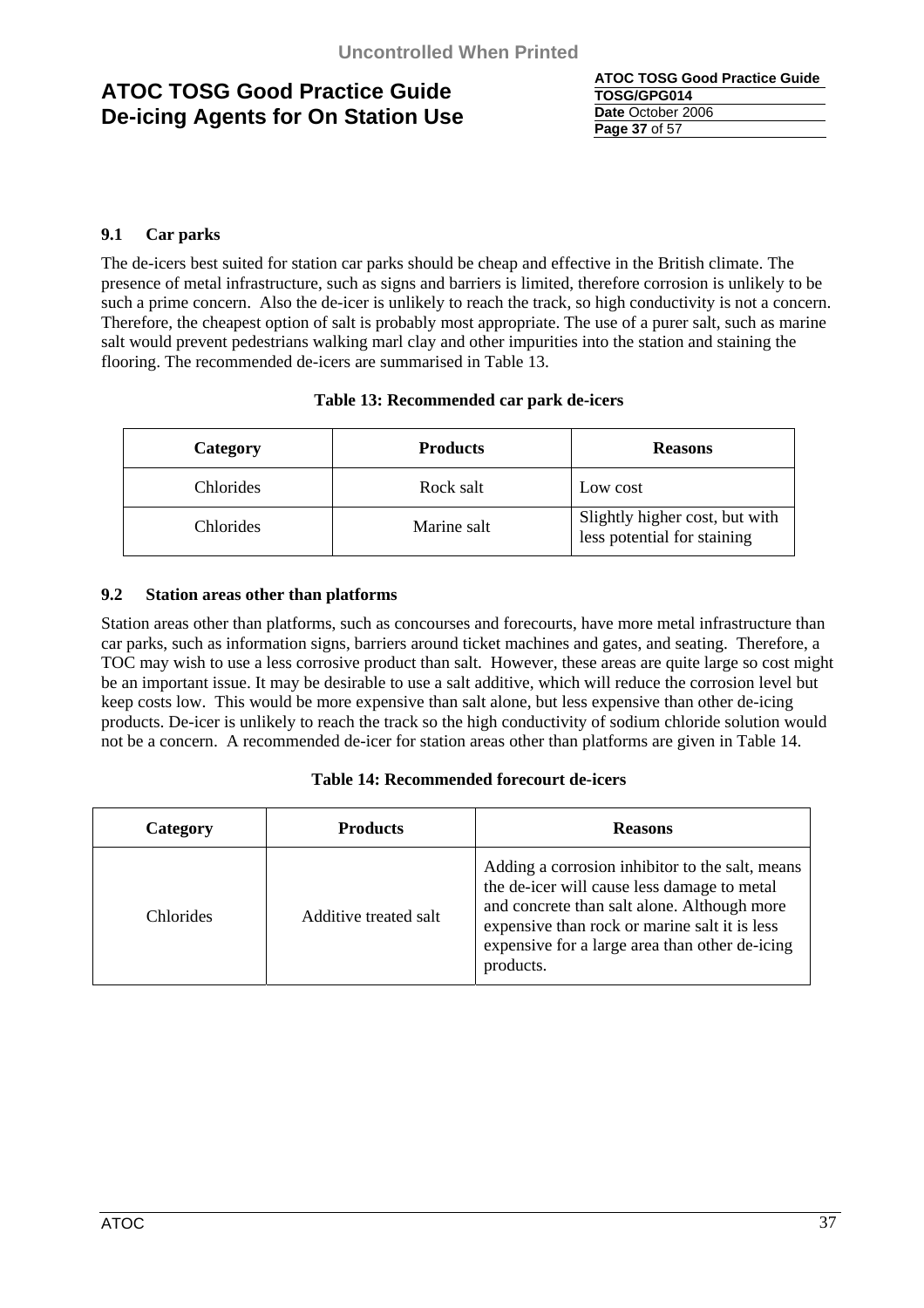**ATOC TOSG Good Practice Guide TOSG/GPG014 Date** October 2006 **Page 38** of 57

### **9.3 Platforms**

Platforms are the most difficult areas to treat. The run-off could damage the track and switches and the deicer is very likely to be walked onto the trains with the potential to damage flooring and soft furnishings. A product is required that is less corrosive and conductive than chlorides, but that is still effective and is not blown off the platform by passing trains. Urea, glycols, acetate and formates are all less corrosive than chlorides. There are additives, which reduce the corrosivity of salt, but the resultant solution would still be conductive and have some corrosivity. Glycols are the least conductive de-icers, but have high BODs and CODs. Some glycols are also toxic. Urea is environmentally damaging and is easily blown off platforms, it has an effective temperature less than rock salt, produces an ammonia smell and leaves a white residue. Acetates and formates are less conductive than chlorides and are not corrosive to steel and concrete. A product with a zinc corrosion inhibitor may be used if large quantities of galvanised steel are present.

Although potassium acetate solution is less viscous than glycols, a product which has been enhanced to produce a high viscosity could be used, so it is less easily washed away. Potassium formate solution is less viscous than potassium acetate solution, so despite its lower BOD and COD values is unlikely to be appropriate for the high rainfall in Great Britain. Although quite expensive, potassium acetate has a long lasting effect, so fewer applications are required.

Sodium acetate has a specific gravity of 1.53 compared to 1.32 for urea, so the granules are less likely to be blown off the platform, especially if an angular granule is used. It is however lighter than sodium chloride (2.17) and sodium formate (1.92). It may be pre-wet with potassium acetate solution if required. Sodium acetate is reported to work faster than salt as it exothermically dissolves, and it is effective down to lower temperatures. The recommended de-icers for platforms are given in Table 15.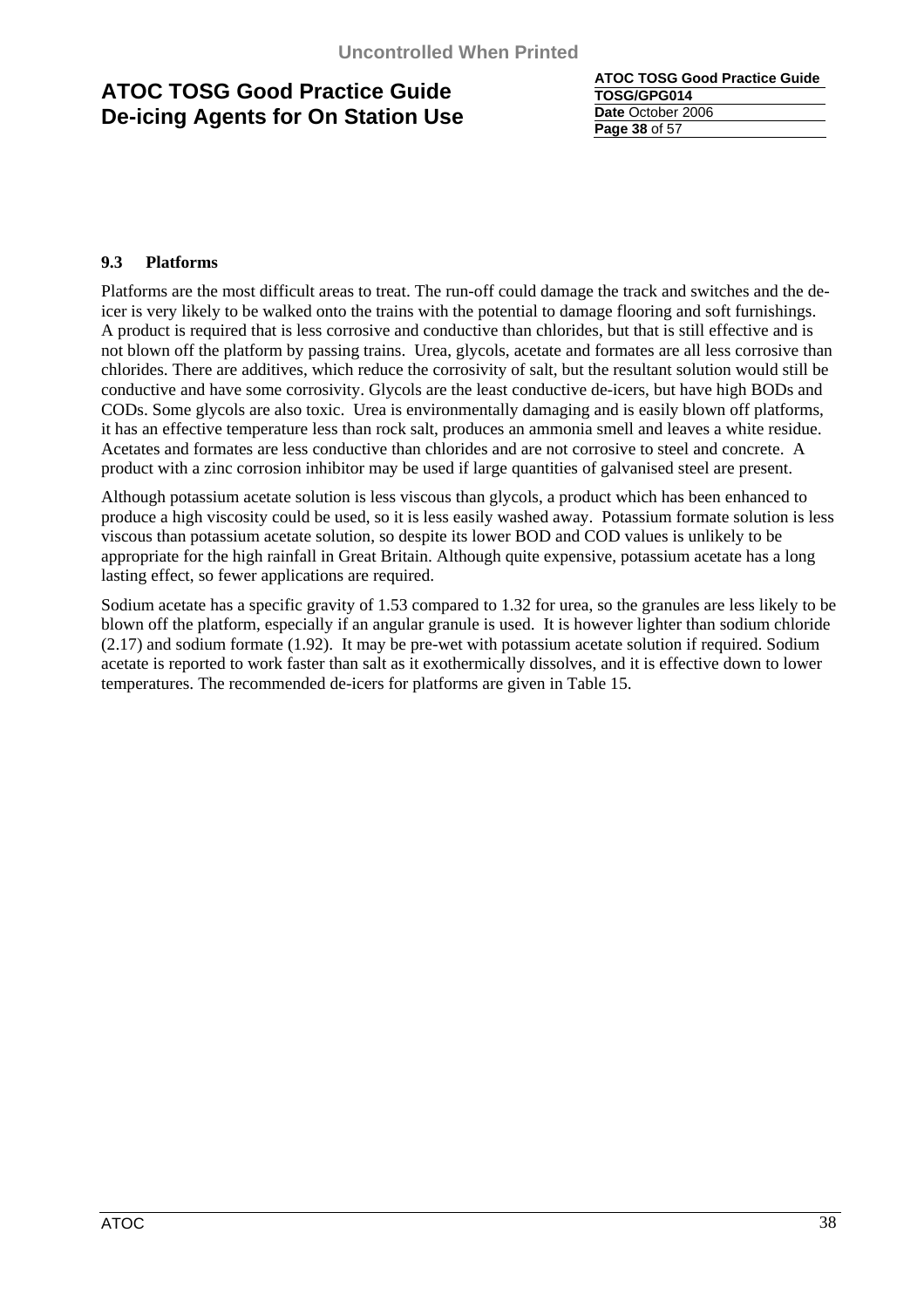| <b>ATOC TOSG Good Practice Guide</b> |
|--------------------------------------|
| TOSG/GPG014                          |
| Date October 2006                    |
| <b>Page 39 of 57</b>                 |

### **Table 15: Recommended platform de-icers**

| Category                            | <b>Products</b> | <b>Reasons</b>                                                                                                                                                                                                                                                                                                                                                                                                                                                                                                                                                                                                                                                                                                           |  |  |  |  |
|-------------------------------------|-----------------|--------------------------------------------------------------------------------------------------------------------------------------------------------------------------------------------------------------------------------------------------------------------------------------------------------------------------------------------------------------------------------------------------------------------------------------------------------------------------------------------------------------------------------------------------------------------------------------------------------------------------------------------------------------------------------------------------------------------------|--|--|--|--|
| Acetates-                           | Clearway 3      | Clearway 3 is a 50% potassium acetate solution with added corrosion<br>inhibitors. It is a viscous liquid with a consistency similar to glycol,<br>developed so it is not easily washed off by rain. It is used on most<br>airport runways in UK. As it is a liquid it will not block train doors. It<br>has a low corrosivity to steel and aluminium; however moderate<br>corrosive effect on zinc, galvanised materials, solder and silver. It<br>should not be directly applied to galvanised steel or near unprotected<br>electrical systems as it is conductive. Application rates of around<br>$20g/m2$ are used and it is long lasting. It has a slightly high BOD, but<br>otherwise is environmentally friendly. |  |  |  |  |
| Potassium acetate<br>(liquid)       | CF7             | CF7 is also a 50% potassium acetate solution with added corrosion<br>inhibitors.                                                                                                                                                                                                                                                                                                                                                                                                                                                                                                                                                                                                                                         |  |  |  |  |
|                                     | Clearmelt       | Clearmelt also has added corrosion inhibitors. The manufacturer<br>claims these reduce corrosion to galvanised steel by eight times that of<br>other potassium acetate de-icers.                                                                                                                                                                                                                                                                                                                                                                                                                                                                                                                                         |  |  |  |  |
| Acetates-<br>Sodium acetate (solid) | <b>NAAC</b>     | Sodium acetate has a similar density to urea, so might be blown off if<br>used on platforms at stations passed by high-speed trains. It can be pre-<br>wetted with a potassium acetate product (10%) to reduce this. NAAC<br>has corrosion inhibitors of <1%. A spread rate of around $25 \text{g/m}^2$ is<br>used. Like potassium acetate it is not corrosive to steel and aluminium,<br>but is moderately corrosive to galvanised steel and solder and should<br>not be used on poor quality concrete.                                                                                                                                                                                                                 |  |  |  |  |
|                                     | Clearway 8s     | Clearway 8s does not have corrosion inhibitors. The irregular shape of<br>the Clearway 8s granules makes it less easy for them to roll off<br>platforms than the spherical NAAC pellets.                                                                                                                                                                                                                                                                                                                                                                                                                                                                                                                                 |  |  |  |  |

### **10 Next steps**

The properties of the suggested de-icers need to be examined more closely. There is information available on sodium chloride and some trials on Safecote coated salt have been performed. One aspect of these that has not been fully investigated for any of the de-icers is skid resistance/slip resistance. This is obviously an important factor for any de-icer used. Comparison between corrosivity to different metals and concrete is another aspect that could be investigated further.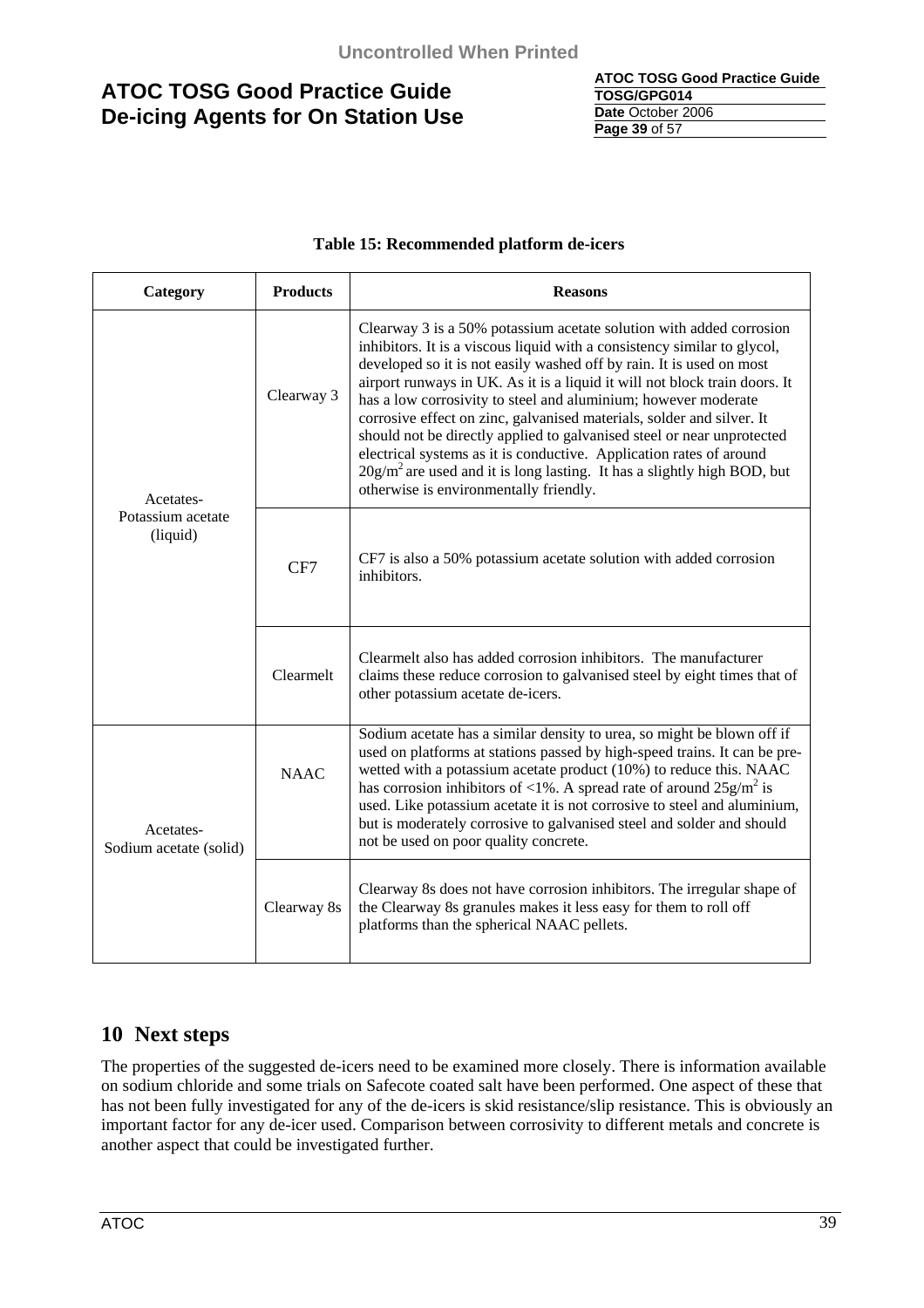**ATOC TOSG Good Practice Guide TOSG/GPG014 Date** October 2006 **Page 40** of 57

Trials could be performed on a small number of stations over the next winter to determine the effectiveness of the candidate de-icers. Particular attention should be given to the run-off rates, surface adhesion of the de-icer, application frequency, ease of use, corrosion effects and any residue left on trains. The accident records could be compared with previous winters and the users and public questioned on their views on the de-icers.

# **Acknowledgements**

The work described in this report was carried out in the Sustainability Group of TRL Limited. The authors are grateful to Marilyn Burtwell who carried out the quality review and auditing of this report. They would also like to thank all those who aided the project by completing the questionnaire, including the TOCs, BAA and Nottingham Express Transit.

### **References**

AMS 1431A- Society of Automotive Engineers, Aerospace Material Specifications (AMS) 1431A

Evans, M, Reeves, S J, March 2005- Review of Weather Precaution Products for Use on and Around Railway Stations, TRL UPR ISS/015/05.

Flomotion Systems, 2004- Flomotion Systems website 2004, Conductivity of Typical Liquids, http://www.flomotionsystems.com/r-conductivity.html

TRB, 1991- Transport Research Board Special Report 235, comparing salt and calcium magnesium acetate, Committee on the Comparative Costs of Rock Salt and Calcium Magnesium Acetate (CMA) for Highway De-icing, Washington DC, 1991.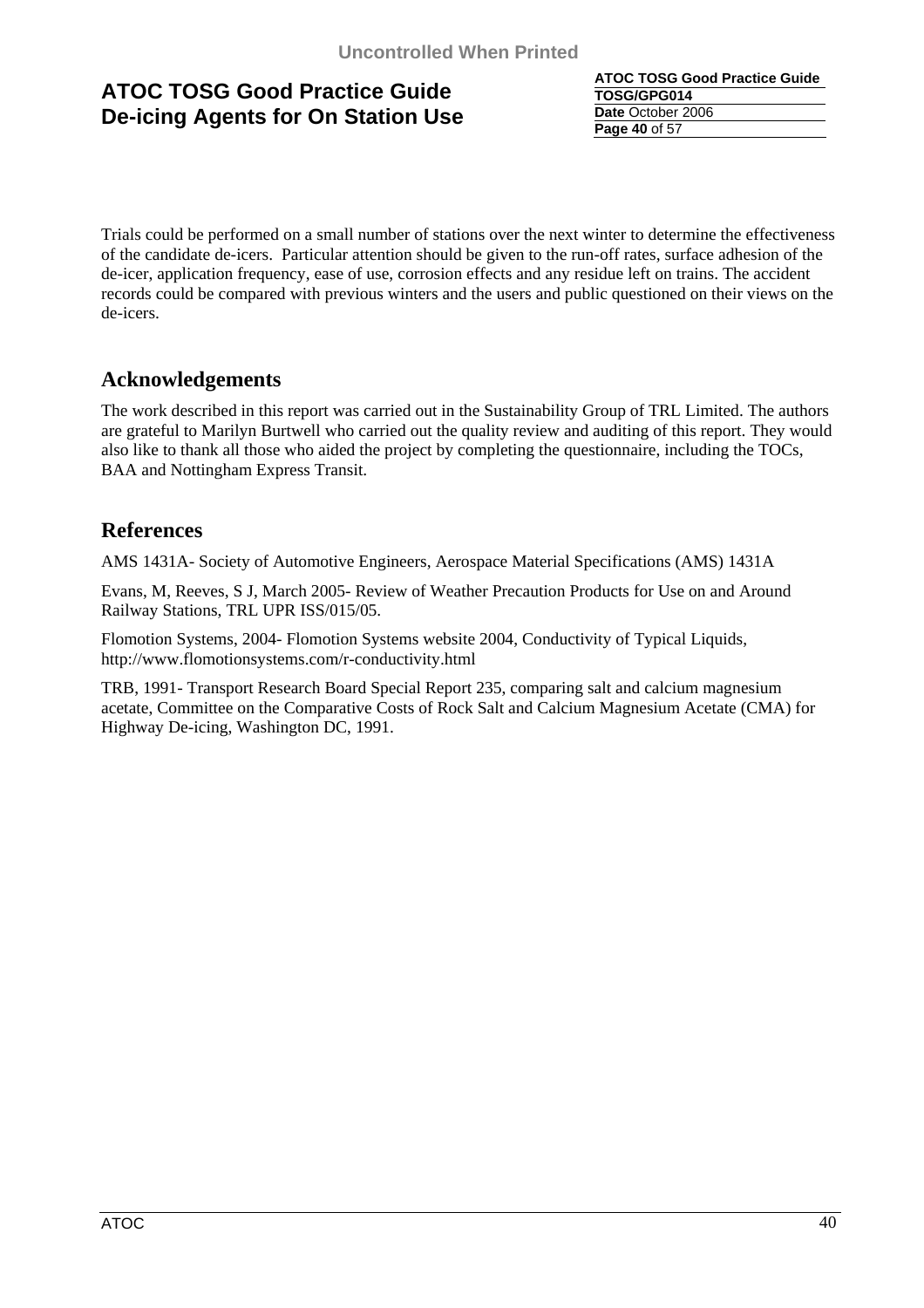| <b>ATOC TOSG Good Practice Guide</b> |
|--------------------------------------|
| TOSG/GPG014                          |
| Date October 2006                    |
| Page 41 of 57                        |

# **Appendix A. Questionnaire sent to TOCs**

| <b>Train Operating Company:</b>                                                                                                                              |                |  |  |  |
|--------------------------------------------------------------------------------------------------------------------------------------------------------------|----------------|--|--|--|
| <b>Stations Responsible for:</b>                                                                                                                             |                |  |  |  |
| <b>Name of Contact:</b>                                                                                                                                      |                |  |  |  |
| Tel. Number:                                                                                                                                                 |                |  |  |  |
| Email:                                                                                                                                                       |                |  |  |  |
| 1. Which de-icing products are currently used at your stations (if more that one product is used please<br>specify the areas where each de-icer is applied)? |                |  |  |  |
|                                                                                                                                                              |                |  |  |  |
| 2. How long have you been using this product(s)?                                                                                                             |                |  |  |  |
| <b>Product</b>                                                                                                                                               | Time (years)   |  |  |  |
| 3. What are the reasons for using this product(s)?                                                                                                           |                |  |  |  |
| <b>Product</b>                                                                                                                                               | <b>Reasons</b> |  |  |  |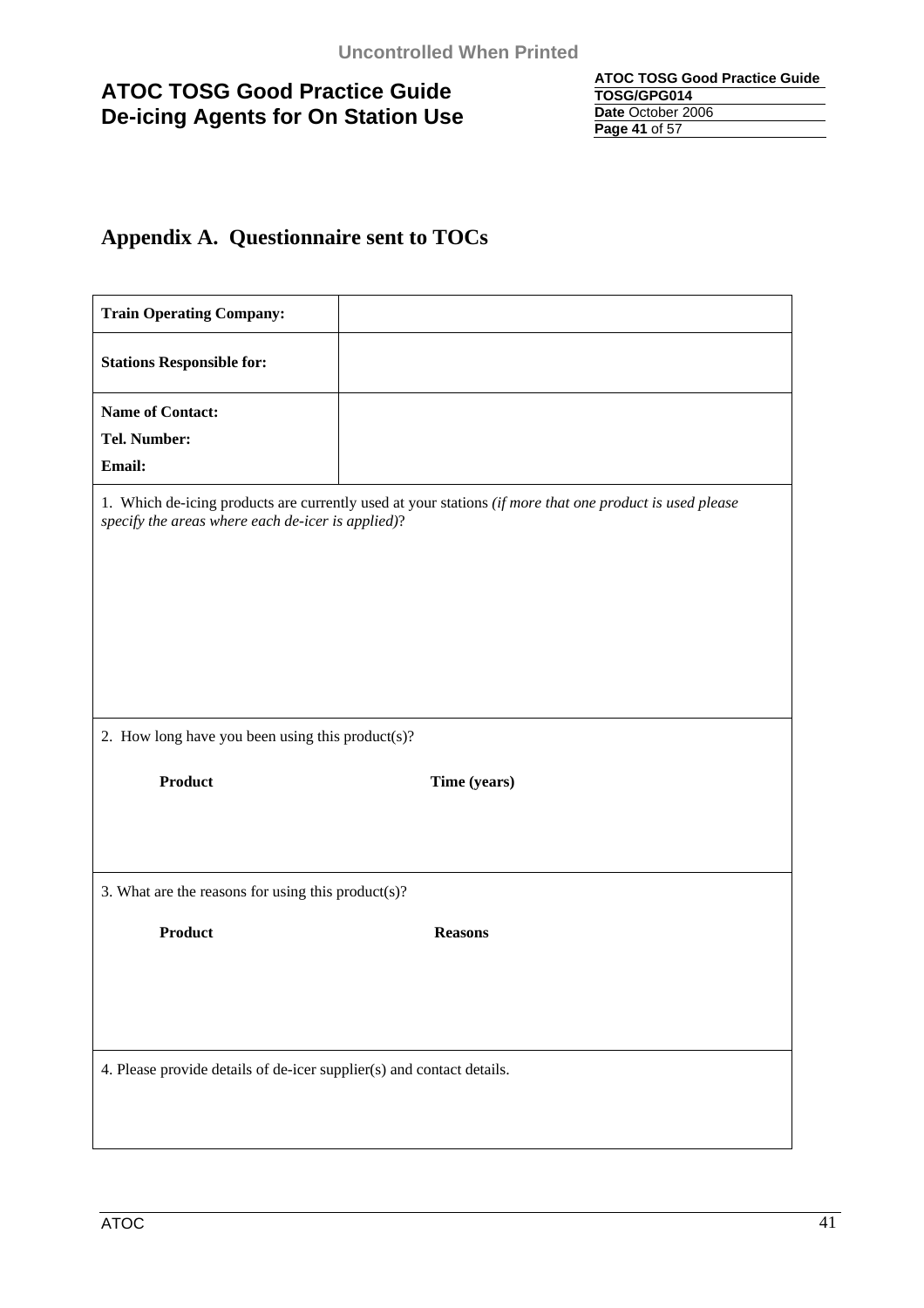**ATOC TOSG Good Practice Guide TOSG/GPG014 Date** October 2006 **Page 42** of 57

| 5. What methods of de-icer application are used at your station(s)? |           |      |                   |  |                  |  |
|---------------------------------------------------------------------|-----------|------|-------------------|--|------------------|--|
|                                                                     |           |      |                   |  |                  |  |
|                                                                     |           |      |                   |  |                  |  |
| 6. What is the rate and frequency of de-icer application?           |           |      |                   |  |                  |  |
|                                                                     |           |      |                   |  |                  |  |
| (b) After the weather event $(g/m2)$ ?                              |           |      |                   |  |                  |  |
| 7. How would you rate:                                              |           |      |                   |  |                  |  |
|                                                                     |           |      |                   |  |                  |  |
| (a) the effectiveness of the product(s):<br><b>Product</b>          | Very poor | Poor | Satisfactory Good |  | <b>Excellent</b> |  |
|                                                                     |           |      |                   |  |                  |  |
| .                                                                   |           |      |                   |  |                  |  |
| .                                                                   |           |      |                   |  |                  |  |
| .                                                                   |           |      |                   |  |                  |  |
| (b) the ease of application:                                        |           |      |                   |  |                  |  |
| <b>Product</b>                                                      | Very poor | Poor | Satisfactory Good |  | <b>Excellent</b> |  |
| .                                                                   |           |      |                   |  |                  |  |
| .                                                                   |           |      |                   |  |                  |  |
| .                                                                   |           |      |                   |  |                  |  |
| (c) the coverage:                                                   |           |      |                   |  |                  |  |
| Product                                                             | Very poor | Poor | Satisfactory Good |  | <b>Excellent</b> |  |
| .                                                                   |           |      |                   |  |                  |  |
| .                                                                   |           |      |                   |  |                  |  |
| .                                                                   |           |      |                   |  |                  |  |
|                                                                     |           |      |                   |  |                  |  |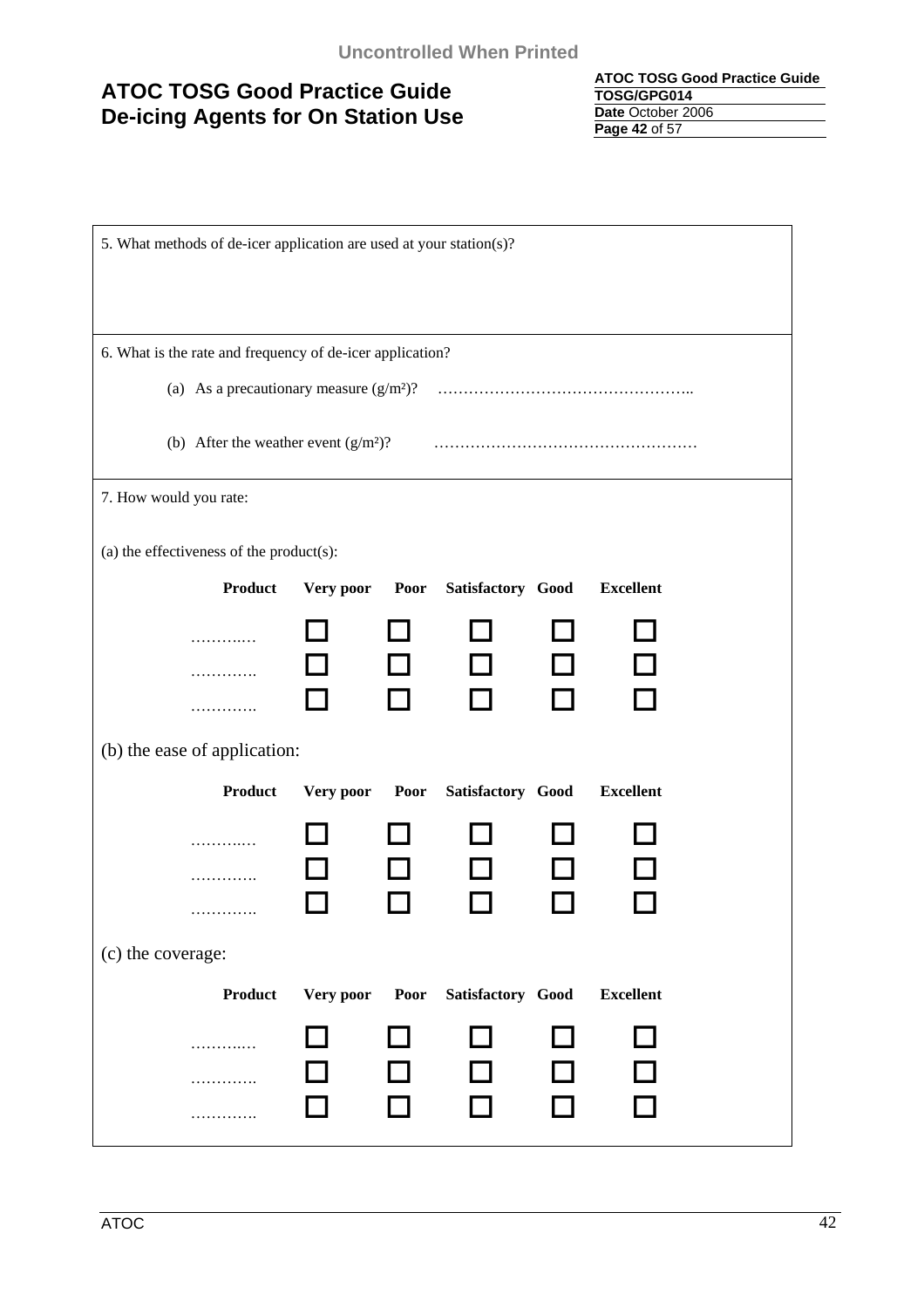| <b>ATOC TOSG Good Practice Guide</b> |
|--------------------------------------|
| TOSG/GPG014                          |
| Date October 2006                    |
| <b>Page 43 of 57</b>                 |

8. Have you observed any corrosion or damage, e.g. cracking, spalling (chipping or flaking of concrete), loss of material, bending or discolouration as a result of using this product? (a) On platform infrastructure: (please ring to indicate degree of damage) *Steel* **None Minor** Significant Severe *Aluminium* None Minor Significant Severe **Concrete** None Minor Significant Severe *Other* **None Minor** Significant Severe (b) On the rail track: (please ring to indicate degree of damage) *Steel* **None Minor** Significant Severe *Aluminium* None Minor Significant Severe *Concrete* None Minor Significant Severe *Other* None Minor Significant Severe (c) Areas outside the track: (please ring to indicate degree of damage) *Steel* **None Minor Significant Severe** *Aluminium* None Minor Significant Severe *Concrete* None Minor Significant Severe *Other* **None Minor** Significant Severe (d) Rolling stock: (please ring to indicate degree of damage) *Steel* **None Minor Significant Severe** *Aluminium* None Minor Significant Severe  *Soft Furnishings* None Minor Significant Severe *Other* None Minor Significant Severe 9. Do you have any other comments on winter maintenance, for example on de-icer performance or cost?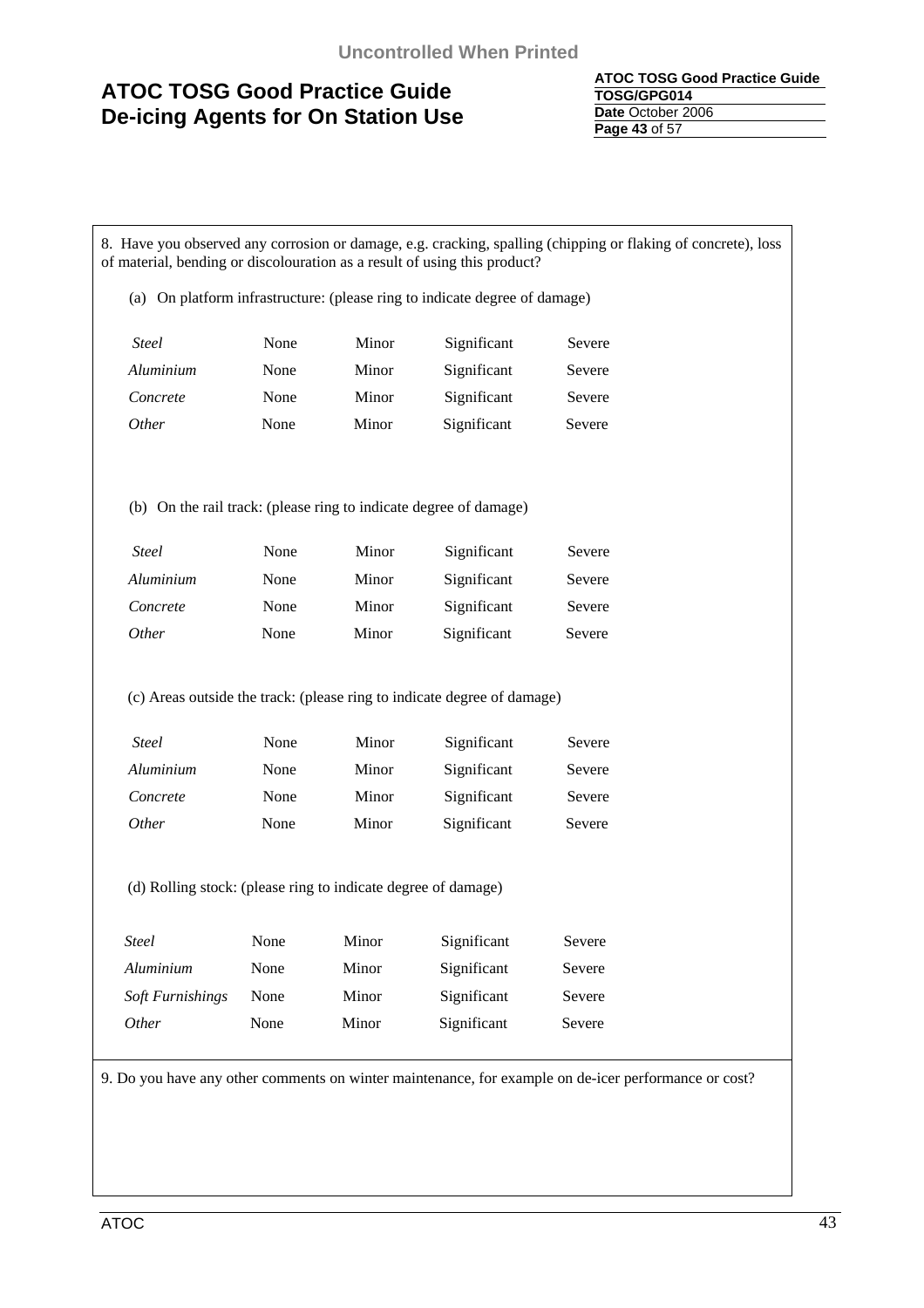**ATOC TOSG Good Practice Guide TOSG/GPG014 Date** October 2006 **Page 44** of 57

TRL are grateful to the following TOCs who completed the questionnaire:

Arriva Trains Northern Virgin Trains: West Coast Trains Ltd South Eastern Trains Chiltern Railways Northern Rail Merseyrail Electrics One Midland Mainline First ScotRail c2c Rail Ltd Southern- Brighton Southern- Redhill Southern- New Cross Gate Southern- East Coast Southern- Dorking GNER Thameslink Silverlink County Silverlink Metro TransPennine Express Arriva Trains Wales Wessex Trains

Also, Nottingham Express Transit and Edinburgh Waverley Station.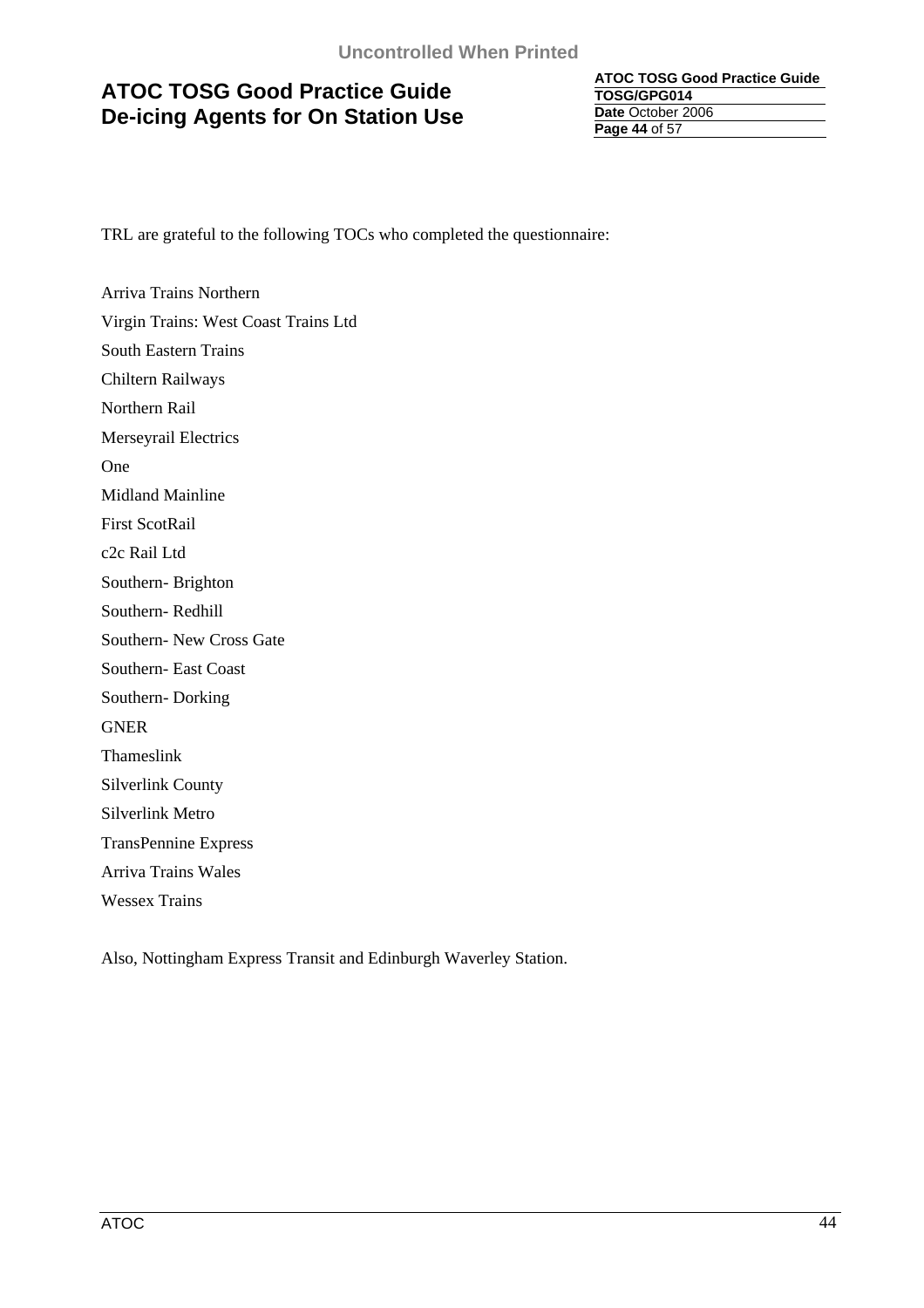| <b>ATOC TOSG Good Practice Guide</b> |
|--------------------------------------|
| TOSG/GPG014                          |
| Date October 2006                    |
| Page 45 of 57                        |

### **Appendix B. International airport regulations on de-icers**

The Aerospace Material Specification (AMS) 1435 issued by the G-12 Aircraft Ground De-Icing Steering Committee Society of the Automotive Engineers (SAE) sets the specifications for runway de-icers to be used on all international airports. An extract from the document is given below:

### **1. Liquid de-icers**

### *(i) Glycol base fluids*

Composition of proprietary solutions meeting this specification varies with the manufacturer, though the glycol-base content is approximately 50 percent. Application rates range from 1-2 gal/1000 ft<sup>2</sup> for de-icing and from 0.2-0.5 gal/1000  $\text{ft}^2$  for anti-icing. While the specification only requires a eutectic temperature of -10 F (-23 °C) or less, proprietary products are available with eutectic temperatures as low as -75 F (-59 °C). Ethylene glycol,  $(CH_2)OH)CH_2(OH)$ , has a eutectic temperature of approximately -58 F (-50 °C) for an aqueous solution of 58-78 weight percent of ethylene glycol and a freezing point of approximately 8.6 °F (-13 °C) for the pure fluid. Propylene glycol, (CH2) (OH) (CH) (OH) (CH3), has a eutectic temperature of approximately -75 °F (-59 °C) for an aqueous solution of 60 weight percent of propylene glycol. Propylene glycol in its pure form does not have a freezing point per se, but sets to glass below -60  $\mathrm{^{\circ}F}$  (-51  $\mathrm{^{\circ}C}$ ).

### *(ii) Potassium acetate base fluids*

Application rates range from 1-2 gal/1000 ft<sup>2</sup> for de-icing and from 0.3-0.5 gal/1000 ft<sup>2</sup> for anti-icing. While the specification requires a eutectic temperature of -10  $\rm{^{\circ}F}$  (-23  $\rm{^{\circ}C}$ ) or less, proprietary products are available with eutectic temperatures as low as -76  $\rm{°F}$  (-60  $\rm{°C}$ ).

### **2. Solid de-icers**

### *(i) Generic solid*

The approved specification is SAE AMS 1431A, Compound, Solid Runway and Taxiway De-icing/Antiicing. Approved solid compounds include airside urea, calcium magnesium acetate (CMA), sodium formate, and sodium acetate. The specification requires a phase diagram relating product dilution to freeze point. The delivered product is effective within  $+7 \text{ }^{\circ}F$  ( $+4 \text{ }^{\circ}C$ ) of the preproduction temperature value established by the manufacturer. Application rates for a specific product are based on manufacturer recommendations.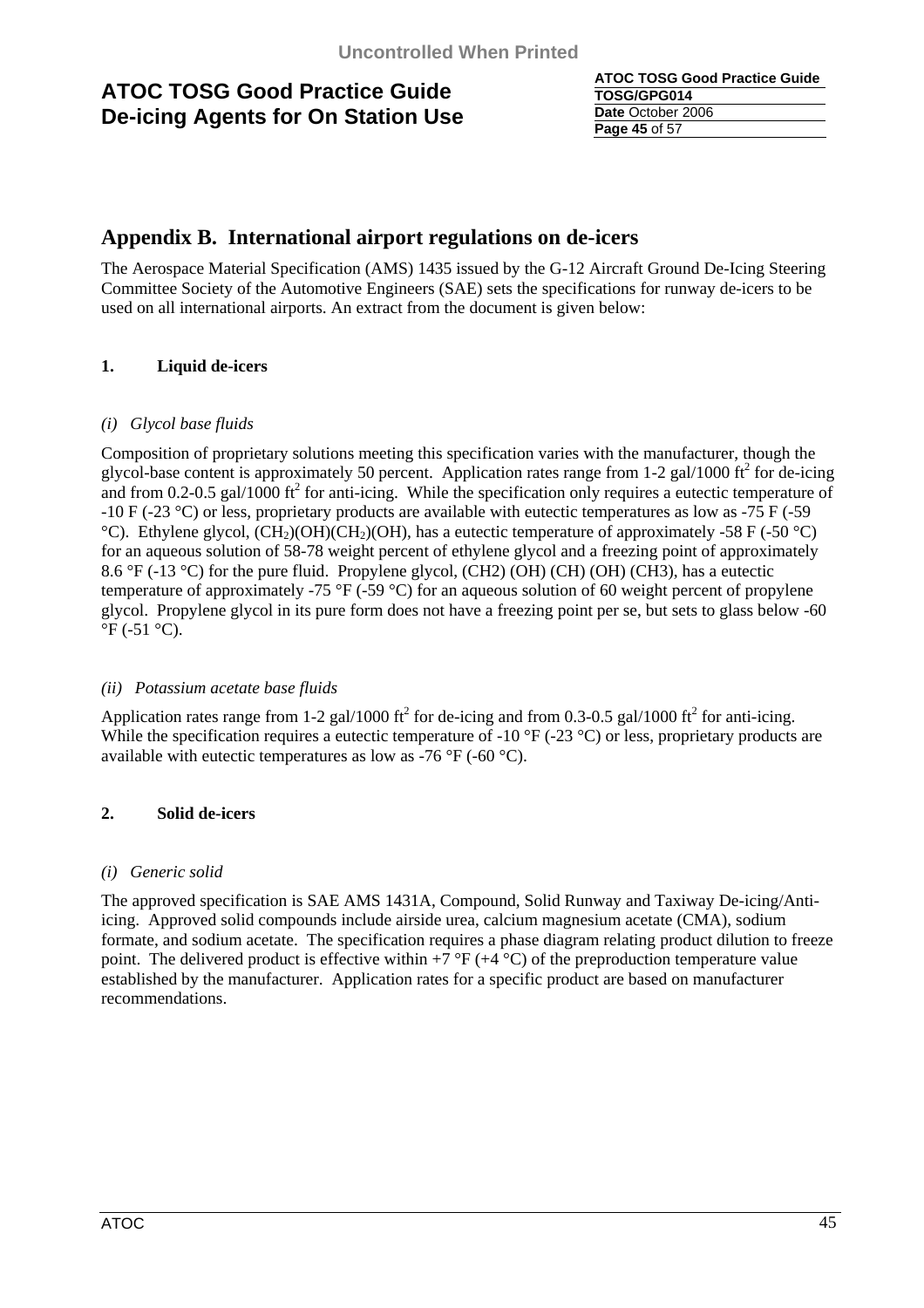| <b>ATOC TOSG Good Practice Guide</b> |
|--------------------------------------|
| TOSG/GPG014                          |
| Date October 2006                    |
| Page 46 of 57                        |

### (*ii) Airside urea (also called carbamide)*

The approved specifications are SAE AMS 1431A, Compound, Solid Runway and Taxiway De-icing/Antiicing and MIL SPEC DOD-U-10866D, Urea-Technical. Agricultural grade urea that meets any of these specifications, termed airside urea, is acceptable. Production of this non-toxic solid white chemical, chemical formula  $(NH<sub>2</sub>)<sub>2</sub>CO$ , is in either powder or "shotted" ("prilled") form. The latter form's shape is small spheres of about  $1/16$  inch  $(1.5 \text{ mm})$  diameter. Both forms are primarily for de-icing where powdered urea is frequently mixed with sand. Hot mixtures of powder or "shotted" urea and sand serve two purposes: (1) immediate increase in braking action and; (2) retention of chemical over the pavement area until it initially dissolves some of the ice and then melts the remainder. The urea de-icing function is practical only at temperatures above approximately  $15^{\circ}F$  (-10  $^{\circ}C$ ) because of the decreasing melting rates below this temperature value. The decreasing melting rate is a result of urea's eutectic temperature, defined in paragraph 2(f), which is approximately 11.3  $\degree$ F (-11.5  $\degree$ C). However, the presence of solar radiation assists urea in the melting action. Pavement surface temperature and ice thickness determine the urea application rate.

| <b>Ice Thickness</b>           | Application Rate $(g/m^2)$ |           |                 |  |  |
|--------------------------------|----------------------------|-----------|-----------------|--|--|
| (mm)                           | $-1.1^{\circ}C$            | $-3.9$ °C | $-6.7^{\circ}C$ |  |  |
| ${}_{< 0.8}$                   | 78                         | 110       | 290             |  |  |
| $0.8 \geq \langle 3.2 \rangle$ | 150                        | 290       | 610             |  |  |
| $3.2 - 6.4$                    | 610                        | 860       | 1340            |  |  |

### **Table 16. Application rate of airside urea**

### **Landside chemicals**

The most effective landside chemicals used for de-icing/anti-icing based on both cost and freezing point depression are from the chloride family, e.g. sodium chloride (rock salt), calcium chloride, and lithium chloride. Unfortunately, these chemicals are known to be corrosive to aircraft and therefore are prohibited from use on aircraft operational areas. Although classified as salts, CMA, sodium formate, and potassium acetate are approved for airside use because they comply with an SAE specification. When any corrosive chemical is used, precautions should be taken to ensure that vehicles do not track these products onto the aircraft operational areas.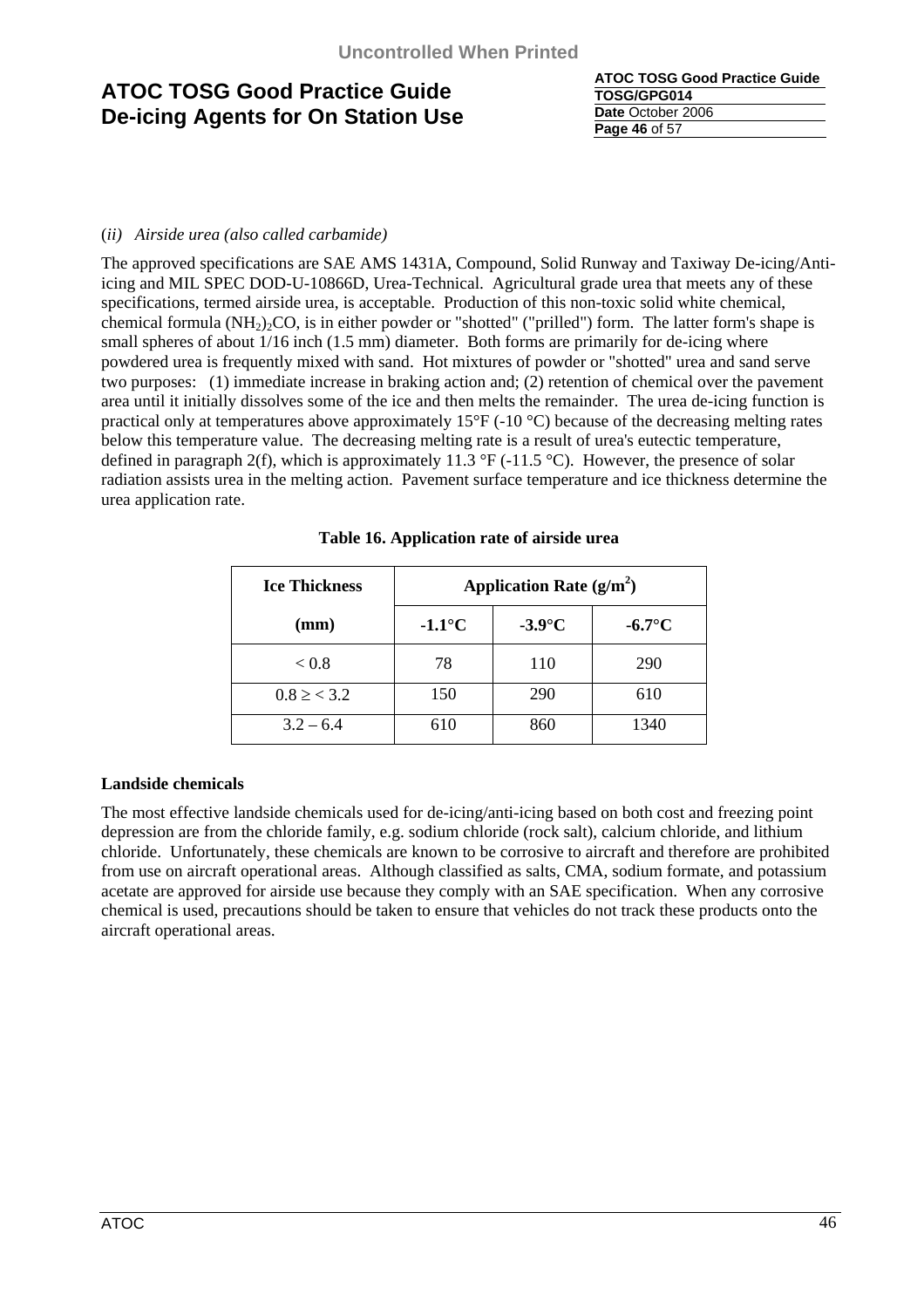| ATOC TOSG Good Practice Guide |
|-------------------------------|
| TOSG/GPG014                   |
| Date October 2006             |
| Page 47 of 57                 |

# **Appendix C. Summary tables of de-icers**

### **Table C1. Sodium chloride (NaCl) and corrosion inhibited sodium chloride**

| De-icer<br>product/properties                       | <b>Rock salt</b>                                                            | <b>Safecote treated</b><br>road salt                                                                                      | <b>Meltdown</b><br>(R)<br>TM<br><b>Ice Slicer</b><br>Zero                         |           | $CG-90$                                                                      | (R)<br>Geomelt S                                                 |
|-----------------------------------------------------|-----------------------------------------------------------------------------|---------------------------------------------------------------------------------------------------------------------------|-----------------------------------------------------------------------------------|-----------|------------------------------------------------------------------------------|------------------------------------------------------------------|
| <b>US/UK</b> distributor                            | Various                                                                     | Safecote Ltd<br>provides the<br>Safecote liquid                                                                           | Cargill Inc.<br>Envirotech<br><b>NA</b><br>Services, Inc.<br><b>Salt Division</b> |           | <b>Grain Processing</b><br>Corporation, USA<br>Sales@grainproce<br>ssing.com |                                                                  |
| Composition                                         | <b>NaCl</b>                                                                 | NaCl pre-mixed<br>with 3% of<br>Safecote (sugar<br>based molasses).<br>Also as pre-wetting<br>agent with/without<br>brine | Complex<br>Chloride                                                               | <b>NA</b> |                                                                              | NaCl brine $+$ an<br>ag. product as<br>inhibitor                 |
| <b>Method</b> of<br>application                     | Solid                                                                       | Pre-coated or pre-<br>wetted solids                                                                                       |                                                                                   | Granules  | <b>NA</b>                                                                    | Liquid                                                           |
| <b>Effective temperature</b>                        | $-7$ °C                                                                     | Slight improvement<br>to salt                                                                                             |                                                                                   | <b>NA</b> |                                                                              | $-34.8$ °C                                                       |
| <b>Range of spread rates</b><br>(g/m <sup>2</sup> ) | $10-40$                                                                     | Similar to untreated<br>rock salt                                                                                         | $6 - 9$<br>NA                                                                     |           |                                                                              |                                                                  |
| <b>Frequency of</b><br>application                  | 24 hrs                                                                      | Assumed 24 hrs                                                                                                            | <b>NA</b>                                                                         |           |                                                                              |                                                                  |
| Ice melting capacity                                | Immediate                                                                   | 25% improvement to<br>salt at -6°C                                                                                        | <b>NA</b>                                                                         |           |                                                                              | Immediate. At 32%<br>concentration as<br>effective as salt brine |
| <b>Skid resistance</b><br>characteristics           | No change to<br>the skid<br>resistance<br>characteristics of<br>the surface | No detrimental effects<br>on the skid resistance<br>(pre-wetted option)                                                   |                                                                                   |           |                                                                              |                                                                  |
| Cost per tonne of<br>product                        | £25                                                                         | Not finalised yet.<br>Approx. £35 for<br>premix option                                                                    | <b>NA</b>                                                                         |           |                                                                              |                                                                  |
| Relative corrosion to<br>salt, %                    | Highly corrosive<br>to<br>steel/aluminium                                   | Pre-wetted option has<br>55% of the<br>corrosiveness of rock<br>salt                                                      | Not approved<br>$27\,$<br>26.6<br>by PNS                                          |           |                                                                              | Not approved by<br><b>PNS</b>                                    |
| <b>Storage and</b><br>handling                      | Undercover or<br>in dry<br>environment                                      | Plastic container                                                                                                         | <b>NA</b>                                                                         |           |                                                                              |                                                                  |
| Appearance                                          |                                                                             | Brown liquid, with<br>molasses odour                                                                                      | Reddish to<br><b>NA</b><br>white                                                  |           |                                                                              |                                                                  |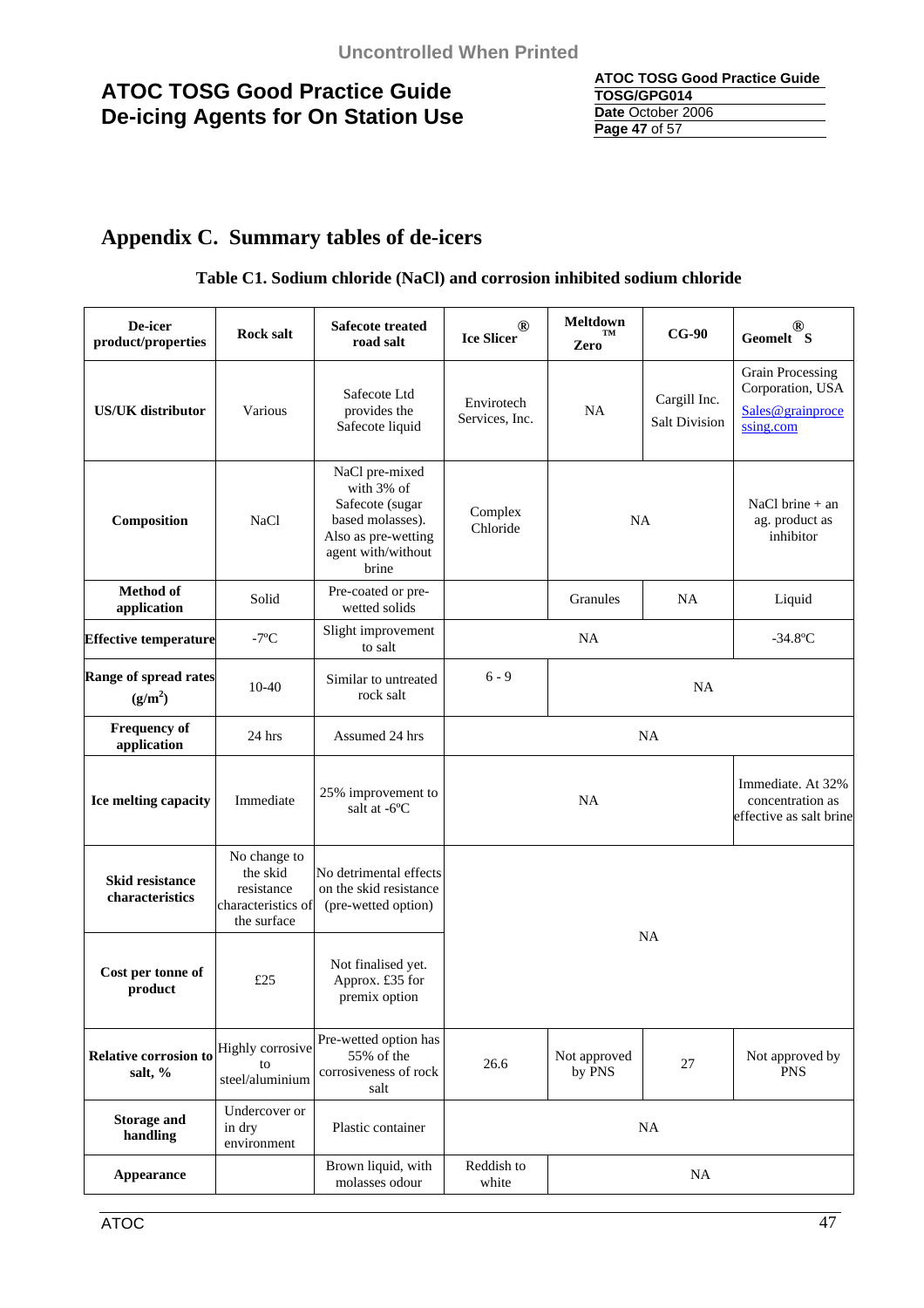**ATOC TOSG Good Practice Guide TOSG/GPG014 Date** October 2006 **Page 48** of 57

| <b>Environmental</b><br>impact | Damaging to<br>vegetation and<br>pollutant of | Similar to rock salt,<br>with reduced effect<br>due to less Chloride | <b>NA</b> |
|--------------------------------|-----------------------------------------------|----------------------------------------------------------------------|-----------|
|                                | watercourses                                  | used                                                                 |           |

Note: ® - Registered Trademark; ™ - Trademark

### Table C2. Chloride based: Corrosion inhibited liquid magnesium chloride (MgCl<sub>2</sub>)

| De-icer                                             | <b>FreezGard Zero</b><br>Hydro-Melt liquid  |                                                                                             | <b>Caliber</b>                                                   |                                                                                    |                                                                            |
|-----------------------------------------------------|---------------------------------------------|---------------------------------------------------------------------------------------------|------------------------------------------------------------------|------------------------------------------------------------------------------------|----------------------------------------------------------------------------|
| product/properties                                  | with Shield LS<br><b>Inhibitor</b>          | de-icer                                                                                     | <b>M1000</b>                                                     | <b>M2000</b>                                                                       | <b>IceMelt</b>                                                             |
| <b>US/UK</b> distributor                            | <b>IMC Kalium</b>                           | Cargill Incorporated                                                                        | <b>Envirotech Services</b><br>Inc.                               | Envirotech<br>Services Inc.&<br>Glacial Tech.                                      | Iceman<br>http://www.gertens<br>.com/articles/icem<br>an <sub>2.html</sub> |
| Composition                                         | MgCl <sub>2</sub><br>$(25\% - 35\%) + H_2O$ | MgCl <sub>2</sub><br>$(29.5\% - 32\%) +$<br>H <sub>2</sub> O                                | $MgCl2(30%) +$<br>Caliber de-icer (corn<br>extract)              | $MgCl2(30%) +$<br>Caliber de-icer<br>(corn extract)                                | 100%                                                                       |
| <b>Method of</b><br>application                     | As liquid de-icer or a<br>pre-wetting agent |                                                                                             | Precautionary salting<br>/pre-wetting agent                      | Stockpile<br>treatment of sand<br>or for pre-wetting                               | <b>NA</b>                                                                  |
| <b>Effective temperature</b>                        | <b>NA</b>                                   | $-17.8$ °C                                                                                  | $-16$ °C                                                         | $-16$ °C                                                                           | NA                                                                         |
| <b>Range of spread rates</b><br>(g/m <sup>2</sup> ) | NA                                          | NA                                                                                          | $8 - 21$<br>(32 over snow)<br>35-105kg/tonne for pre-<br>wetting | 75kg/tonne salt<br>for stockpile<br>treatment<br>50-84 kg/tonne for<br>pre-wetting | <b>NA</b>                                                                  |
| <b>Frequency of</b><br>application                  | <b>NA</b>                                   | <b>NA</b>                                                                                   | 4 days<br>www.gertens.com/arti<br>cles/iceman.html               | <b>NA</b>                                                                          | 4 days                                                                     |
| Ice melting capacity                                |                                             | <b>NA</b>                                                                                   |                                                                  | $\overline{20}$ % faster than<br>NaCl at -7°C<br>during the first 15<br>minutes    |                                                                            |
| <b>Skid resistance</b><br>characteristics           | <b>NA</b>                                   | Over-application could<br>cause slippery<br>conditions during<br>precautionary<br>treatment | Friction coefficient<br>slightly less than wet<br>surface        | <b>NA</b>                                                                          | <b>NA</b>                                                                  |
| Cost per tonne of<br>product                        | <b>NA</b>                                   |                                                                                             | Price at US plant:<br>£112                                       | £51.33 for treated<br>product (US)                                                 | £643                                                                       |
| <b>Relative corrosion</b><br>to salt                | 2.1                                         | 23.4                                                                                        | 22.3                                                             | 8.1                                                                                | Not approved by<br><b>PNS</b>                                              |
| <b>Storage and</b><br>handling                      |                                             | Avoid contact with skin or clothing (using<br>rubber gloves); wash hands after handling     | No special handling<br>requirements                              |                                                                                    |                                                                            |
| Appearance                                          | Brown opaque<br>solution                    | NA                                                                                          | Translucent tan to<br>dark brown                                 |                                                                                    | <b>NA</b>                                                                  |
| <b>Environmental</b><br>impact                      |                                             | <b>NA</b>                                                                                   |                                                                  |                                                                                    |                                                                            |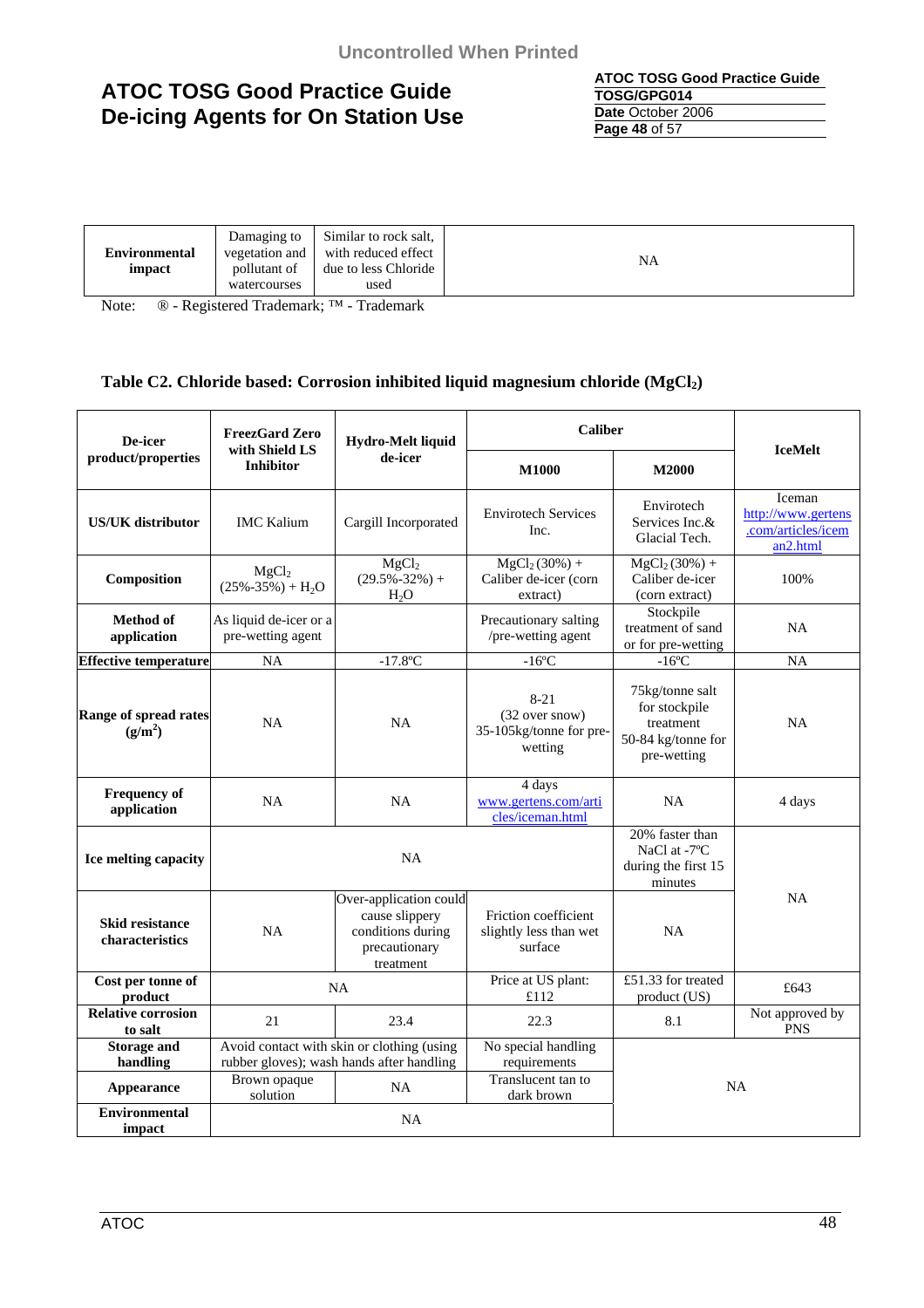| <b>ATOC TOSG Good Practice Guide</b> |
|--------------------------------------|
| TOSG/GPG014                          |
| Date October 2006                    |
| Page 49 of 57                        |

### Table C3. Chloride based: Corrosion inhibited liquid magnesium chloride (MgCl<sub>2</sub>), Cont'd

| De-icer                                      | <b>Ice Ban</b>                                                                             |                                                                             |                                                                   | Secucal +                                                                    |                                                      |                                    |                                                                               |
|----------------------------------------------|--------------------------------------------------------------------------------------------|-----------------------------------------------------------------------------|-------------------------------------------------------------------|------------------------------------------------------------------------------|------------------------------------------------------|------------------------------------|-------------------------------------------------------------------------------|
| product/properties                           | <b>Ultra M</b>                                                                             | Summit                                                                      | <b>Performance</b><br>Plus M                                      | <b>Secusal</b>                                                               | <b>Eco-Thaw</b>                                      | Mag                                | Geomelt M                                                                     |
| <b>US/UK</b> distributor                     |                                                                                            | Earth Friendly Chemicals Inc., US                                           |                                                                   | Nedmag<br>Industries,<br><b>UK</b>                                           | Nedmag/<br>Eco-Thaw                                  | <b>NA</b>                          | Grain<br>Processing<br>Corporation,<br><b>USA</b>                             |
| Composition                                  | 25.2% $MgCl2$<br>solution                                                                  | 15% $MgCl2$<br>solution $+$<br>35.5ppm<br>Phosphorus                        | $26\%$ MgCl <sub>2</sub><br>solution $+$<br>14.2ppm<br>Phosphorus | MgCl <sub>2</sub><br>$(30\%) +$<br>$H_2O$                                    | MgCl <sub>2</sub><br>$(50\%) +$<br>Eco-Thaw<br>(50%) | MgCl <sub>2</sub><br>$(22%) + H2O$ | $MgCl2 + an$<br>agricultural.<br>inhibitor                                    |
| <b>Method of application</b>                 |                                                                                            | Pre-wetting<br>with NaCl<br>$(70:30)$ or<br>Liquid<br>liquid<br>application |                                                                   |                                                                              | Liquid                                               |                                    |                                                                               |
| <b>Effective temperature</b>                 | $-55^{\circ}$ C                                                                            | $-43$ °C                                                                    | $-61^{\circ}$ C                                                   | $-17^{\circ}$ C                                                              | $-32$ °C                                             | $-25^{\circ}$ C                    | $-40.8$ °C                                                                    |
| Range of spread rates<br>(g/m <sup>2</sup> ) | 27 to 42 $g/m^2$<br>(depending on<br>surface<br>temperature)                               |                                                                             |                                                                   | Pre-wetting:<br>6-20 for HRA<br>(equiv. to $10$ -<br>25 for thin<br>surfaces | NA                                                   |                                    |                                                                               |
| <b>Frequency of</b><br>application           | <b>NA</b>                                                                                  |                                                                             |                                                                   | Liquid spray:<br>7-30 for<br>HRA and 10-<br>35 for thin<br>surfaces          |                                                      | <b>NA</b>                          | depending on<br>whether used<br>for pre-wetting,<br>or stockpile<br>treatment |
| Ice melting capacity                         | At -17.8°C, 70<br>to 76% more<br>effective than<br>salt 2 to 8 hrs<br>after<br>application |                                                                             | N/A                                                               |                                                                              |                                                      |                                    | When diluted<br>to 55%<br>capacity,<br>performs as<br>well as brine           |
| <b>Skid resistance</b><br>characteristics    | Frictional<br>value is 85%<br>of wet tined<br>concrete<br>surface                          | NA                                                                          | Frictional<br>value is 82%<br>of wet tined<br>concrete<br>surface | <b>NA</b>                                                                    |                                                      | NA                                 | <b>NA</b>                                                                     |
| Cost per tonne of product                    | $\pounds180$<br>(conventional<br>Ice Ban<br>product in<br>1997)                            |                                                                             | <b>NA</b>                                                         | £62                                                                          | <b>NA</b>                                            | £75                                | <b>NA</b>                                                                     |
| Relative corrosion to salt                   | 17.1                                                                                       | <b>Not</b><br>8.4<br>13.2<br>approved<br>Not approved by PNS<br>by PNS      |                                                                   |                                                                              |                                                      | 14.2                               |                                                                               |
| <b>Storage and handling</b>                  |                                                                                            |                                                                             |                                                                   | <b>NA</b>                                                                    |                                                      |                                    |                                                                               |
| Appearance                                   | NA<br>NA<br>Liquid                                                                         |                                                                             |                                                                   |                                                                              |                                                      |                                    |                                                                               |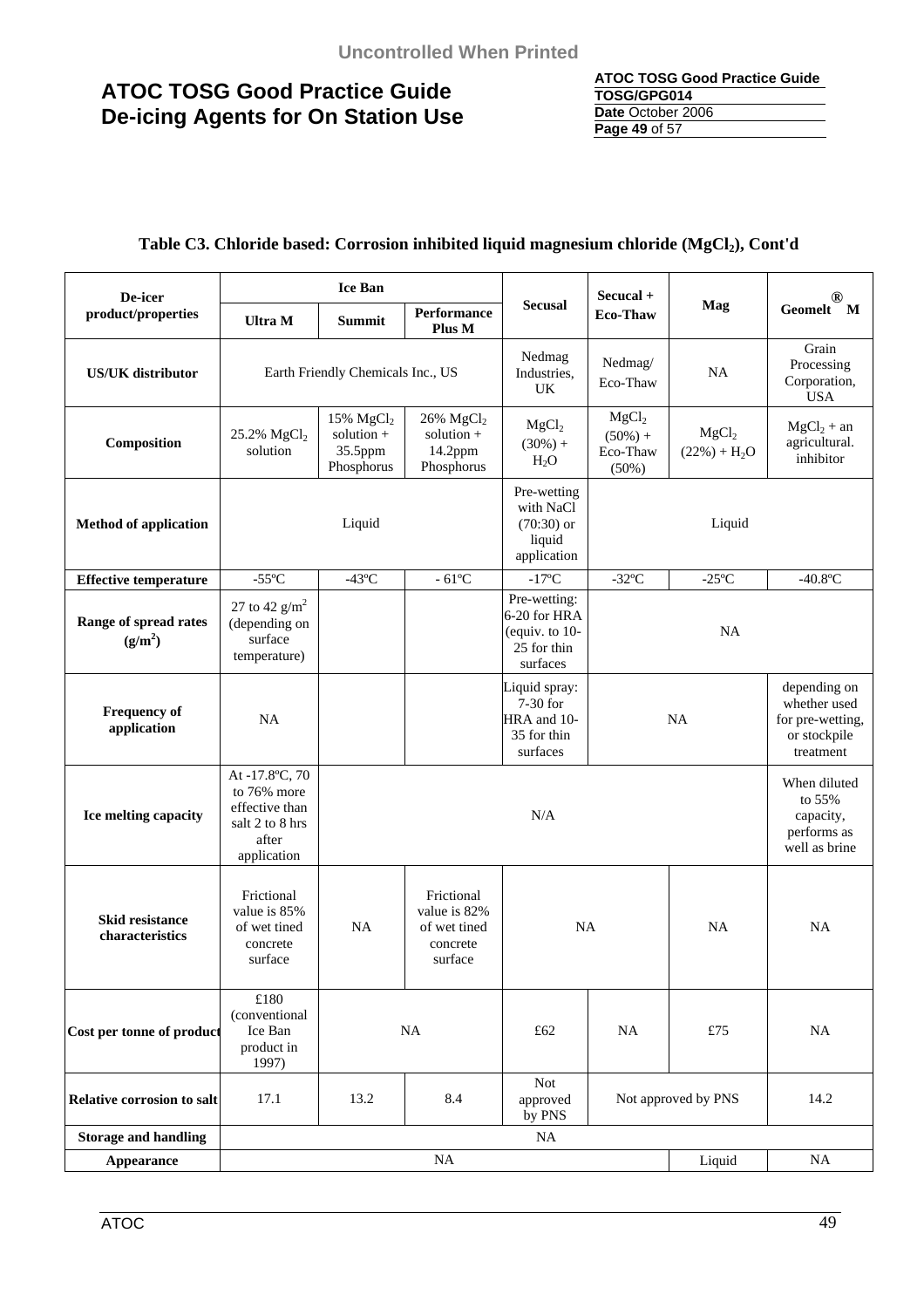**ATOC TOSG Good Practice Guide TOSG/GPG014 Date** October 2006 **Page 50** of 57

| 3 times less<br><b>Environmental impact</b><br>toxic than<br>table salt |  |
|-------------------------------------------------------------------------|--|
|-------------------------------------------------------------------------|--|

Note **®** - Registered Trademark

### Table C4. Chloride based: Calcium chloride (CaCl<sub>2</sub>) with/without inhibitors

| De-icer product/<br>properties               | LiquiDow*<br>Armor*                                                                                  | Tetra 94TM                                                                                                                                                                                                 | Tetra 80TM                  | Roadmaster™     | <b>Winter Thaw®</b><br>DI               |  |
|----------------------------------------------|------------------------------------------------------------------------------------------------------|------------------------------------------------------------------------------------------------------------------------------------------------------------------------------------------------------------|-----------------------------|-----------------|-----------------------------------------|--|
| <b>US/UK</b> distributor                     | The Dow Chemical<br>Company<br>http://www.dow.com/                                                   | Tetra Chemicals, Tetra technologies Inc.<br>http://www.tetratec.com/business_units/chem_index.html                                                                                                         |                             |                 |                                         |  |
| Composition                                  | 30% $CaCl2 +$<br>corrosion inhibitor                                                                 | 94-97% CaCl <sub>2</sub>                                                                                                                                                                                   | 77-82%<br>CaCl <sub>2</sub> |                 | 32% $CaCl2 +$<br>corrosion<br>inhibitor |  |
| <b>Method of application</b>                 | Liquid                                                                                               | Pellets                                                                                                                                                                                                    | Pellets                     | Liquid          | Liquid                                  |  |
| <b>Effective temperature</b>                 | $-29^{\circ}C$                                                                                       | $-17.8$ °C                                                                                                                                                                                                 | $-17.8$ °C                  | $-32^{\circ}$ C | $-32^{\circ}$ C                         |  |
| Range of spread rates<br>(g/m <sup>2</sup> ) | 12.5-25 as liquid.<br>Pre-wetting rate is 2.5-<br>3% by weight of solids                             | 49 over ice                                                                                                                                                                                                | 49 over ice                 |                 | NA                                      |  |
| Frequency of<br>application                  |                                                                                                      |                                                                                                                                                                                                            | <b>NA</b>                   |                 |                                         |  |
| Ice melting capacity                         |                                                                                                      |                                                                                                                                                                                                            |                             |                 |                                         |  |
| <b>Skid resistance</b><br>characteristics    | Comparable to wet<br>surface. Excessive<br><b>NA</b><br>application rate<br>reduces skid resistance  |                                                                                                                                                                                                            |                             |                 |                                         |  |
| Cost per tonne of<br>product                 |                                                                                                      | <b>NA</b>                                                                                                                                                                                                  |                             |                 |                                         |  |
| <b>Relative corrosion to</b><br>salt         | 26                                                                                                   | Not approved<br>16.5<br>Not approved by PNS<br>by PNS                                                                                                                                                      |                             |                 |                                         |  |
| <b>Storage and handling</b>                  | Protective clothing<br>recommended. Mix<br>only prior to<br>application. Slight<br>agitation needed. | Protective clothing, rubber gloves<br>and safety goggles recommended.<br>Protective clothing should be<br>worn during handling<br>May cause minor irritation. To be<br>stored in tightly closed containers |                             |                 |                                         |  |
| <b>Appearance</b>                            | Brown liquid                                                                                         | White granule                                                                                                                                                                                              | White pellet                | Clear           | Clear light<br>yellow to dark<br>amber  |  |
| <b>Environmental</b><br>impact               | <b>NA</b>                                                                                            | Non-toxic to humans, other mammals, aquatic life and vegetation                                                                                                                                            |                             |                 |                                         |  |

Note: \* - Trademark of the Dow Chemical Company; ® - Registered Trademark; ™ - Trademark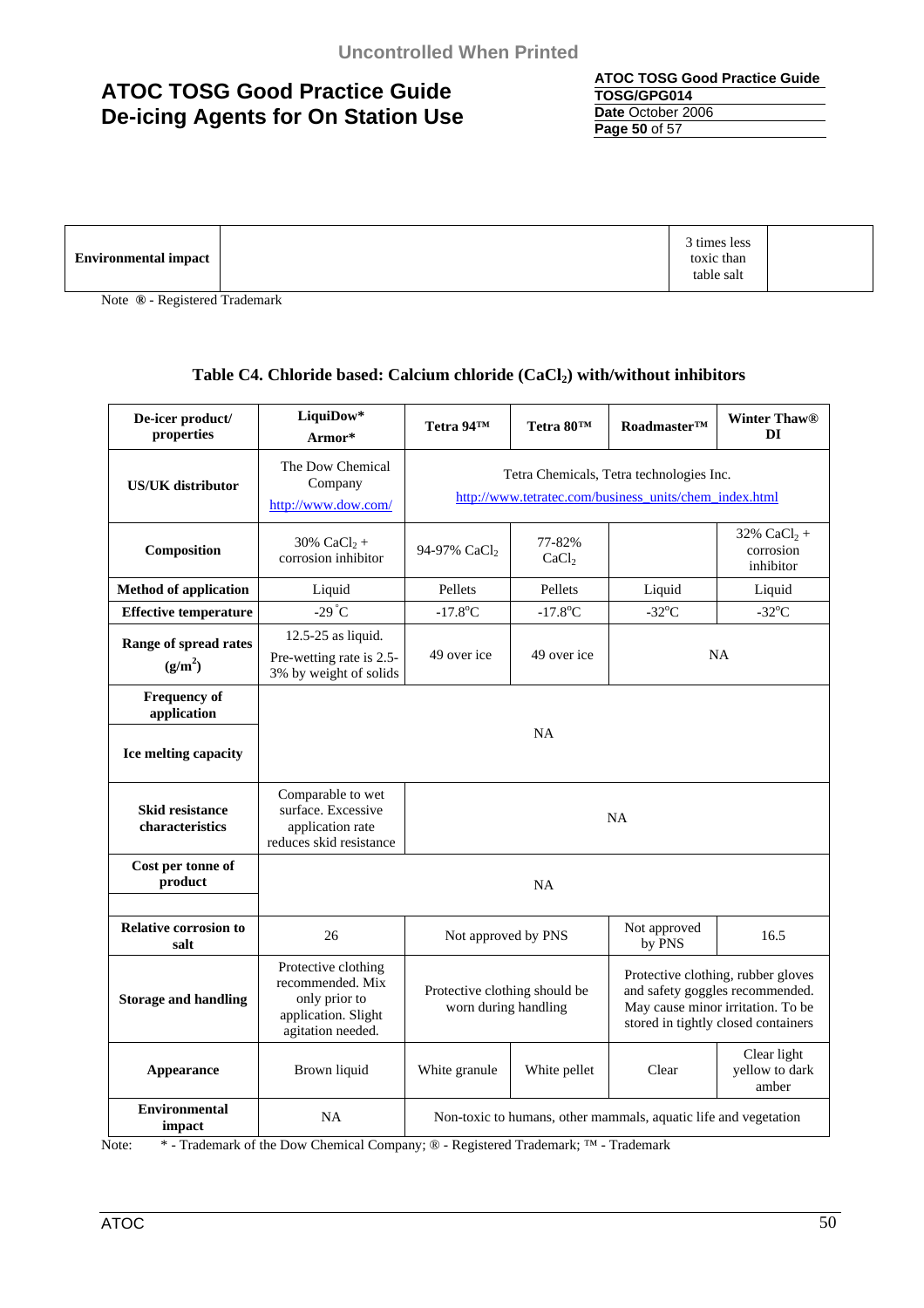| <b>ATOC TOSG Good Practice Guide</b> |
|--------------------------------------|
| TOSG/GPG014                          |
| Date October 2006                    |
| Page 51 of 57                        |

| De-icer product/ properties                  | Geomelt <sup>TM</sup> $C$<br><b>SnoMelt</b> |                                                                  | $IceBan +$                   |  |
|----------------------------------------------|---------------------------------------------|------------------------------------------------------------------|------------------------------|--|
|                                              |                                             |                                                                  | <b>Cal Ban</b>               |  |
|                                              | <b>Standard Tar</b>                         | America West                                                     |                              |  |
| <b>US/UK</b> distributor                     | Products Co. Inc.                           |                                                                  | http://www.america-west.net/ |  |
|                                              | Standtar@aol.com                            |                                                                  | americawest@prodigy.net      |  |
|                                              |                                             | 32% $CaCl_2 + an$                                                | CaCl <sub>2</sub>            |  |
| Composition                                  | CaCl <sub>2</sub>                           | inhibitor                                                        | $(30-42%) + IceBan$          |  |
| <b>Method of application</b>                 | Pellets                                     |                                                                  | Liquid                       |  |
| <b>Effective temperature</b>                 | $-45^{\circ}C$                              |                                                                  |                              |  |
| Range of spread rates<br>(g/m <sup>2</sup> ) | Assume 10-40                                |                                                                  |                              |  |
| <b>Frequency of application</b>              | Assume 24 hrs                               |                                                                  |                              |  |
|                                              | 5.3 times faster NaCl                       |                                                                  |                              |  |
| Ice melting capacity                         | at.                                         | NA                                                               |                              |  |
|                                              | $-17$ °C after 20<br>minutes                |                                                                  |                              |  |
| <b>Skid resistance</b><br>characteristics    |                                             |                                                                  |                              |  |
| Cost per tonne of product                    | £57 (US delivery)                           |                                                                  |                              |  |
|                                              |                                             |                                                                  |                              |  |
| <b>Relative corrosion to salt</b>            | 40 Not approved by<br><b>PNS</b>            | Ice Ban Performance Plus M<br>21<br>$(8.4\%)$ ; Cal Ban $(26\%)$ |                              |  |
| <b>Storage and handling</b>                  |                                             | NA                                                               |                              |  |
| Appearance                                   |                                             |                                                                  |                              |  |
| <b>Environmental impact</b>                  | Gentle on grass and<br>other vegetation     | <b>NA</b>                                                        |                              |  |

### Table C5. Chloride based: Calcium chloride (CaCl<sub>2</sub>) with/without inhibitors, cont'd

Note: T<sup>M</sup> - Trademark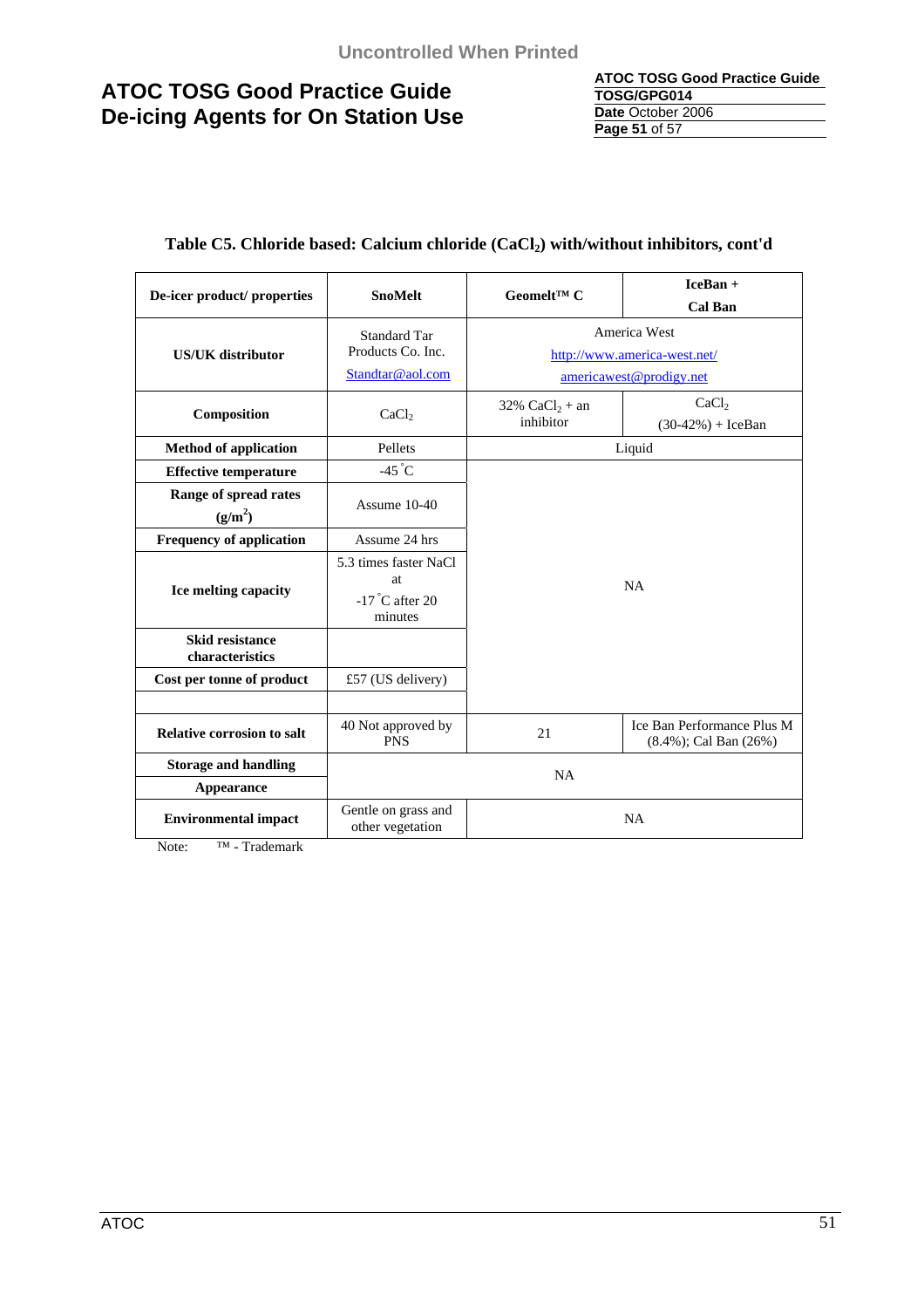| <b>ATOC TOSG Good Practice Guide</b> |
|--------------------------------------|
| TOSG/GPG014                          |
| Date October 2006                    |
| Page 52 of 57                        |

### Table C6. Chloride based: Corrosion inhibited (NaCl +MgCl<sub>2</sub>) and (CaCl<sub>2</sub> + MgCl<sub>2</sub>)

| De-icer<br>product/properties             | TM<br>Meltdown 10<br><b>TM</b><br>and 20 | ®<br><b>Surface</b><br>$CG-90$<br>TM<br><b>Saver</b> | <b>Magic Salt</b>                                                                   | <b>Road Crew</b>                                  |  |
|-------------------------------------------|------------------------------------------|------------------------------------------------------|-------------------------------------------------------------------------------------|---------------------------------------------------|--|
| <b>US/UK</b> distributor                  | Envirotech                               | Cargill Inc.                                         | Standard Tar Products Co. Inc.                                                      |                                                   |  |
|                                           | Services, Inc.                           | <b>Salt Division</b>                                 | standtar@aol.com                                                                    |                                                   |  |
|                                           |                                          | 77.1% NaCl                                           | NaCl treated with Magic                                                             | $CaCl2$ pellets<br>treated with MgCl <sub>2</sub> |  |
| Composition                               | N/A                                      | 21.9% MgCl <sub>2</sub>                              | Minus Zero™ liquid (an                                                              |                                                   |  |
|                                           |                                          | 1.0% corrosion<br>inhibitor                          | agricultural by-product<br>mixed with $MgCl2$ )                                     |                                                   |  |
| <b>Method</b> of<br>application           | NA                                       |                                                      | Solid                                                                               |                                                   |  |
| <b>Effective temperature</b>              | NA                                       | $-9.5^{\circ}C$                                      | $-17.8$ °C                                                                          | $-17.8$ °C                                        |  |
| Range of spread rates                     |                                          | Same rate as regular                                 | 60-80 $ml/m2$ on ice/snow in                                                        | NA                                                |  |
| (g/m <sup>2</sup> )                       |                                          | highway de-icing salt                                | driveways                                                                           |                                                   |  |
| <b>Frequency of</b><br>application        |                                          |                                                      | $24$ hrs                                                                            |                                                   |  |
| Ice melting capacity                      | NA                                       |                                                      | NA                                                                                  |                                                   |  |
| <b>Skid resistance</b><br>characteristics |                                          |                                                      | NA                                                                                  |                                                   |  |
| Cost per tonne of<br>product              | <b>NA</b>                                | £270 (US price)                                      | £140 (US price)                                                                     | £143 (US price)                                   |  |
| <b>Relative corrosion to</b>              | 30 (for Meltdown<br>10)                  | 15 (for Saver $10$ )                                 |                                                                                     | Not approved by<br><b>PNS</b>                     |  |
| salt                                      | 27 (for Meltdown<br>20)                  | 26 (for Saver 22)                                    | Not approved by PNS                                                                 |                                                   |  |
| <b>Storage and</b><br>handling            |                                          | Avoid humid or wet<br>conditions                     | <b>NA</b>                                                                           |                                                   |  |
| Appearance                                | Solid, light brown<br>to greyish white   | NA                                                   | White powdery residue                                                               |                                                   |  |
| <b>Environmental</b><br>impact            |                                          | <b>NA</b>                                            | Caution advised<br>Harsh on vegetation and<br>near vegetation and<br>grass<br>grass |                                                   |  |

Note: ® - Registered trademark; ™ - Trademark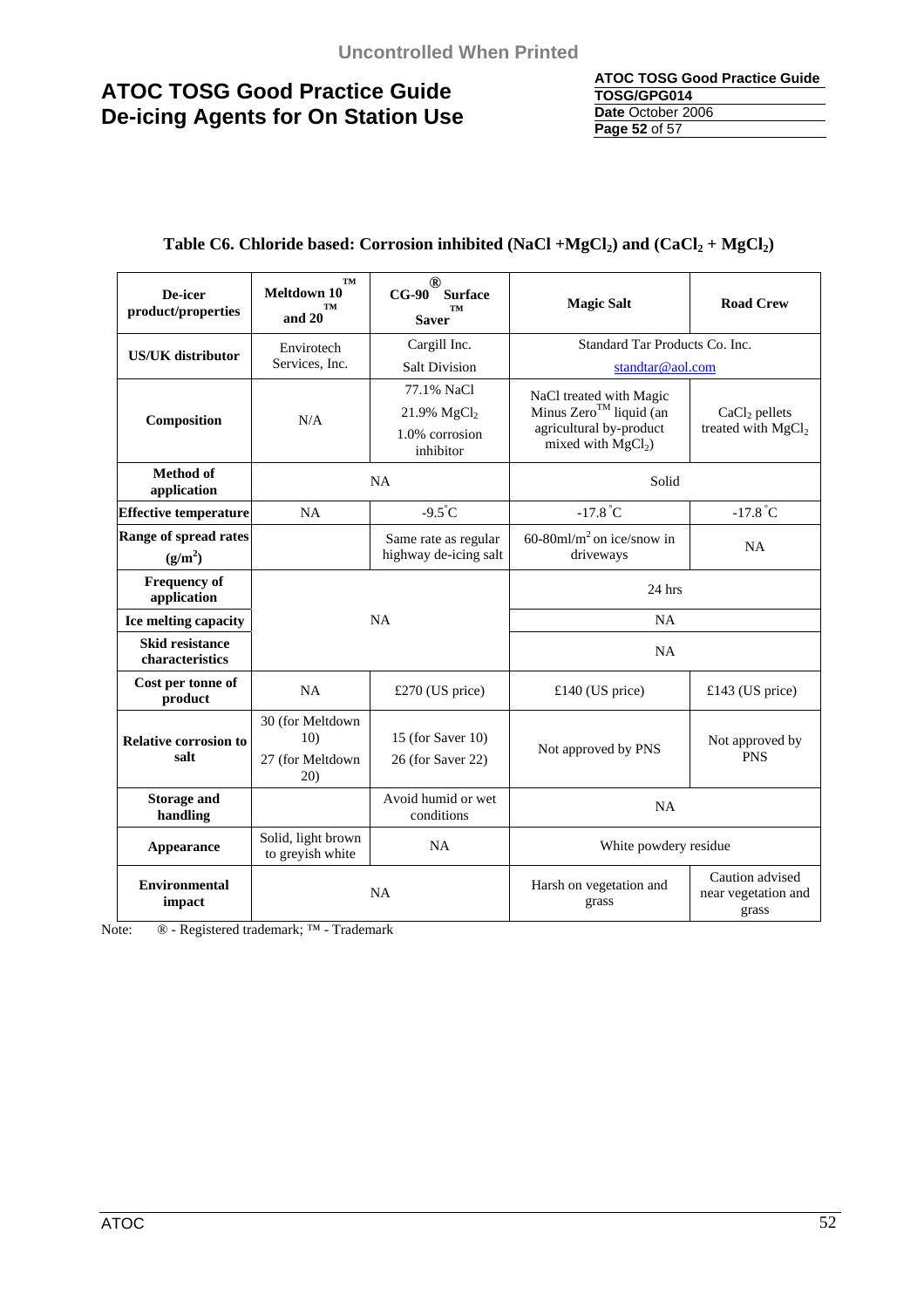#### **ATOC TOSG Good Practice Guide TOSG/GPG014 Date** October 2006 **Page 53** of 57

| De-icer<br>product/properties                                                | ®<br><b>CMA40</b>                                                                                                           | ®<br><b>CMA</b>                         | <b>ApClear KA1</b>                                   | Clearway<br><b>CMA Plus</b>                                                                                                                                                                                                                            | <b>Safegrip and Safegrip Plus</b>                                   |
|------------------------------------------------------------------------------|-----------------------------------------------------------------------------------------------------------------------------|-----------------------------------------|------------------------------------------------------|--------------------------------------------------------------------------------------------------------------------------------------------------------------------------------------------------------------------------------------------------------|---------------------------------------------------------------------|
| <b>US/UK</b> distributor                                                     | Cryotech<br>De-icing<br>Technology                                                                                          | various UK<br>distributors              | AP Chemicals                                         | Univar Ltd                                                                                                                                                                                                                                             | <b>Brotherton Speciality Products</b><br>Ltd                        |
| Composition                                                                  | $40\%$ CMA +<br>60% NaCl                                                                                                    | 96% CMA<br>min.<br>4% inert<br>material | Potassium<br>Acetate with<br>corrosion<br>inhibitors | Calcium<br>Acetate &<br>Magnesium<br>Acetate                                                                                                                                                                                                           | 50% Potassium Acetate with less<br>than 1% inhibitor                |
| <b>Method of</b><br>application                                              | Granules                                                                                                                    | Granules                                | Liquid                                               | Solid (pellets)                                                                                                                                                                                                                                        | Liquid                                                              |
| <b>Effective</b><br>temperature                                              | $-7^{\circ}$ C                                                                                                              | $-7^{\circ}$ C                          | $-15^{\circ}$ C                                      | $-15^{\circ}$ C                                                                                                                                                                                                                                        | At 50% concentration effective to<br>$-22^{\circ}C$                 |
| Range of spread<br>rates<br>(g/m <sup>2</sup> )                              | 20-40                                                                                                                       | 20-40                                   | $25 - 50$                                            | $20 - 40$                                                                                                                                                                                                                                              | 15-50. Rate may decrease with<br>Safegrip Plus (assume $10 - 40$ )  |
| <b>Frequency of</b><br>application                                           | Assume 24 hrs                                                                                                               |                                         | 48 hrs                                               | $24$ hrs                                                                                                                                                                                                                                               | 24 hrs (Safegrip)<br>48 hrs (Safegrip Plus)                         |
| Ice melting capacity                                                         | NA                                                                                                                          |                                         | Immediate                                            | NA                                                                                                                                                                                                                                                     | Immediate                                                           |
| Order of skid<br>resistance to salt:<br>the lower the better<br>$(salt = 1)$ | NA                                                                                                                          |                                         | 3                                                    | 2                                                                                                                                                                                                                                                      | <b>NA</b>                                                           |
| Cost per tonne of<br>product                                                 | £600                                                                                                                        | £600                                    | £650                                                 | £1100                                                                                                                                                                                                                                                  | £400 for both types                                                 |
| <b>Relative corrosion to</b><br>salt                                         |                                                                                                                             | $-7.0$ to $0.0$ (non corrosive)         | Essentially non-<br>corrosive                        | Essentially<br>non-corrosive                                                                                                                                                                                                                           | Essentially non-corrosive, but<br>requires laboratory qualification |
| <b>Storage and</b><br>handling                                               | It should be stored indoors or<br>in weather-proof containers.<br>Covering bulk piles is advised<br>in high humidity areas. |                                         | In stainless steel<br>or HDPE<br>containers          | Plastic<br>containers or<br>bags in dry<br>environment                                                                                                                                                                                                 | In stainless steel or HDPE<br>containers                            |
| Appearance                                                                   |                                                                                                                             |                                         | <b>NA</b>                                            |                                                                                                                                                                                                                                                        | Clear liquid                                                        |
|                                                                              | Little impact<br><b>Environmental</b><br>Little<br><b>NA</b><br>COD 0.75 g<br>impact<br>impact<br>$O_2/g$                   |                                         |                                                      | Water quality: Potential oxygen<br>depletion, eutrophication plus<br>slight increase in metals.                                                                                                                                                        |                                                                     |
|                                                                              |                                                                                                                             |                                         |                                                      | Aquatic environment: AS CMA<br>products but moderately toxic to<br>fish and invertebrates<br>Terrestrial vegetation:<br>Environmentally benign and not<br>harmful at concentrations<br>typically used. There is evidence<br>that CMA may improve plant |                                                                     |
|                                                                              |                                                                                                                             |                                         |                                                      |                                                                                                                                                                                                                                                        | growth                                                              |

### **Table C7. Acetate and formate based de-icers**

Note: ® - Registered Trademark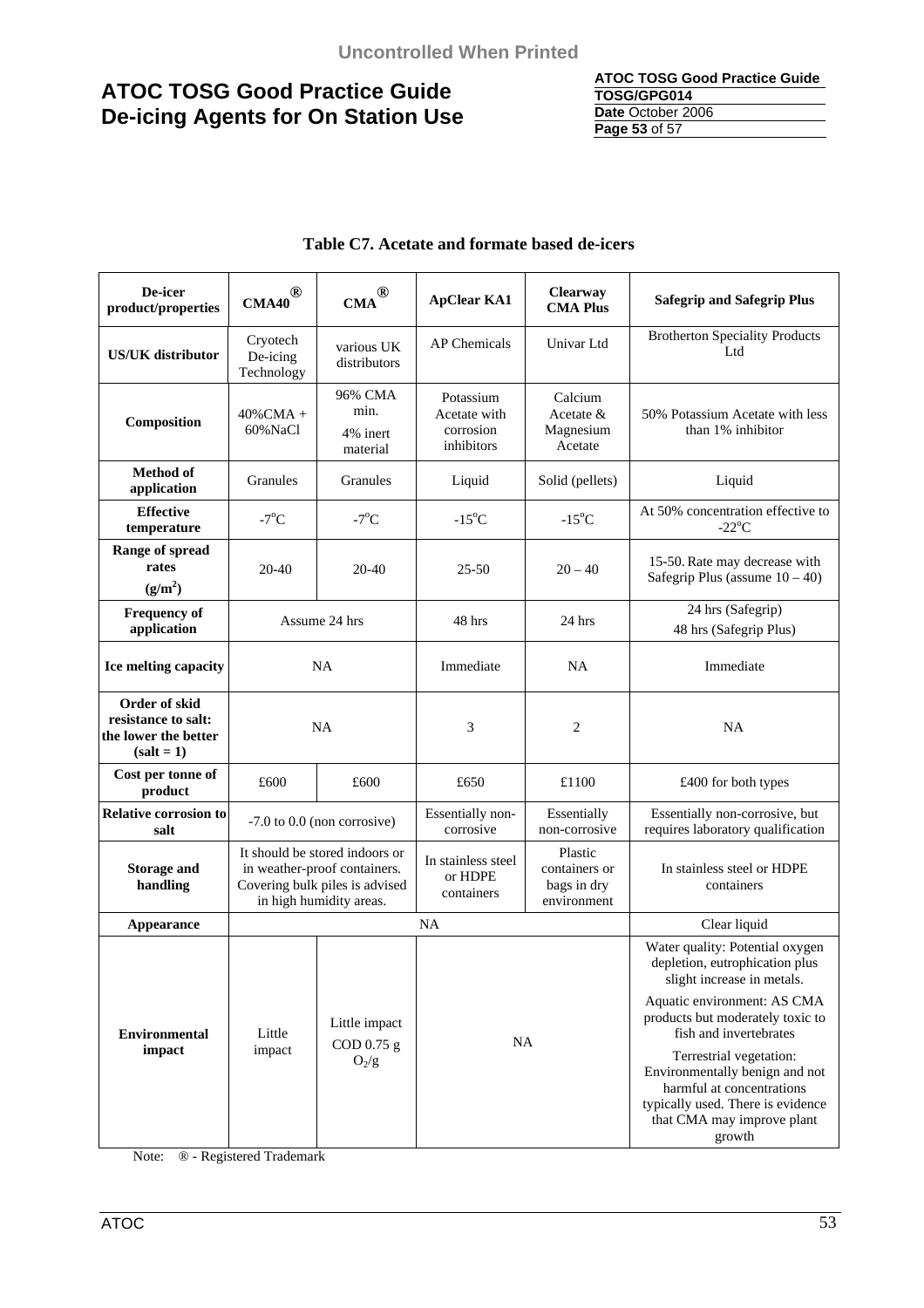#### **ATOC TOSG Good Practice Guide TOSG/GPG014 Date** October 2006 **Page 54** of 57

| De-icer<br>product/properties             | Cryotech E36®                                                        | Cryotech<br>$\overline{\text{CF7}}^{\textcircled{\tiny{\textregistered}}}$ | Cryotech<br>$\text{NAAC}^{\textcircled{\tiny{\textregistered}}}$           | <b>NC-2000</b>                                                                                                      | <b>NC-3000</b>                             |
|-------------------------------------------|----------------------------------------------------------------------|----------------------------------------------------------------------------|----------------------------------------------------------------------------|---------------------------------------------------------------------------------------------------------------------|--------------------------------------------|
| <b>US/UK</b> distributor                  | Cryotech De-icing Technology                                         |                                                                            | Omex<br>Environmental<br>Ltd                                               | Envirotech Services, Inc.<br>www.envirotechservices.com                                                             |                                            |
| Composition                               | 50% by weight Potassium Acetate<br>in water $+$ corrosion inhibitors |                                                                            | Sodium Acetate<br>(NaAc)                                                   | From processing of starches and<br>sugars. 10-50% Potassium<br>Acetate, 10-50 % complex<br>carbohydrate, plus water |                                            |
| <b>Method of application</b>              | Liquid                                                               |                                                                            | Spherical pellets                                                          | Ready to use de-icing fluid in<br>particular for bridge automatic<br>de-icing and parking structures                |                                            |
| <b>Effective temperature</b>              | $-28^{\circ}$ C                                                      | $-26^{\circ}$ C                                                            | $-18^{\circ}$ C                                                            | -54°C at 100%<br>concentration                                                                                      | -38°C at 50%<br>concentration              |
| Range of spread rates<br>$(g/m^2)$        | $50 - 150$ (de-icing)<br>25 (anti-icing)                             | $50 - 150$<br>(de-icing)<br>$25 - 50$<br>(anti-icing)                      | $15 - 25$                                                                  | 12 -25 for precautionary salting.<br>25-37 on thin ice                                                              |                                            |
| <b>Frequency of application</b>           | Assume 48 hrs<br><b>NA</b>                                           |                                                                            |                                                                            | As any other liquid de-icer                                                                                         |                                            |
| Ice melting capacity                      | <b>NA</b>                                                            |                                                                            |                                                                            | Immediate                                                                                                           |                                            |
| <b>Skid resistance</b><br>characteristics | <b>NA</b>                                                            |                                                                            |                                                                            |                                                                                                                     |                                            |
| Cost per tonne of product                 | £600                                                                 | £600                                                                       | £1400                                                                      |                                                                                                                     |                                            |
| <b>Relative corrosion to salt</b>         | Not tested by<br><b>PNS</b>                                          | 0.0                                                                        | Not tested by<br><b>PNS</b>                                                | (less corrosive than water)                                                                                         |                                            |
| <b>Storage and handling</b>               | No special storage requirements                                      |                                                                            | Store in original<br>containers.<br>Suitable protective<br>clothing needed | No special storage requirements                                                                                     |                                            |
| Appearance                                | Clear colourless<br>liquid (can be dyed<br>blue)                     | Clear colourless<br>liquid                                                 | <b>NA</b>                                                                  | Clear with mild<br>odour                                                                                            | clear.<br>green/blue<br>with mild<br>odour |
| <b>Environmental impact</b>               | Non persistent<br>and<br>biodegradable<br>$BOD=0.14$<br>$COD=0.3$    | Non persistent<br>and<br>biodegradable<br>$BOD=0.15$<br>$COD=0.3$          | $BOD=0.58$<br>$COD=0.98$                                                   | Low BOD. Contains no<br>phosphates or nitrogen                                                                      |                                            |

### **Table C8. Acetate and formate based de-icers**

Note: ® - Registered Trademark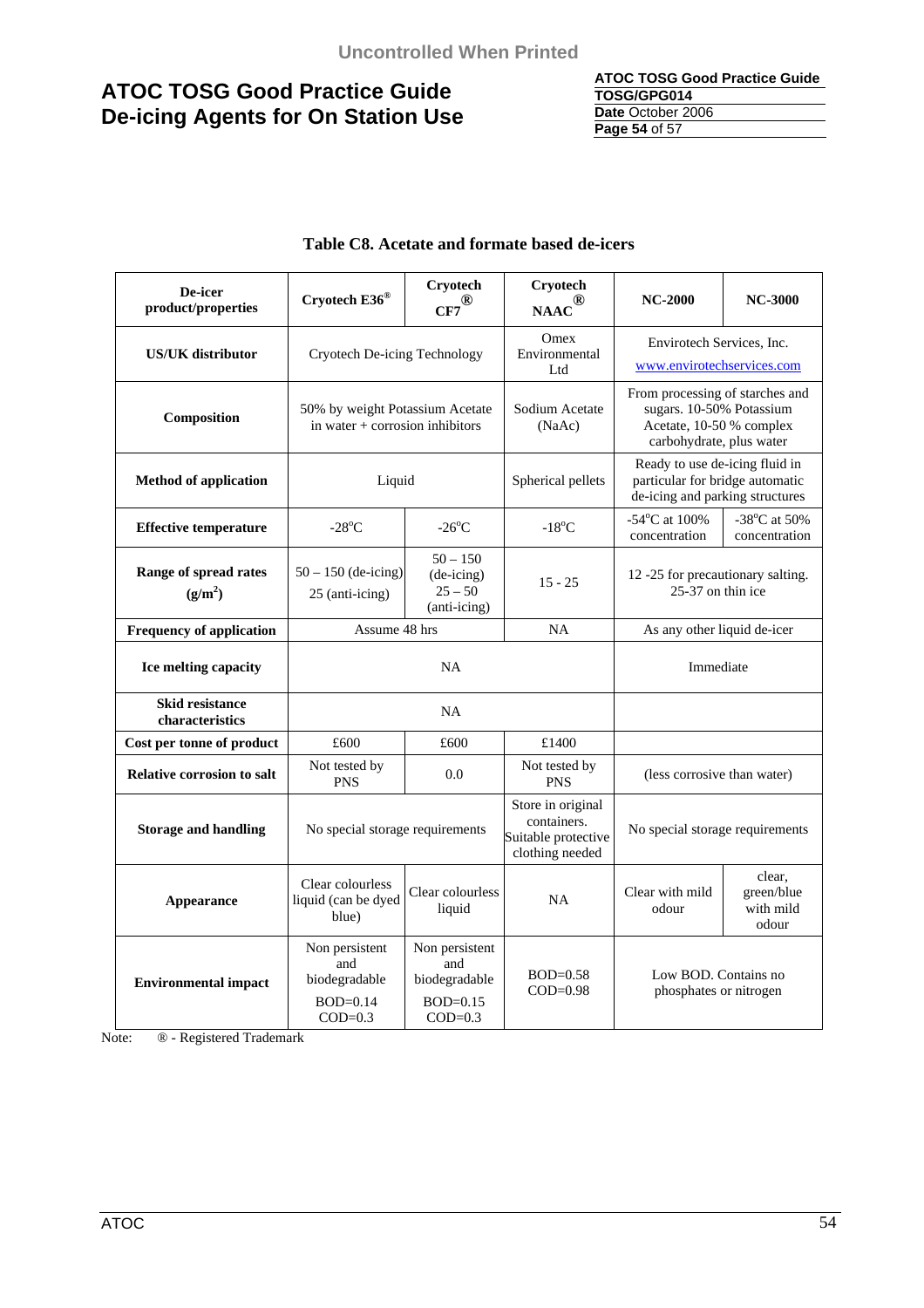#### **ATOC TOSG Good Practice Guide TOSG/GPG014 Date** October 2006 **Page 55** of 57

### **Table C9. Acetate and formate based de-icers**

| De-icer                                      | <b>Kilfrost</b>               | <b>Kilfrost</b>                                    |                                                 |                                                      |                                                                   |
|----------------------------------------------|-------------------------------|----------------------------------------------------|-------------------------------------------------|------------------------------------------------------|-------------------------------------------------------------------|
| product/properties                           | <b>CIM</b>                    | <b>GDF</b>                                         | <b>IF32</b>                                     | <b>Isomex 1</b>                                      | <b>Clearway F5</b>                                                |
| <b>US/UK</b> distributor                     | Kilfrost Ltd                  | Kilfrost Ltd                                       | Omex<br>Environmental<br>Ltd                    | Omex<br>Environmental<br>Ltd                         | Verdugt b.v.<br>(Manufacturer)                                    |
| Composition                                  | Sodium<br>Formate             | Potassium<br>Formate                               | Solution of<br>Potassium<br>Acetate and<br>Urea | Potassium<br>Acetate with<br>corrosion<br>inhibitors | 55% potassium<br>formate solution<br>with corrosion<br>inhibitors |
| <b>Method of application</b>                 | Solid granules                | Liquid                                             | Liquid                                          | Liquid                                               | Liquid                                                            |
|                                              | 10% by wt.<br>Solution -4.5°C | Undiluted<br>solution less<br>than $-25^{\circ}$ C | NA                                              | <b>NA</b>                                            | Diluted(1:1)<br>$-15^{\circ}$ C                                   |
| <b>Effective temperature</b>                 | 20% by wt.<br>Solution -10°C  |                                                    |                                                 |                                                      |                                                                   |
| Range of spread rates<br>(g/m <sup>2</sup> ) | 50                            | For frost:<br>$30 - 70$ ml/m <sup>2</sup>          | 20-25 ml/m <sup>2</sup>                         | $15 \text{ ml/m}^2$                                  | $15-30$ (anti-<br>icing)                                          |
|                                              |                               |                                                    |                                                 |                                                      | $25-50$ (de-icing)                                                |
| <b>Frequency of application</b>              | NA                            | NA                                                 | NA                                              | NA                                                   | NA                                                                |
| Ice melting capacity                         | Agitation may<br>be required  | Immediate                                          | Immediate                                       | Immediate                                            | Immediate                                                         |
| <b>Skid resistance</b><br>characteristics    | Not tested                    | Not tested                                         | Not tested                                      | Not tested                                           | Not tested                                                        |
| Cost per tonne of product                    | £1250                         | <b>NA</b>                                          | £10/101 drum                                    | £20-25/201 drum                                      | NA                                                                |
| <b>Relative corrosion to salt</b>            | NA                            | NA                                                 | NA                                              | NA                                                   | NA                                                                |
| <b>Storage and handling</b>                  | Tightly sealed<br>containers  | Tightly sealed<br>containers                       | NA                                              | NA                                                   | NA                                                                |
| Appearance                                   |                               | Clear liquid                                       | Clear liquid                                    | Clear liquid                                         | Clear liquid                                                      |
| <b>Environmental impact</b>                  | $COD=0.3$                     | $BOD=0.05$<br>$COD=0.1$                            | $BOD=0.36$<br>$COD=0.47$                        |                                                      | $BOD=0.09$<br>$COD=0.12$                                          |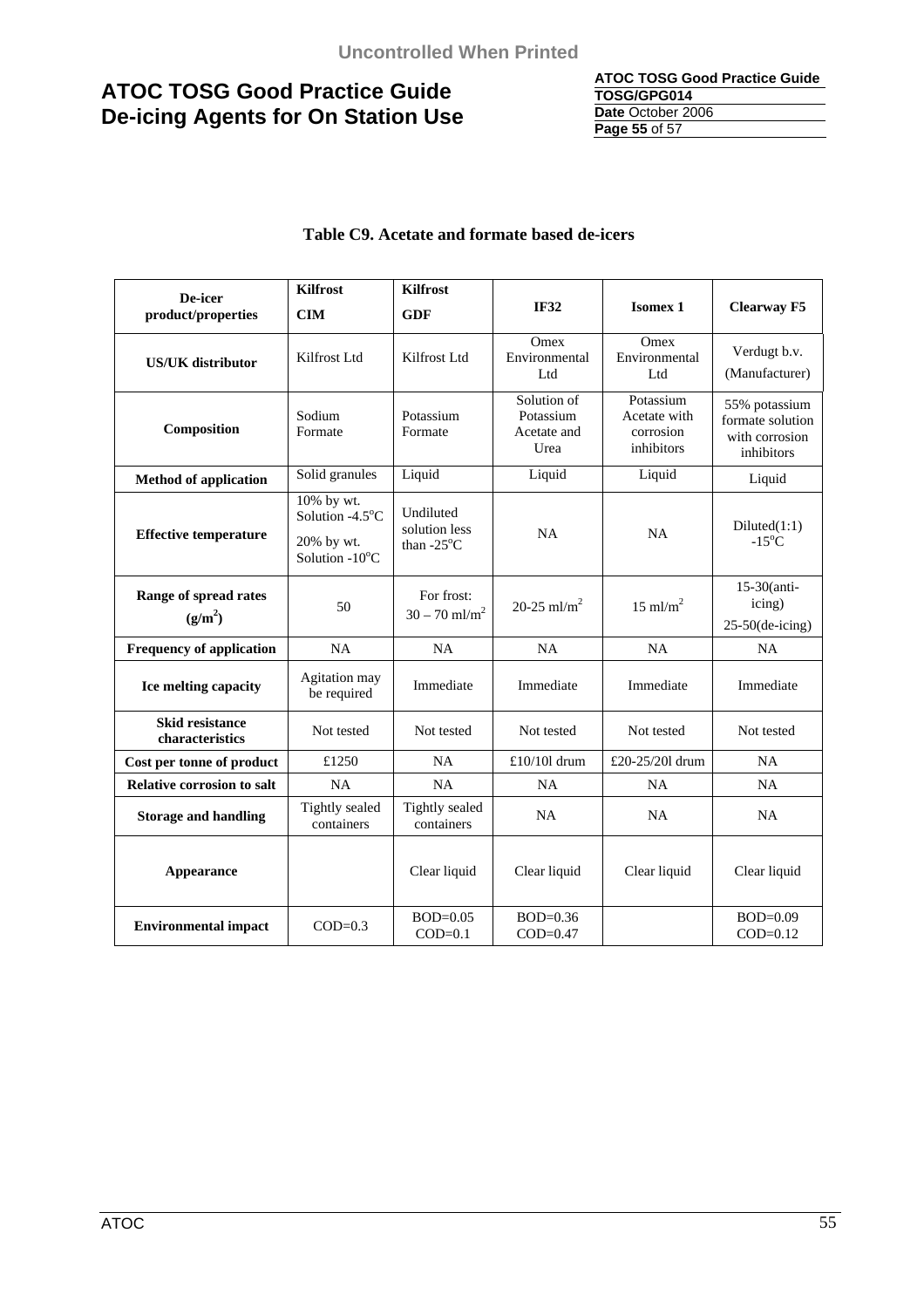**ATOC TOSG Good Practice Guide TOSG/GPG014 Date** October 2006 **Page 56** of 57

| De-icer product/properties                | <b>Clearway</b> 6s           | <b>Clearway 8s</b>           |  |
|-------------------------------------------|------------------------------|------------------------------|--|
| <b>UK</b> distributor                     | Verdugt b.v.                 | Verdugt b.v.                 |  |
|                                           | (Manufacturer)               | (Manufacturer)               |  |
| Composition                               | Sodium acetate               | Sodium acetate               |  |
| <b>Type</b>                               | Granules                     | Granules                     |  |
| <b>Effective temperature</b>              | $-15^{\circ}$ C              | $-15^{\circ}$ C              |  |
| Range of spread rates<br>$(g/m^2)$        | $30 - 60$                    | $20 - 40$                    |  |
| <b>Frequency of application</b>           | <b>NA</b>                    | <b>NA</b>                    |  |
| Ice melting capacity                      | Agitation may be<br>required | Agitation may be<br>required |  |
| <b>Skid resistance</b><br>characteristics | Not tested                   | Not tested                   |  |
| Cost per tonne of product                 | NA                           | NA                           |  |
| <b>Relative corrosion to salt</b>         | NA                           | NA                           |  |
| <b>Storage and handling</b>               | In original containers       | In original containers       |  |
| Appearance                                | White, irregular<br>granule  | White, irregular<br>granule  |  |
| <b>Environmental impact</b>               | $BOD=0.32$<br>$COD=0.56$     | $BOD=0.38$<br>$COD=0.83$     |  |

### **Table C10. Acetate and formate based de-icers**

Note: ® - Registered Trademark; ™ - Trademark